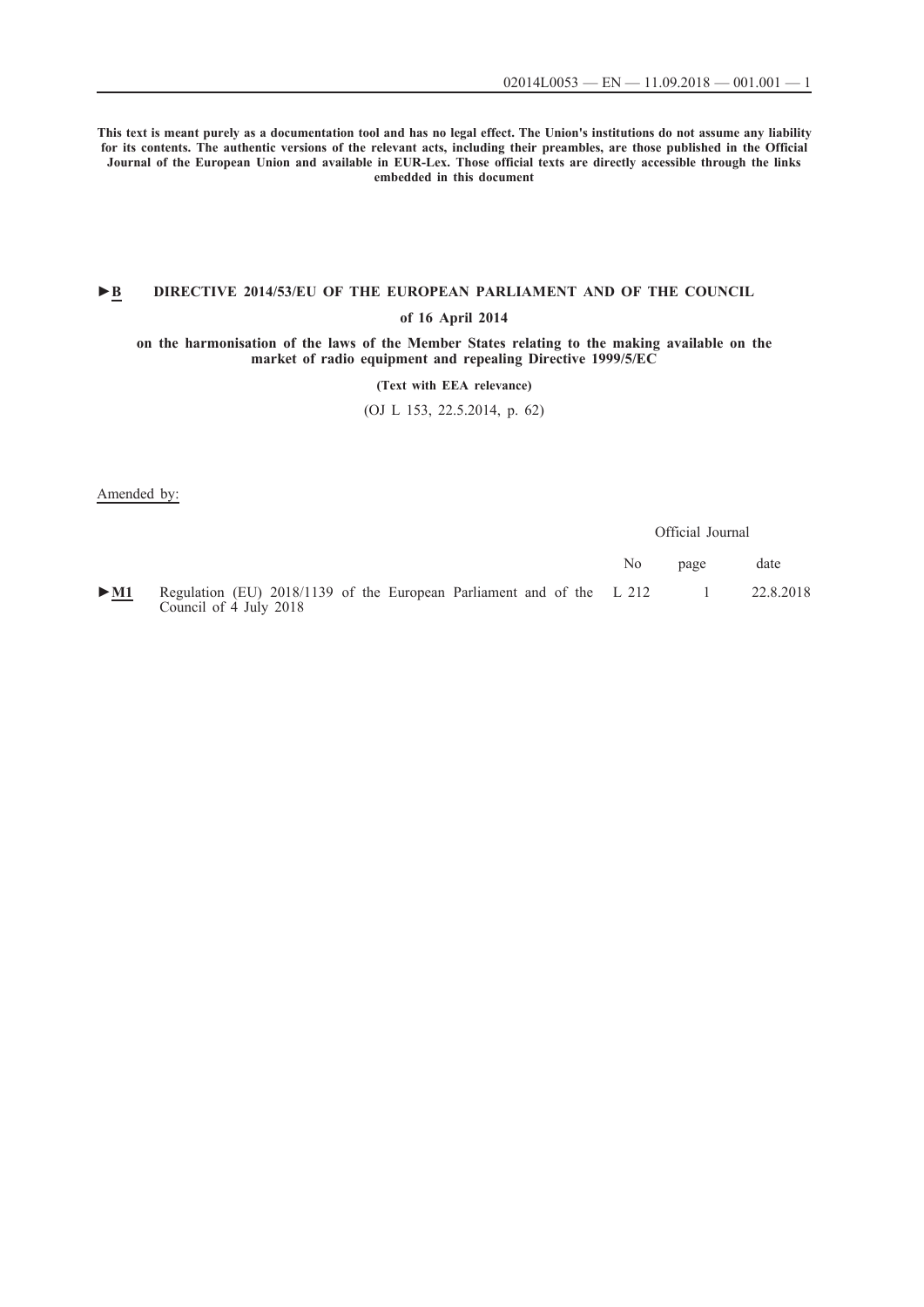#### **DIRECTIVE 2014/53/EU OF THE EUROPEAN PARLIAMENT AND OF THE COUNCIL**

#### **of 16 April 2014**

**on the harmonisation of the laws of the Member States relating to the making available on the market of radio equipment and repealing Directive 1999/5/EC**

**(Text with EEA relevance)**

#### CHAPTER I

## **GENERAL PROVISIONS**

### *Article 1*

### **Subject matter and scope**

1. This Directive establishes a regulatory framework for the making available on the market and putting into service in the Union of radio equipment.

2. This Directive shall not apply to equipment listed in Annex I.

3. This Directive shall not apply to radio equipment exclusively used for activities concerning public security, defence, State security, including the economic well-being of the State in the case of activities pertaining to State security matters, and the activities of the State in the area of criminal law.

4. Radio equipment falling within the scope of this Directive shall not be subject to Directive 2014/35/EU, except as set out in point (a) of Article 3(1) of this Directive.

## *Article 2*

#### **Definitions**

- 1. For the purposes of this Directive, the following definitions apply:
- (1) 'radio equipment' means an electrical or electronic product, which intentionally emits and/or receives radio waves for the purpose of radio communication and/or radiodetermination, or an electrical or electronic product which must be completed with an accessory, such as antenna, so as to intentionally emit and/or receive radio waves for the purpose of radio communication and/or radiodetermination;
- (2) 'radio communication' means communication by means of radio waves;
- (3) 'radiodetermination' means the determination of the position, velocity and/or other characteristics of an object, or the obtaining of information relating to those parameters, by means of the propagation properties of radio waves;
- (4) 'radio waves' means electromagnetic waves of frequencies lower than 3 000 GHz, propagated in space without artificial guide;
- (5) 'radio interface' means the specification of the regulated use of radio spectrum;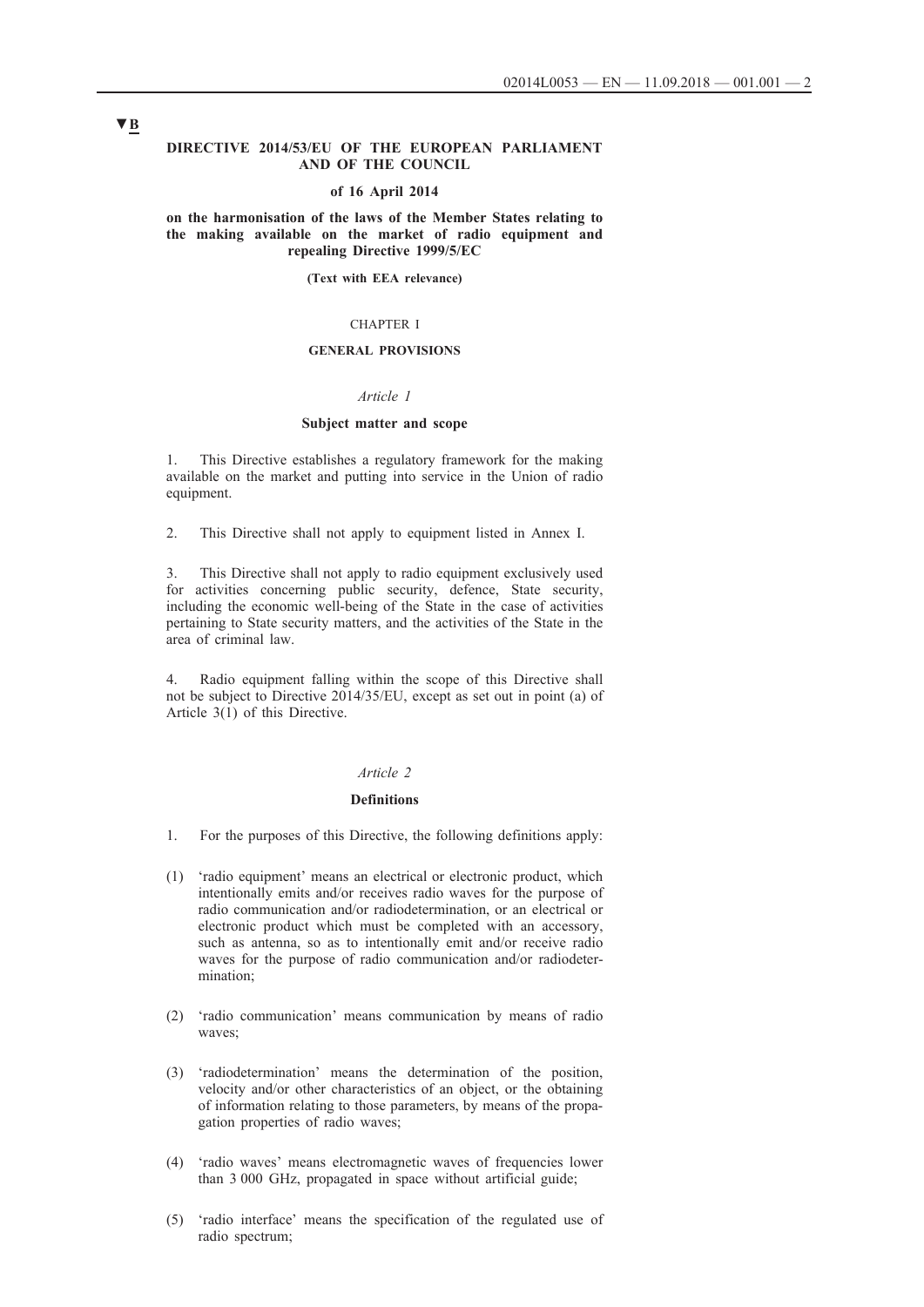- (6) 'radio equipment class' means a class identifying particular categories of radio equipment which, under this Directive, are considered similar and those radio interfaces for which the radio equipment is designed;
- (7) 'harmful interference' means harmful interference as defined in point (r) of Article 2 of Directive 2002/21/EC of the European Parliament and of the Council  $(1)$ :
- (8) 'electromagnetic disturbance' means electromagnetic disturbance as defined in point 5 of Article 3(1) of Directive 2014/30/EU;
- (9) 'making available on the market' means any supply of radio equipment for distribution, consumption or use on the Union market in the course of a commercial activity, whether in return for payment or free of charge;
- (10) 'placing on the market' means the first making available of radio equipment on the Union market;
- (11) 'putting into service' means the first use of radio equipment in the Union by its end-user;
- (12) 'manufacturer' means any natural or legal person who manufactures radio equipment or has radio equipment designed or manufactured, and markets that equipment under his name or trade mark;
- (13) 'authorised representative' means any natural or legal person established within the Union who has received a written mandate from a manufacturer to act on his behalf in relation to specified tasks;
- (14) 'importer' means any natural or legal person established within the Union who places radio equipment from a third country on the Union market;
- (15) 'distributor' means any natural or legal person in the supply chain, other than the manufacturer or the importer, who makes radio equipment available on the market;
- (16) 'economic operators' means the manufacturer, the authorised representative, the importer and the distributor;
- (17) 'technical specification' means a document that prescribes technical requirements to be fulfilled by radio equipment;
- (18) 'harmonised standard' means harmonised standard as defined in point (c) of point 1 of Article 2 of Regulation (EU) No 1025/2012;
- (19) 'accreditation' means accreditation as defined in point 10 of Article 2 of Regulation (EC) No 765/2008;
- (20) 'national accreditation body' means national accreditation body as defined in point 11 of Article 2 of Regulation (EC) No 765/2008;
- (21) 'conformity assessment' means the process demonstrating whether the essential requirements of this Directive relating to radio equipment have been fulfilled;
- (22) 'conformity assessment body' means a body that performs conformity assessment activities;

<sup>(1)</sup> Directive 2002/21/EC of the European Parliament and of the Council of 7 March 2002 on a common regulatory framework for electronic communications networks and services (Framework Directive) (OJ L 108, 24.4.2002, p. 33).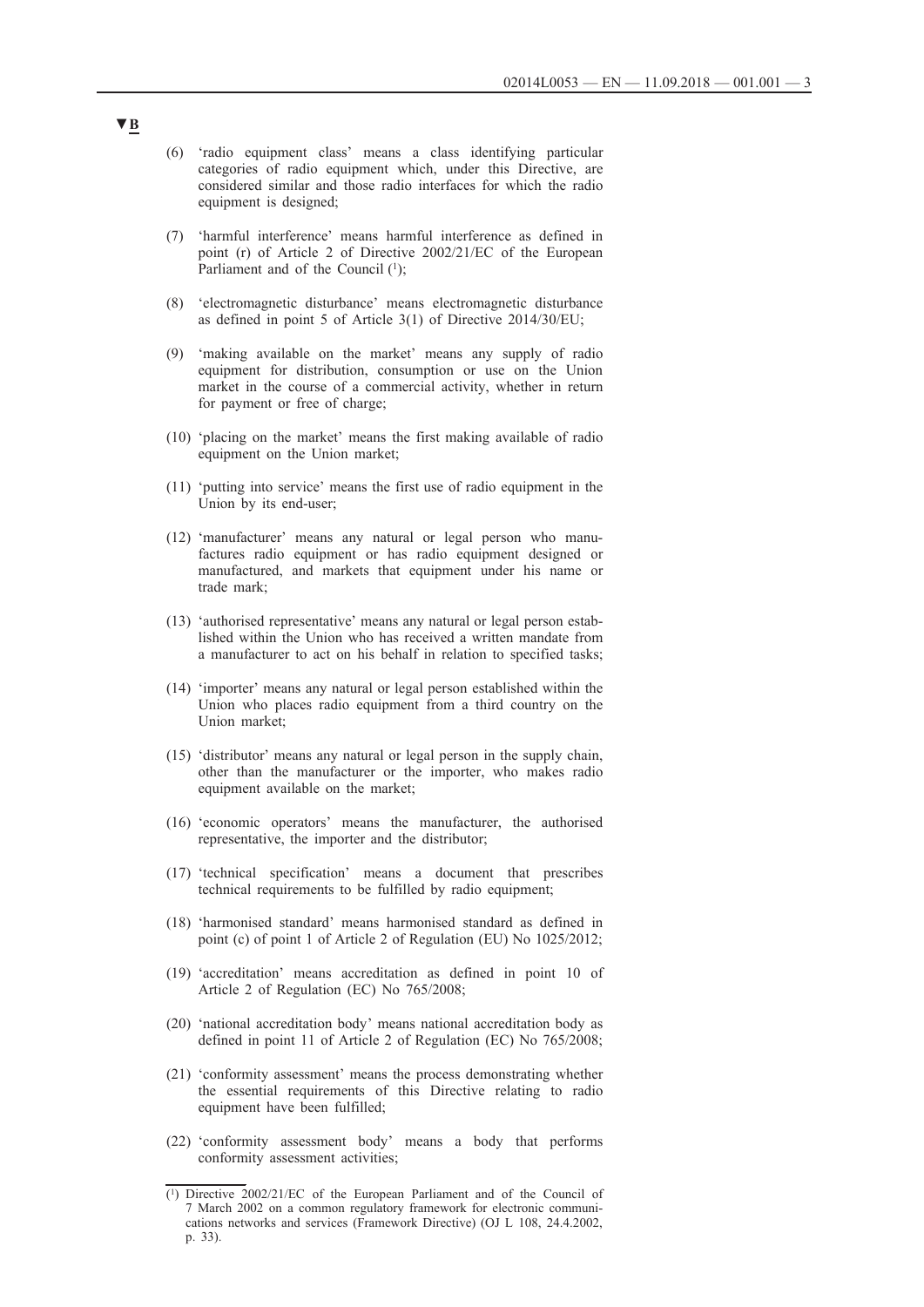- (23) 'recall' means any measure aimed at achieving the return of radio equipment that has already been made available to the end-user;
- (24) 'withdrawal' means any measure aimed at preventing radio equipment in the supply chain from being made available on the market;
- (25) 'Union harmonisation legislation' means any Union legislation harmonising the conditions for the marketing of products;
- (26) 'CE marking' means a marking by which the manufacturer indicates that the radio equipment is in conformity with the applicable requirements set out in Union harmonisation legislation providing for its affixing.

2. The Commission may adopt implementing acts to determine whether certain categories of electrical or electronic products meet the definition set out in point 1 of paragraph 1 of this Article. Those implementing acts shall be adopted in accordance with the examination procedure referred to in Article 45(3).

### *Article 3*

#### **Essential requirements**

- 1. Radio equipment shall be constructed so as to ensure:
- (a) the protection of health and safety of persons and of domestic animals and the protection of property, including the objectives with respect to safety requirements set out in Directive 2014/35/EU, but with no voltage limit applying;
- (b) an adequate level of electromagnetic compatibility as set out in Directive 2014/30/EU.

2. Radio equipment shall be so constructed that it both effectively uses and supports the efficient use of radio spectrum in order to avoid harmful interference.

3. Radio equipment within certain categories or classes shall be so constructed that it complies with the following essential requirements:

- (a) radio equipment interworks with accessories, in particular with common chargers;
- (b) radio equipment interworks via networks with other radio equipment;
- (c) radio equipment can be connected to interfaces of the appropriate type throughout the Union;
- (d) radio equipment does not harm the network or its functioning nor misuse network resources, thereby causing an unacceptable degradation of service;
- (e) radio equipment incorporates safeguards to ensure that the personal data and privacy of the user and of the subscriber are protected;
- (f) radio equipment supports certain features ensuring protection from fraud;
- (g) radio equipment supports certain features ensuring access to emergency services;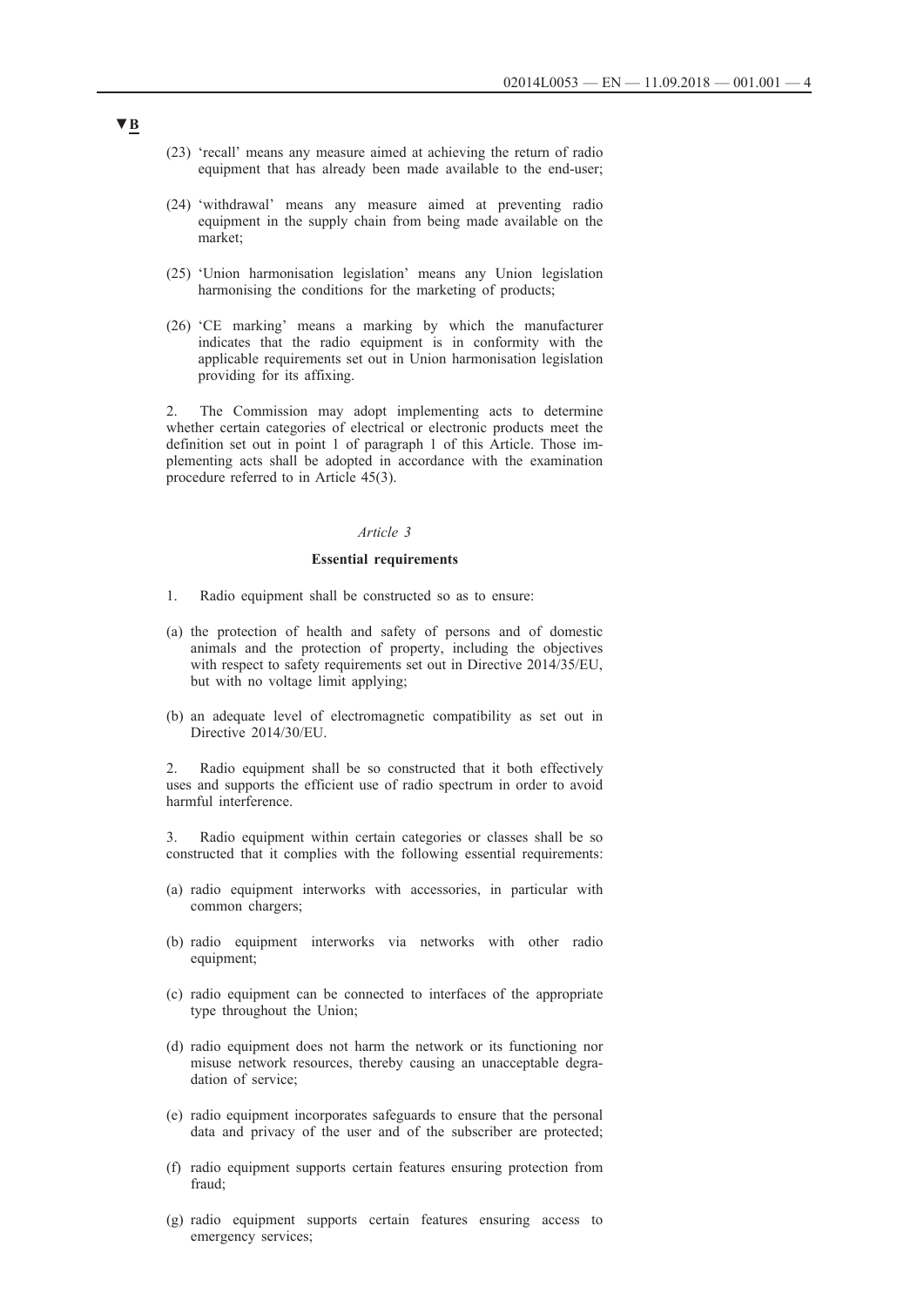- (h) radio equipment supports certain features in order to facilitate its use by users with a disability;
- (i) radio equipment supports certain features in order to ensure that software can only be loaded into the radio equipment where the compliance of the combination of the radio equipment and software has been demonstrated.

The Commission shall be empowered to adopt delegated acts in accordance with Article 44 specifying which categories or classes of radio equipment are concerned by each of the requirements set out in points (a) to (i) of the first subparagraph of this paragraph.

### *Article 4*

### **Provision of information on the compliance of combinations of radio equipment and software**

1. Manufacturers of radio equipment and of software allowing radio equipment to be used as intended shall provide the Member States and the Commission with information on the compliance of intended combinations of radio equipment and software with the essential requirements set out in Article 3. Such information shall result from a conformity assessment carried out in accordance with Article 17, and shall be given in the form of a statement of compliance which includes the elements set out in Annex VI. Depending on the specific combinations of radio equipment and software, the information shall precisely identify the radio equipment and the software which have been assessed, and it shall be continuously updated.

2. The Commission shall be empowered to adopt delegated acts in accordance with Article 44 specifying which categories or classes of radio equipment are concerned by the requirement set out in paragraph 1 of this Article.

3. The Commission shall adopt implementing acts laying down the operational rules for making the information on compliance available for the categories and classes specified by the delegated acts adopted pursuant to paragraph 2 of this Article. Those implementing acts shall be adopted in accordance with the examination procedure referred to in Article 45(3).

#### *Article 5*

### **Registration of radio equipment types within some categories**

1. As from 12 June 2018, manufacturers shall register radio equipment types within categories of radio equipment affected by a low level of compliance with the essential requirements set out in Article 3 within a central system referred to in paragraph 4 of this Article prior to radio equipment within those categories being placed on the market. When registering such radio equipment types, manufacturers shall provide some, or where justified all, elements of the technical documentation listed in points (a), (d), (e), (f), (g), (h) and (i) of Annex V. The Commission shall allocate to each registered radio equipment type a registration number, which manufacturers shall affix on radio equipment placed on the market.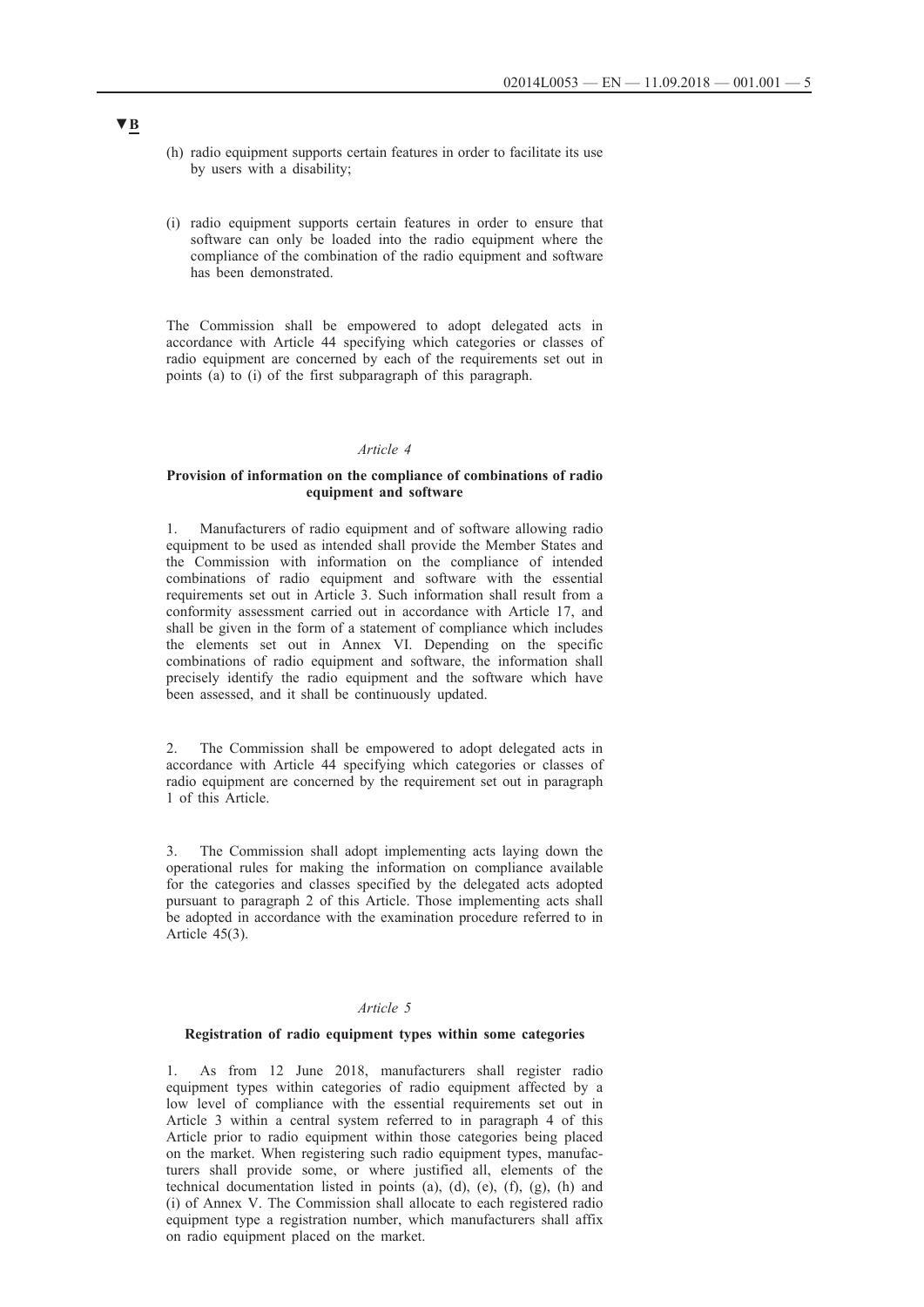2. The Commission shall be empowered to adopt delegated acts in accordance with Article 44 specifying which categories of radio equipment are concerned by the requirement set out in paragraph 1 of this Article, and the elements of the technical documentation to be provided, taking into account the information on the compliance of radio equipment provided by Member States in accordance with Article 47(1) and following an evaluation of the risk of non-implementation of the essential requirements.

3. The Commission shall adopt implementing acts laying down the operational rules for registration and the operational rules for affixing the registration number on radio equipment for the categories specified by the delegated acts adopted pursuant to paragraph 2 of this Article. Those implementing acts shall be adopted in accordance with the examination procedure referred to in Article 45(3).

4. The Commission shall make available a central system allowing manufacturers to register the required information. That system shall ensure appropriate control of access to information of confidential nature.

5. Following the date of application of a delegated act adopted pursuant to paragraph 2 of this Article, the reports prepared in accordance with Article 47(1) and (2) shall evaluate its impacts.

### *Article 6*

## **Making available on the market**

Member States shall take appropriate measures to ensure that radio equipment is made available on the market only if it complies with this Directive.

## *Article 7*

#### **Putting into service and use**

Member States shall allow the putting into service and use of radio equipment if it complies with this Directive when it is properly installed, maintained and used for its intended purpose. Without prejudice to their obligations under Decision No 676/2002/EC and to the conditions attached to authorisations for the use of frequencies in conformity with Union law, in particular under Article 9(3) and (4) of Directive 2002/21/EC, Member States may only introduce additional requirements for the putting into service and/or use of radio equipment for reasons related to the effective and efficient use of the radio spectrum, to the avoidance of harmful interference, to the avoidance of electromagnetic disturbances or to public health.

### *Article 8*

### **Notification of radio interface specifications and assignment of radio equipment classes**

1. Member States shall notify, in accordance with the procedure set out in Directive 98/34/EC, the radio interfaces which they intend to regulate except:

(a) the radio interfaces which fully and without any deviation comply with the Commission decisions on the harmonised use of radio spectrum adopted pursuant to Decision No 676/2002/EC; and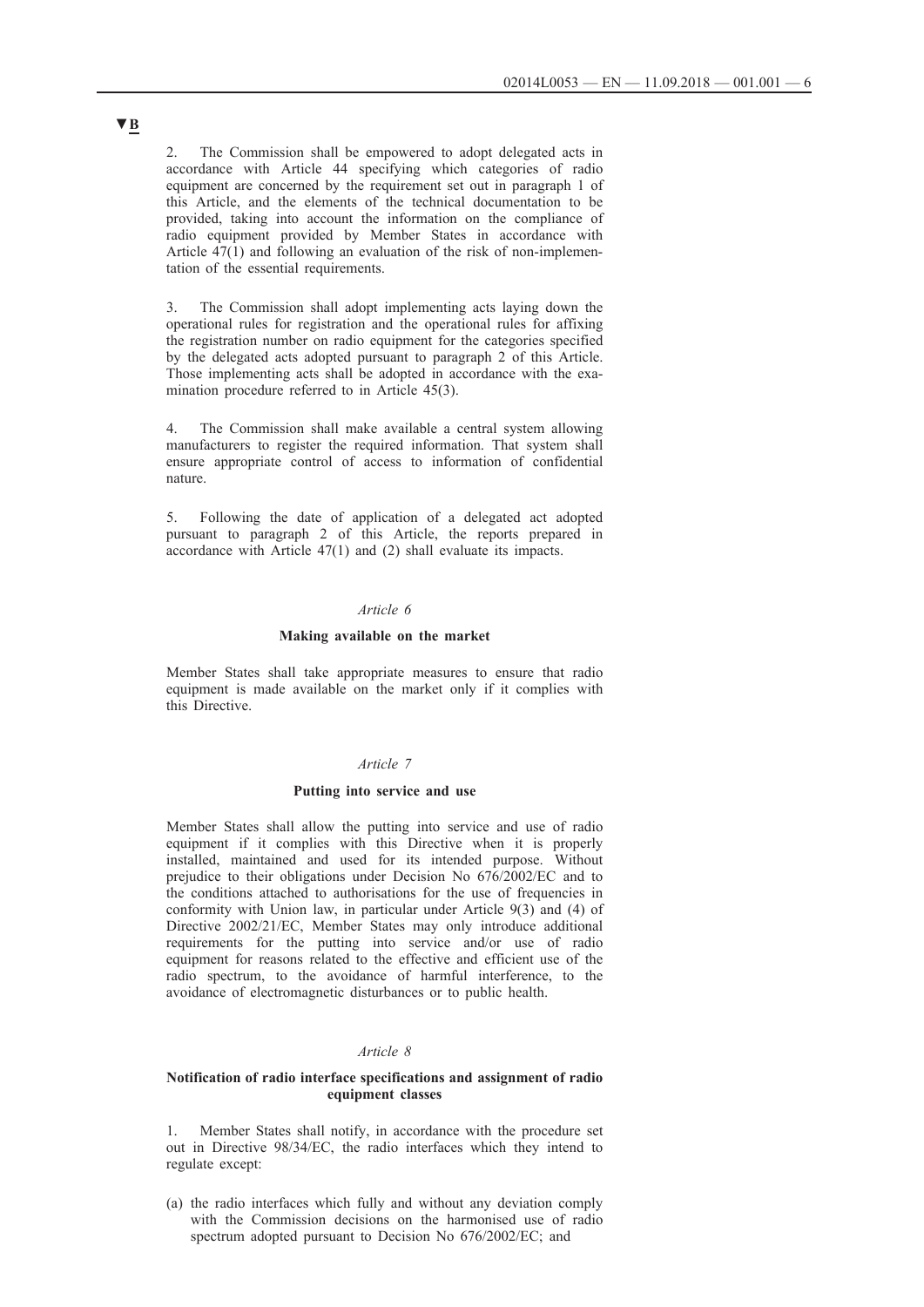(b) the radio interfaces which, in accordance with implementing acts adopted pursuant to paragraph 2 of this Article, correspond to radio equipment which can be put into service and used without restrictions within the Union.

2. The Commission shall adopt implementing acts establishing the equivalence between notified radio interfaces and assigning a radio equipment class, details of which shall be published in the *Official Journal of the European Union*. Those implementing acts shall be adopted in accordance with the examination procedure referred to in Article 45(3).

### *Article 9*

### **Free movement of radio equipment**

1. Member States shall not impede, for reasons relating to aspects covered by this Directive, the making available on the market in their territory of radio equipment which complies with this Directive.

2. At trade fairs, exhibitions and similar events, Member States shall not create any obstacles to the display of radio equipment which does not comply with this Directive, provided that a visible sign clearly indicates that such radio equipment may not be made available on the market or put into service until it has been brought into conformity with this Directive. Demonstration of radio equipment may only take place provided that adequate measures, as prescribed by Member States, have been taken to avoid harmful interference, electromagnetic disturbances and risk to the health or safety of persons or of domestic animals or to property.

### CHAPTER II

## **OBLIGATIONS OF ECONOMIC OPERATORS**

#### *Article 10*

#### **Obligations of manufacturers**

1. When placing their radio equipment on the market, manufacturers shall ensure that it has been designed and manufactured in accordance with the essential requirements set out in Article 3.

2. Manufacturers shall ensure that radio equipment shall be so constructed that it can be operated in at least one Member State without infringing applicable requirements on the use of radio spectrum.

3. Manufacturers shall draw up the technical documentation referred to in Article 21 and carry out the relevant conformity assessment procedure referred to in Article 17 or have it carried out.

Where compliance of radio equipment with the applicable requirements has been demonstrated by that conformity assessment procedure, manufacturers shall draw up an EU declaration of conformity and affix the CE marking.

4. Manufacturers shall keep the technical documentation and the EU declaration of conformity for 10 years after the radio equipment has been placed on the market.

5. Manufacturers shall ensure that procedures are in place for series production to remain in conformity with this Directive. Changes in radio equipment design or characteristics and changes in the harmonised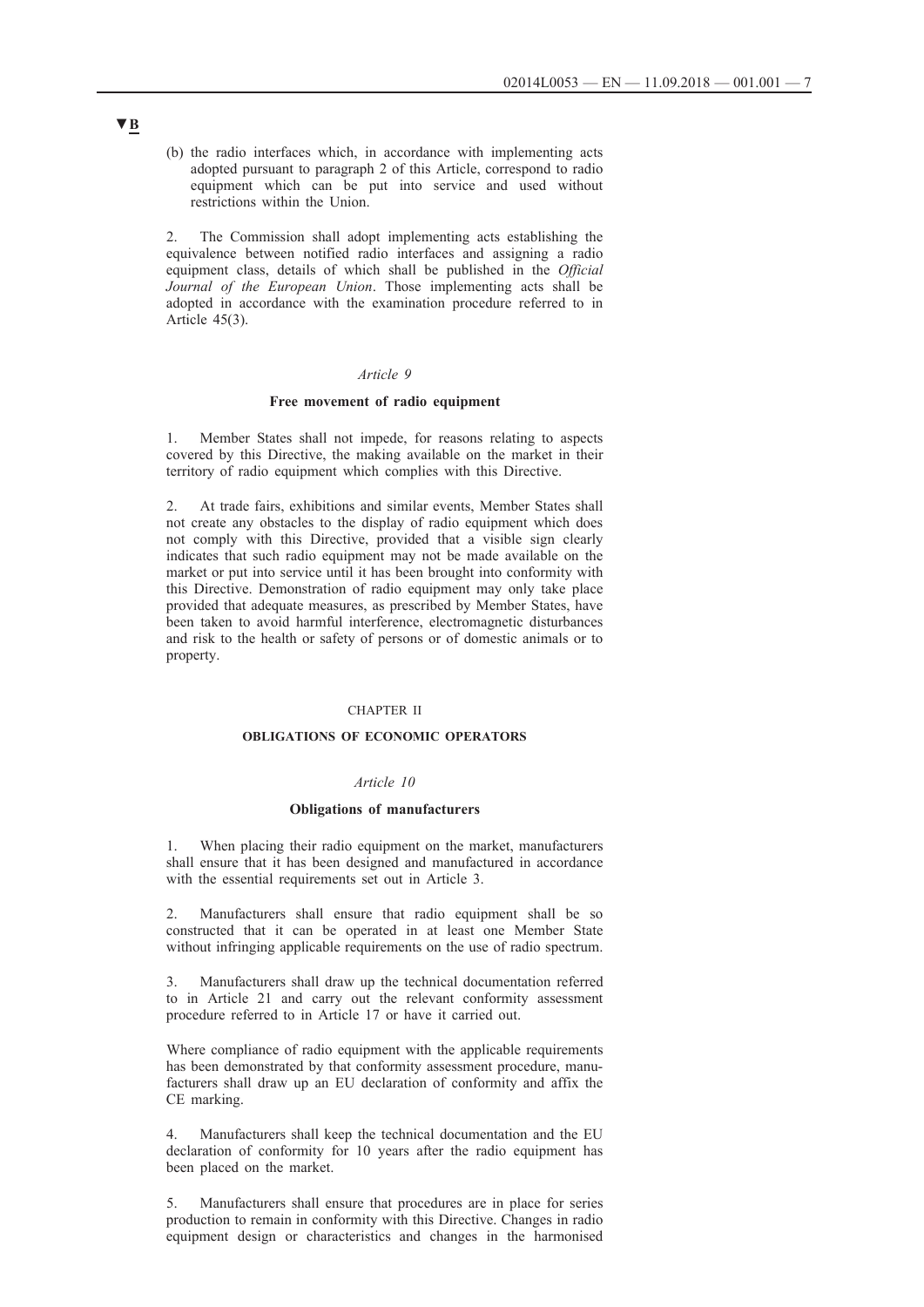standards or in other technical specifications by reference to which conformity of radio equipment is declared shall be adequately taken into account.

When deemed appropriate with regard to the risks presented by radio equipment, manufacturers shall, to protect the health and safety of endusers, carry out sample testing of radio equipment made available on the market, investigate, and, if necessary, keep a register of complaints, of non-conforming radio equipment and radio equipment recalls, and shall keep distributors informed of any such monitoring.

6. Manufacturers shall ensure that radio equipment which they have placed on the market bears a type, batch or serial number or other element allowing its identification, or, where the size or nature of the radio equipment does not allow it, that the required information is provided on the packaging, or in a document accompanying the radio equipment.

7. Manufacturers shall indicate on the radio equipment their name, registered trade name or registered trade mark and the postal address at which they can be contacted or, where the size or nature of radio equipment does not allow it, on its packaging, or in a document accompanying the radio equipment. The address shall indicate a single point at which the manufacturer can be contacted. The contact details shall be in a language easily understood by end-users and market surveillance authorities.

8. Manufacturers shall ensure that the radio equipment is accompanied by instructions and safety information in a language which can be easily understood by consumers and other end-users, as determined by the Member State concerned. Instructions shall include the information required to use radio equipment in accordance with its intended use. Such information shall include, where applicable, a description of accessories and components, including software, which allow the radio equipment to operate as intended. Such instructions and safety information, as well as any labelling, shall be clear, understandable and intelligible.

The following information shall also be included in the case of radio equipment intentionally emitting radio waves:

- (a) frequency band(s) in which the radio equipment operates;
- (b) maximum radio-frequency power transmitted in the frequency band(s) in which the radio equipment operates.

9. Manufacturers shall ensure that each item of radio equipment is accompanied by a copy of the EU declaration of conformity or by a simplified EU declaration of conformity. Where a simplified EU declaration of conformity is provided, it shall contain the exact internet address where the full text of the EU declaration of conformity can be obtained.

10. In cases of restrictions on putting into service or of requirements for authorisation of use, information available on the packaging shall allow the identification of the Member States or the geographical area within a Member State where restrictions on putting into service or requirements for authorisation of use exist. Such information shall be completed in the instructions accompanying the radio equipment. The Commission may adopt implementing acts specifying how to present that information.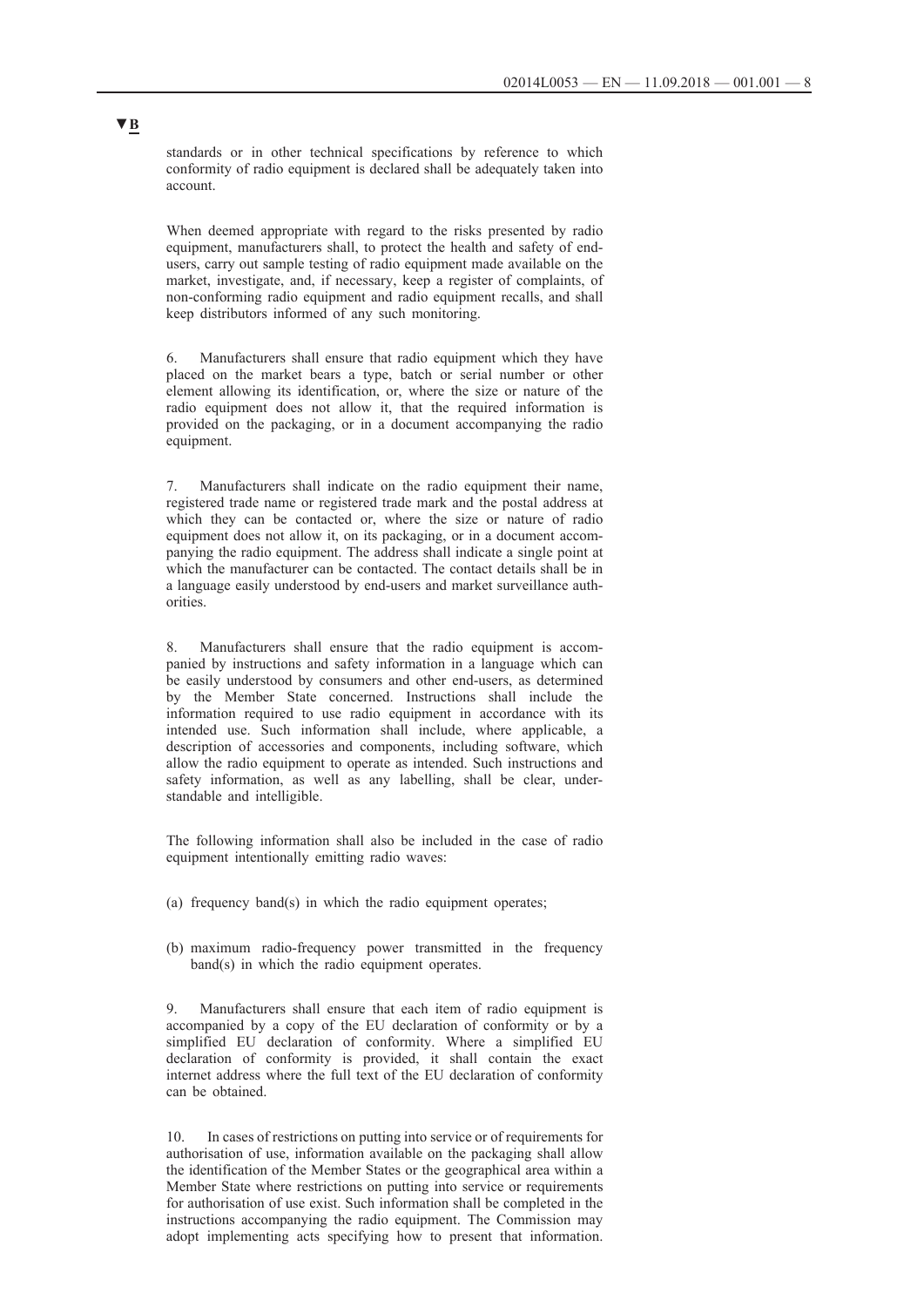Those implementing acts shall be adopted in accordance with the advisory procedure referred to in Article 45(2).

Manufacturers who consider or have reason to believe that radio equipment which they have placed on the market is not in conformity with this Directive shall immediately take the corrective measures necessary to bring that radio equipment into conformity, to withdraw it or recall it, if appropriate. Furthermore, where the radio equipment presents a risk, manufacturers shall immediately inform the competent national authorities of the Member States in which they made the radio equipment available on the market to that effect, giving details, in particular, of the non-compliance, of any corrective measures taken and of the results thereof.

12. Manufacturers shall, further to a reasoned request from a competent national authority, provide it with all the information and documentation in paper or electronic form necessary to demonstrate the conformity of the radio equipment with this Directive, in a language which can be easily understood by that authority. They shall cooperate with that authority, at its request, on any action taken to eliminate the risks posed by radio equipment which they have placed on the market.

## *Article 11*

## **Authorised representatives**

1. A manufacturer may, by a written mandate, appoint an authorised representative.

The obligations laid down in Article 10(1) and the obligation to draw up technical documentation laid down in Article 10(3) shall not form part of the authorised representative's mandate.

2. An authorised representative shall perform the tasks specified in the mandate received from the manufacturer. The mandate shall allow the authorised representative to do at least the following:

- (a) keep the EU declaration of conformity and the technical documentation at the disposal of national market surveillance authorities for 10 years after the radio equipment has been placed on the market;
- (b) further to a reasoned request from a competent national authority, provide that authority with all the information and documentation necessary to demonstrate the conformity of radio equipment;
- (c) cooperate with the competent national authorities, at their request, on any action taken to eliminate the risks posed by radio equipment covered by the authorised representative's mandate.

## *Article 12*

## **Obligations of importers**

1. Importers shall place only compliant radio equipment on the market.

2. Before placing radio equipment on the market importers shall ensure that the appropriate conformity assessment procedure referred to in Article 17 has been carried out by the manufacturer and that the radio equipment is so constructed that it can be operated in at least one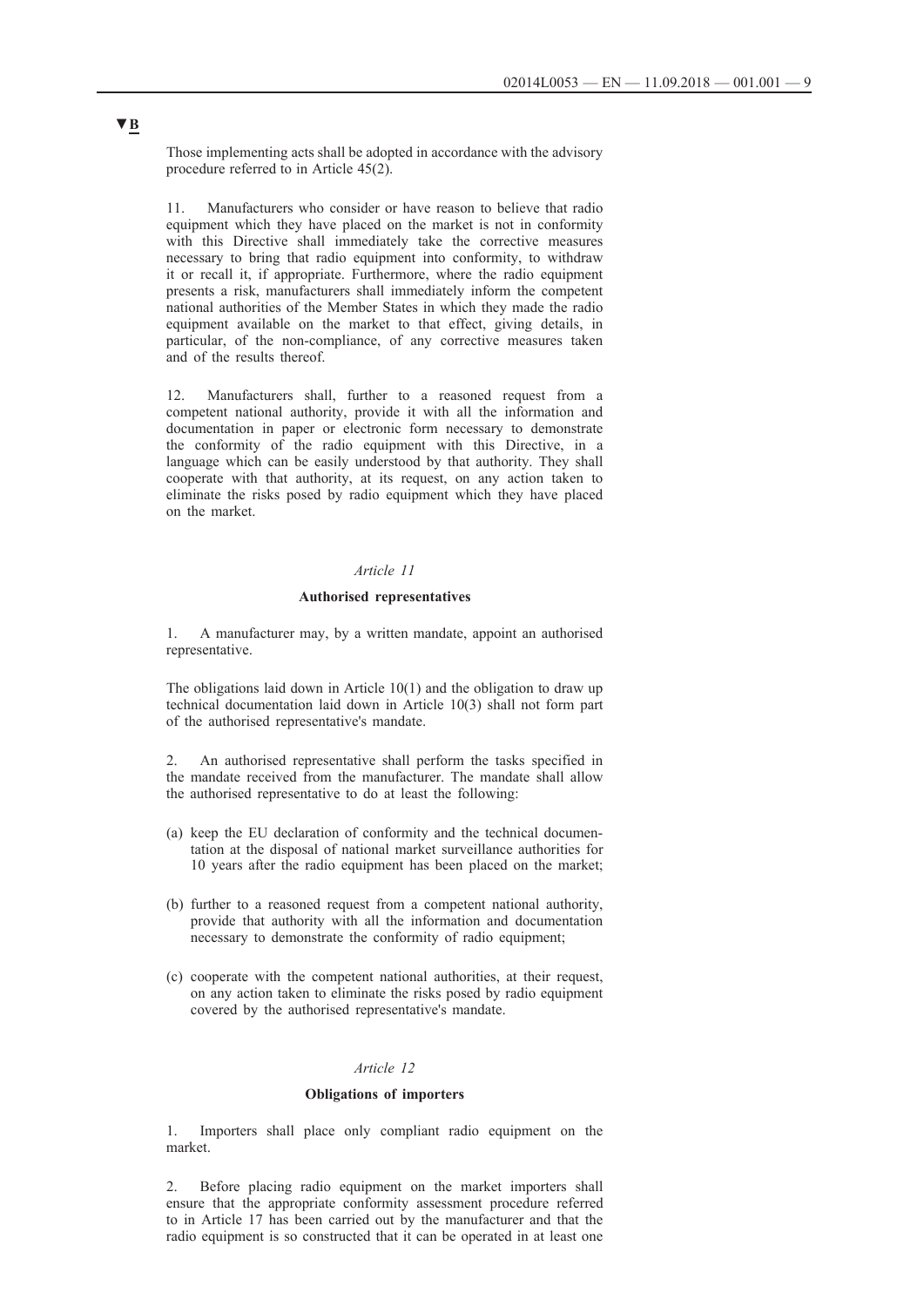Member State without infringing applicable requirements on the use of radio spectrum. They shall ensure that the manufacturer has drawn up the technical documentation, that the radio equipment bears the CE marking and is accompanied by the information and documents referred to in Article  $10(8)$ , (9) and (10), and that the manufacturer has complied with the requirements set out in Article 10(6) and (7).

Where an importer considers or has reason to believe that radio equipment is not in conformity with the essential requirements set out in Article 3, he shall not place the radio equipment on the market until it has been brought into conformity. Furthermore, where the radio equipment presents a risk, the importer shall inform the manufacturer and the market surveillance authorities to that effect.

3. Importers shall indicate on the radio equipment their name, registered trade name or registered trade mark and the postal address at which they can be contacted or, where that is not possible, on its packaging or in a document accompanying the radio equipment. This includes cases where the size of radio equipment does not allow it, or where importers would have to open the packaging in order to indicate their name and address on the radio equipment. The contact details shall be in a language easily understood by end-users and market surveillance authorities.

4. Importers shall ensure that the radio equipment is accompanied by instructions and safety information in a language which can be easily understood by consumers and other end-users, as determined by the Member State concerned.

5. Importers shall ensure that, while radio equipment is under their responsibility, its storage or transport conditions do not jeopardise its compliance with the essential requirements set out in Article 3.

6. When deemed appropriate with regard to the risks presented by radio equipment, importers shall, to protect the health and safety of endusers, carry out sample testing of radio equipment made available on the market, investigate, and, if necessary, keep a register of complaints, of non-conforming radio equipment and radio equipment recalls, and shall keep distributors informed of any such monitoring.

7. Importers who consider or have reason to believe that radio equipment which they have placed on the market is not in conformity with this Directive shall immediately take the corrective measures necessary to bring that radio equipment into conformity, to withdraw it or recall it, if appropriate. Furthermore, where the radio equipment presents a risk, importers shall immediately inform the competent national authorities of the Member States in which they made the radio equipment available on the market to that effect, giving details, in particular, of the non-compliance and of any corrective measures taken.

8. Importers shall, for 10 years after the radio equipment has been placed on the market, keep a copy of the EU declaration of conformity at the disposal of the market surveillance authorities and ensure that the technical documentation can be made available to those authorities, upon request.

9. Importers shall, further to a reasoned request from a competent national authority, provide it with all the information and documentation in paper or electronic form necessary to demonstrate the conformity of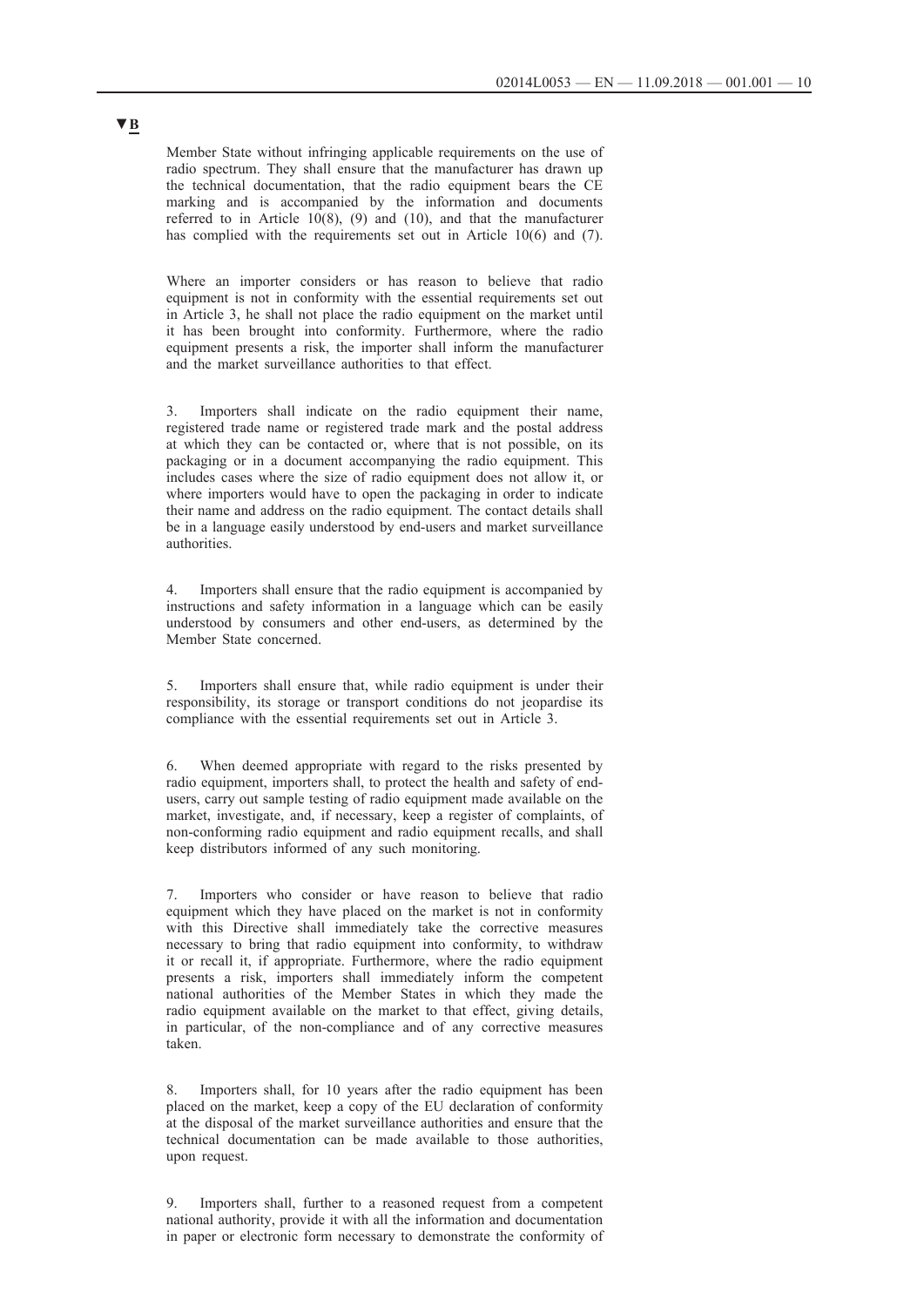radio equipment in a language which can be easily understood by that authority. They shall cooperate with that authority, at its request, on any action taken to eliminate the risks posed by radio equipment which they have placed on the market.

## *Article 13*

## **Obligations of distributors**

When making radio equipment available on the market distributors shall act with due care in relation to the requirements of this Directive.

2. Before making radio equipment available on the market distributors shall verify that the radio equipment bears the CE marking, that it is accompanied by the documents required by this Directive and by the instructions and safety information in a language which can be easily understood by consumers and other end-users in the Member State in which the radio equipment is to be made available on the market, and that the manufacturer and the importer have complied with the requirements set out in Article 10(2) and (6) to (10) and Article 12(3) respectively.

Where a distributor considers or has reason to believe that radio equipment is not in conformity with the essential requirements set out in Article 3, he shall not make the radio equipment available on the market until it has been brought into conformity. Furthermore, where the radio equipment presents a risk, the distributor shall inform the manufacturer or the importer to that effect as well as the market surveillance authorities.

Distributors shall ensure that, while radio equipment is under their responsibility, its storage or transport conditions do not jeopardise its compliance with the essential requirements set out in Article 3.

4. Distributors who consider or have reason to believe that radio equipment which they have made available on the market is not in conformity with this Directive shall make sure that the corrective measures necessary to bring that radio equipment into conformity, to withdraw it or recall it, if appropriate, are taken. Furthermore, where the radio equipment presents a risk, distributors shall immediately inform the competent national authorities of the Member States in which they made the radio equipment available on the market to that effect, giving details, in particular, of the non-compliance and of any corrective measures taken.

5. Distributors shall, further to a reasoned request from a competent national authority, provide it with all the information and documentation in paper or electronic form necessary to demonstrate the conformity of radio equipment. They shall cooperate with that authority, at its request, on any action taken to eliminate the risks posed by radio equipment which they have made available on the market.

### *Article 14*

#### **Cases in which obligations of manufacturers apply to importers and distributors**

An importer or distributor shall be considered a manufacturer for the purposes of this Directive and he shall be subject to the obligations of the manufacturer under Article 10, where he places radio equipment on the market under his name or trade mark or modifies radio equipment already placed on the market in such a way that compliance with this Directive may be affected.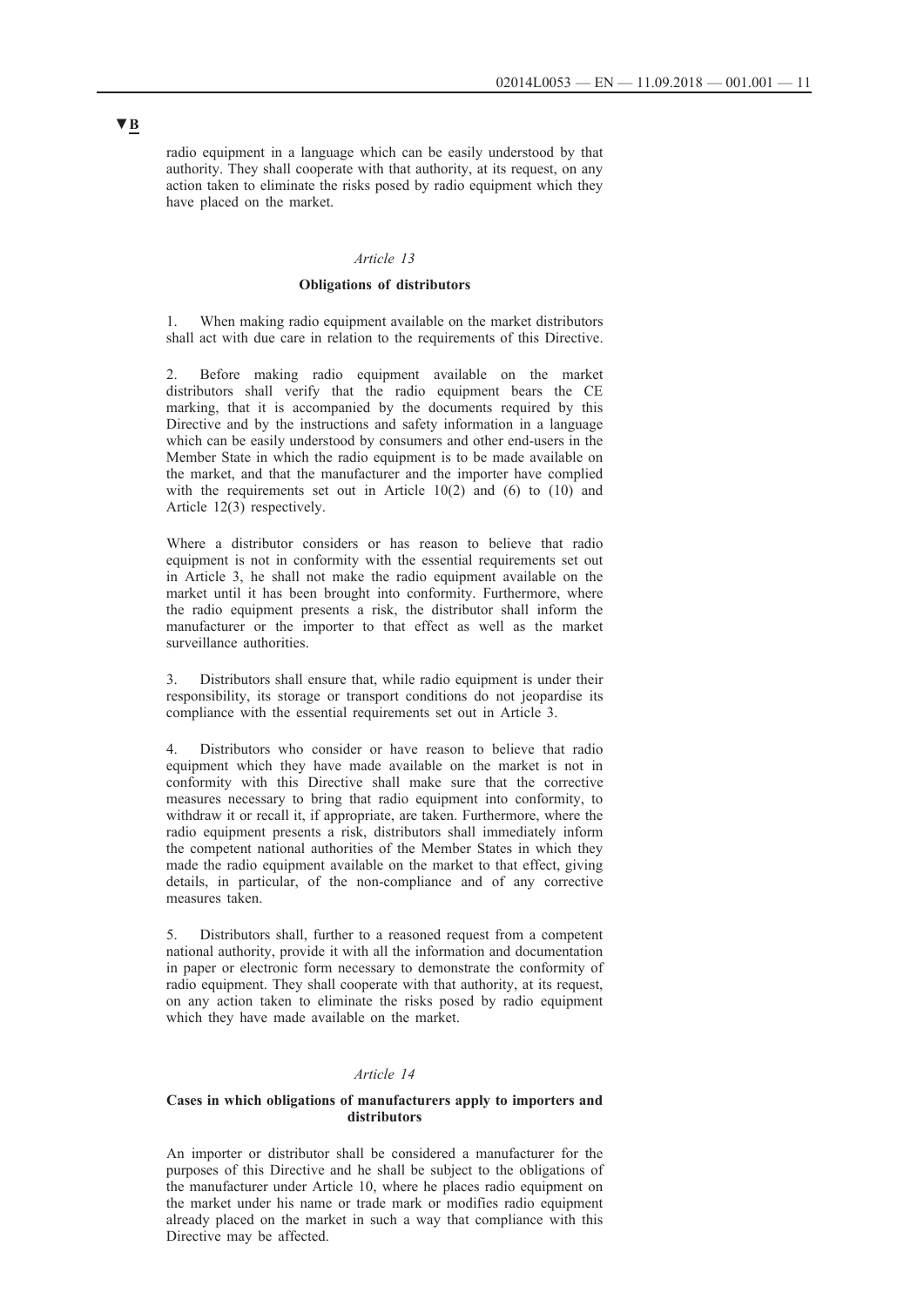## *Article 15*

### **Identification of economic operators**

Economic operators shall, on request, identify the following to the market surveillance authorities:

- (a) any economic operator who has supplied them with radio equipment:
- (b) any economic operator to whom they have supplied radio equipment.

Economic operators shall be able to present the information referred to in the first paragraph for 10 years after they have been supplied with the radio equipment and for 10 years after they have supplied the radio equipment.

#### CHAPTER III

#### **CONFORMITY OF RADIO EQUIPMENT**

## *Article 16*

#### **Presumption of conformity of radio equipment**

Radio equipment which is in conformity with harmonised standards or parts thereof the references of which have been published in the *Official Journal of the European Union* shall be presumed to be in conformity with the essential requirements set out in Article 3 covered by those standards or parts thereof.

### *Article 17*

#### **Conformity assessment procedures**

1. The manufacturer shall perform a conformity assessment of the radio equipment with a view to meeting the essential requirements set out in Article 3. The conformity assessment shall take into account all intended operating conditions and, for the essential requirement set out in point (a) of Article 3(1), the assessment shall also take into account the reasonably foreseeable conditions. Where the radio equipment is capable of taking different configurations, the conformity assessment shall confirm whether the radio equipment meets the essential requirements set out in Article 3 in all possible configurations.

2. Manufacturers shall demonstrate compliance of radio equipment with the essential requirements set out in Article 3(1) using any of the following conformity assessment procedures:

- (a) internal production control set out in Annex II;
- (b) EU-type examination that is followed by the conformity to type based on internal production control set out in Annex III;
- (c) conformity based on full quality assurance set out in Annex IV.

3. Where, in assessing the compliance of radio equipment with the essential requirements set out in Article 3(2) and (3), the manufacturer has applied harmonised standards the references of which have been published in the *Official Journal of the European Union*, he shall use any of the following procedures: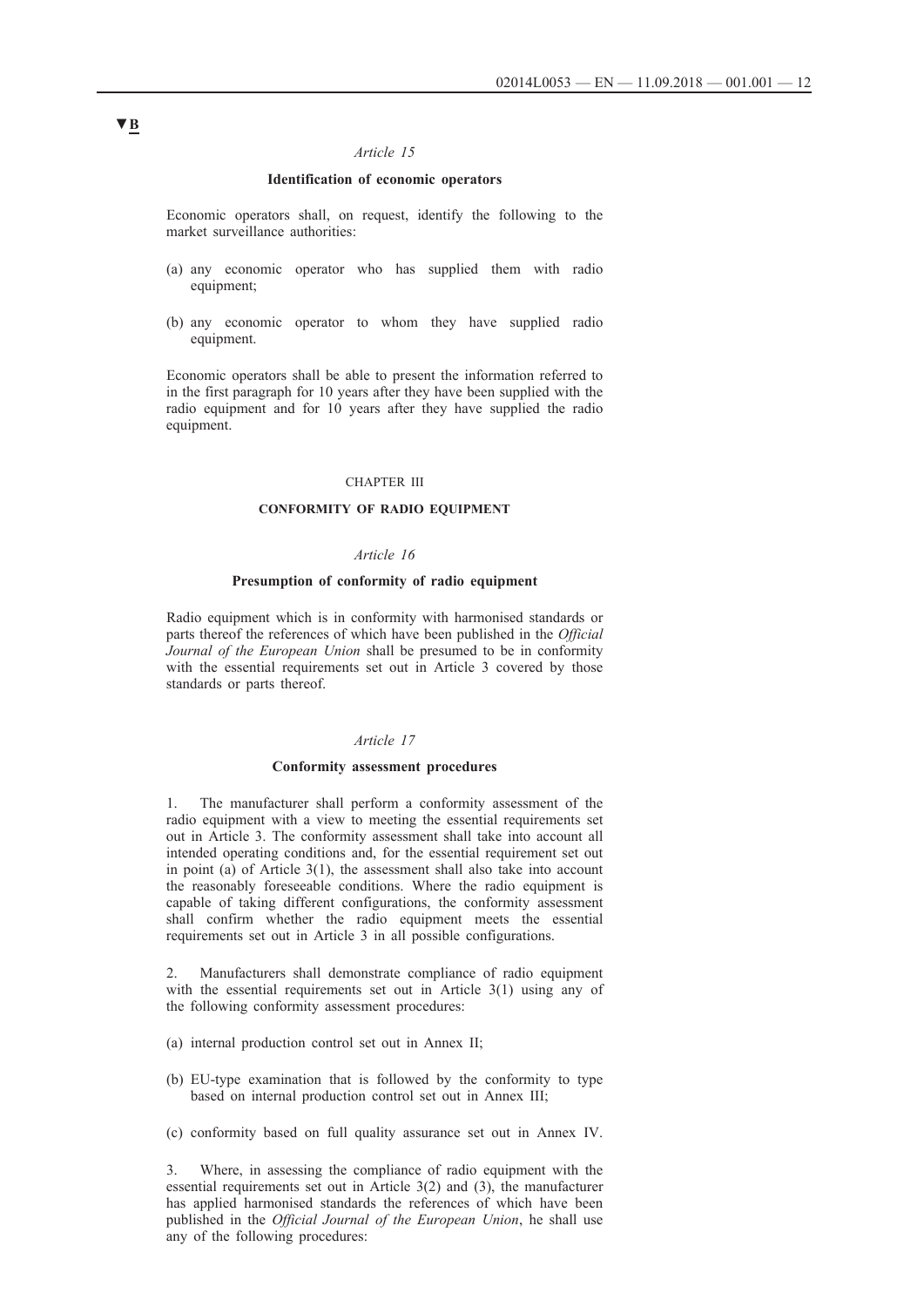- (a) internal production control set out in Annex II;
- (b) EU-type examination that is followed by the conformity to type based on internal production control set out in Annex III;
- (c) conformity based on full quality assurance set out in Annex IV.

4. Where, in assessing the compliance of radio equipment with the essential requirements set out in Article 3(2) and (3), the manufacturer has not applied or has applied only in part harmonised standards the references of which have been published in the *Official Journal of the European Union*, or where such harmonised standards do not exist, radio equipment shall be submitted with regard to those essential requirements to either of the following procedures:

- (a) EU-type examination that is followed by the conformity to type based on internal production control set out in Annex III;
- (b) conformity based on full quality assurance set out in Annex IV.

### *Article 18*

### **EU declaration of conformity**

1. The EU declaration of conformity shall state that the fulfilment of the essential requirements set out in Article 3 has been demonstrated.

2. The EU declaration of conformity shall have the model structure set out in Annex VI, shall contain the elements set out in that Annex and shall be continuously updated. It shall be translated into the language or languages required by the Member State in which the radio equipment is placed or made available on the market.

The simplified EU declaration of conformity referred to in Article 10(9) shall contain the elements set out in Annex VII and shall be continuously updated. It shall be translated into the language or languages required by the Member State in which the radio equipment is placed or made available on the market. The full text of the EU declaration of conformity shall be available at the internet address referred to in the simplified EU declaration of conformity, in a language or languages required by the Member State in which the radio equipment is placed or made available on the market.

3. Where radio equipment is subject to more than one Union act requiring an EU declaration of conformity, a single EU declaration of conformity shall be drawn up in respect of all such Union acts. That declaration shall contain the identification of the Union acts concerned including their publication references.

4. By drawing up the EU declaration of conformity, the manufacturer shall assume responsibility for the compliance of the radio equipment with the requirements laid down in this Directive.

### *Article 19*

### **General principles of the CE marking**

1. The CE marking shall be subject to the general principles set out in Article 30 of Regulation (EC) No 765/2008.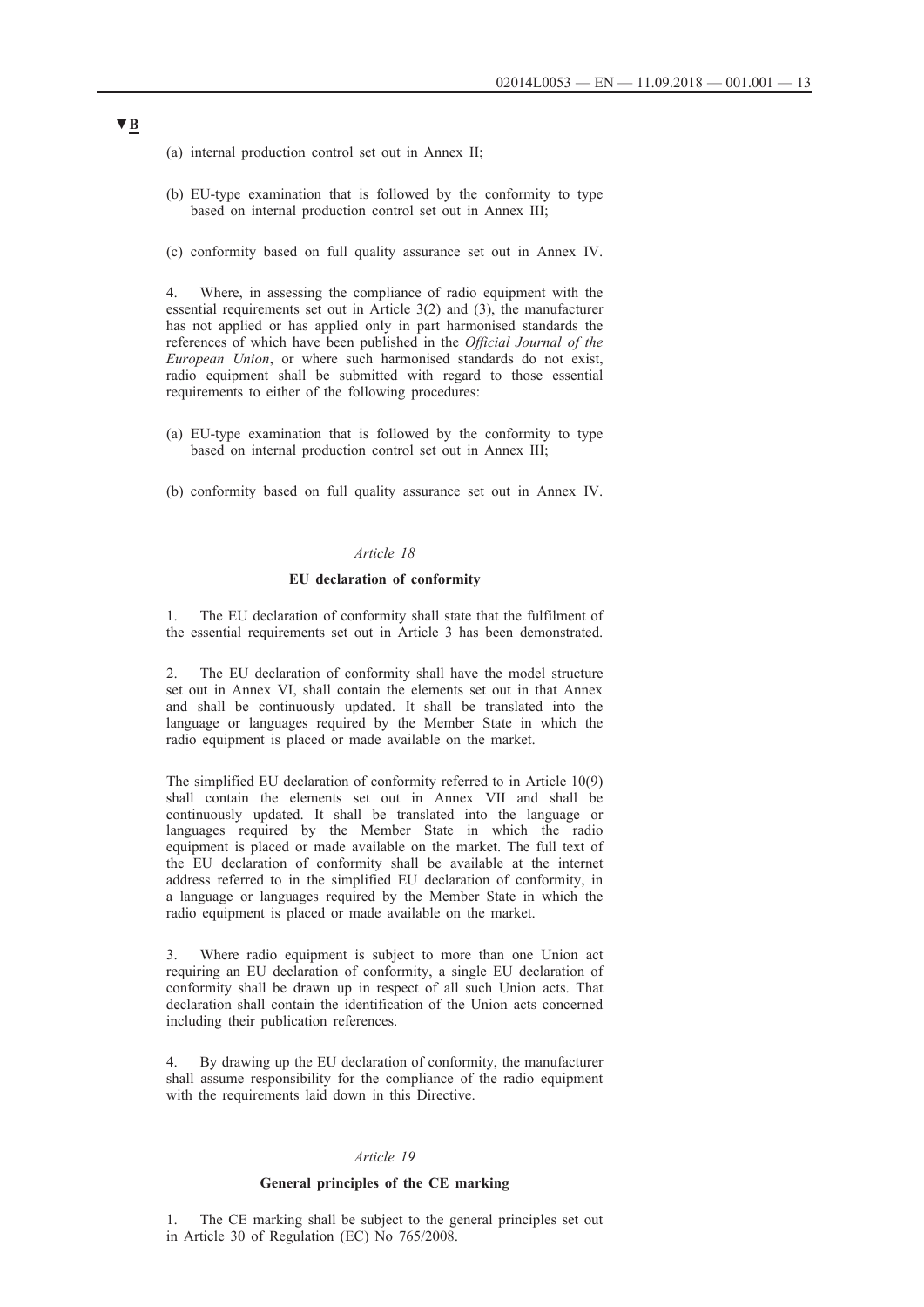2. On account of the nature of radio equipment, the height of the CE marking affixed to radio equipment may be lower than 5 mm, provided that it remains visible and legible.

#### *Article 20*

#### **Rules and conditions for affixing the CE marking and the identification number of the notified body**

1. The CE marking shall be affixed visibly, legibly and indelibly to the radio equipment or to its data plate, unless that is not possible or not warranted on account of the nature of radio equipment. The CE marking shall also be affixed visibly and legibly to the packaging.

The CE marking shall be affixed before the radio equipment is placed on the market.

The CE marking shall be followed by the identification number of the notified body where the conformity assessment procedure set out in Annex IV is applied.

The identification number of the notified body shall have the same height as the CE marking.

The identification number of the notified body shall be affixed by the notified body itself or, under its instructions, by the manufacturer or his authorised representative.

4. Member States shall build upon existing mechanisms to ensure correct application of the regime governing the CE marking and shall take appropriate action in the event of improper use of that marking.

## *Article 21*

### **Technical documentation**

1. The technical documentation shall contain all relevant data or details of the means used by the manufacturer to ensure that radio equipment complies with the essential requirements set out in Article 3. It shall, at least, contain the elements set out in Annex V.

2. The technical documentation shall be drawn up before radio equipment is placed on the market and shall be continuously updated.

The technical documentation and correspondence relating to any EU-type examination procedure shall be drawn up in an official language of the Member State in which the notified body is established or in a language acceptable to that body.

4. Where the technical documentation does not comply with paragraphs 1, 2 or 3 of this Article, and in so doing fails to present sufficient relevant data or means used to ensure compliance of radio equipment with the essential requirements set out in Article 3, the market surveillance authority may ask the manufacturer or the importer to have a test performed by a body acceptable to the market surveillance authority at the expense of the manufacturer or the importer within a specified period in order to verify compliance with the essential requirements set out in Article 3.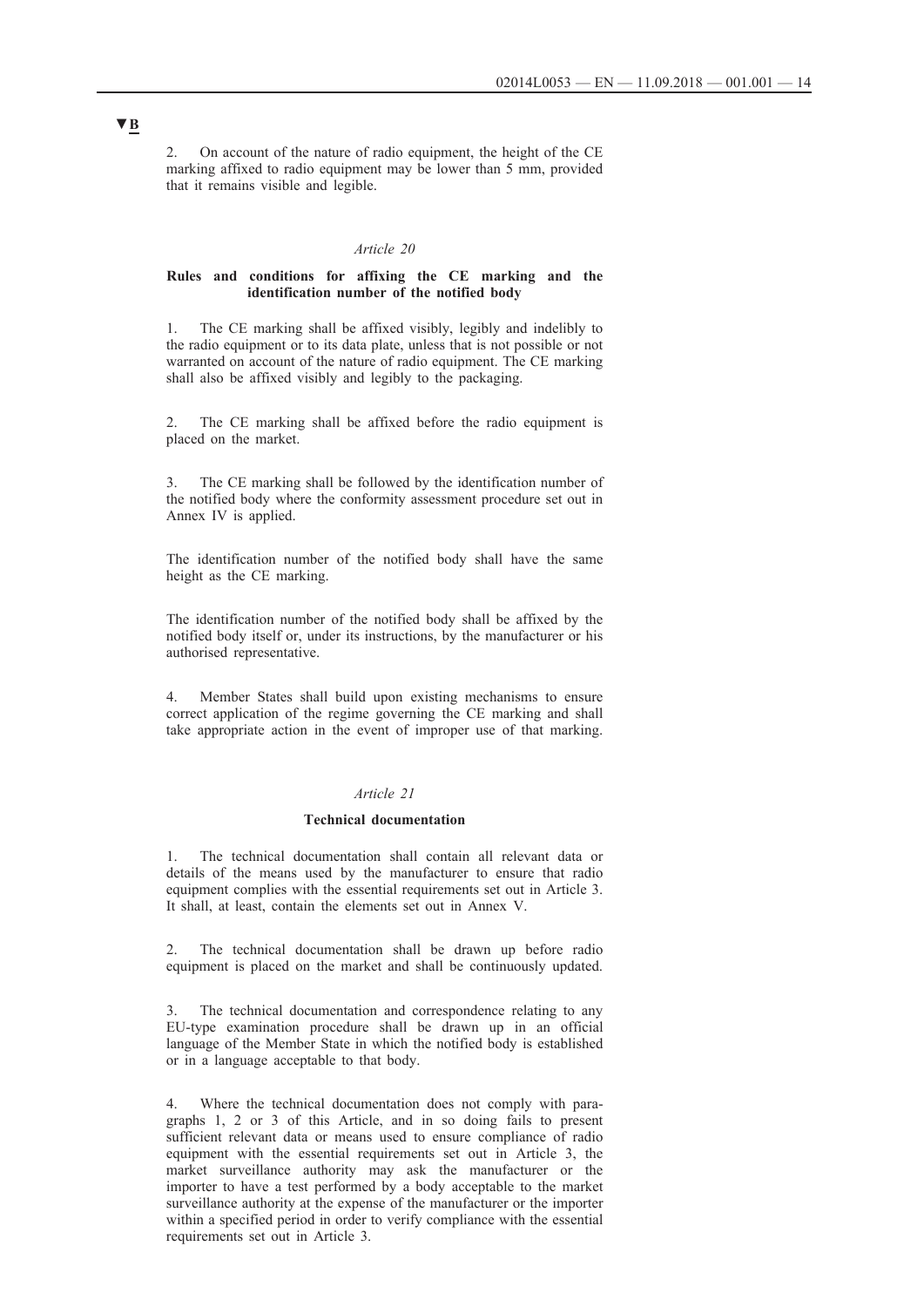#### CHAPTER IV

#### **NOTIFICATION OF CONFORMITY ASSESSMENT BODIES**

### *Article 22*

## **Notification**

Member States shall notify the Commission and the other Member States of bodies authorised to carry out third-party conformity assessment tasks under this Directive.

#### *Article 23*

### **Notifying authorities**

1. Member States shall designate a notifying authority that shall be responsible for setting up and carrying out the necessary procedures for the assessment and notification of conformity assessment bodies and the monitoring of notified bodies, including compliance with Article 28.

2. Member States may decide that the assessment and monitoring referred to in paragraph 1 shall be carried out by a national accreditation body within the meaning of and in accordance with Regulation (EC) No 765/2008.

3. Where the notifying authority delegates or otherwise entrusts the assessment, notification or monitoring referred to in paragraph 1 to a body which is not a governmental entity, that body shall be a legal entity and shall comply *mutatis mutandis* with the requirements laid down in Article 24. In addition it shall have arrangements to cover liabilities arising out of its activities.

4. The notifying authority shall take full responsibility for the tasks performed by the body referred to in paragraph 3.

#### *Article 24*

## **Requirements relating to notifying authorities**

1. A notifying authority shall be established in such a way that no conflict of interest with conformity assessment bodies occurs.

2. A notifying authority shall be organised and operated so as to safeguard the objectivity and impartiality of its activities.

3. A notifying authority shall be organised in such a way that each decision relating to notification of a conformity assessment body is taken by competent persons different from those who carried out the assessment.

4. A notifying authority shall not offer or provide any activities that conformity assessment bodies perform or consultancy services on a commercial or competitive basis.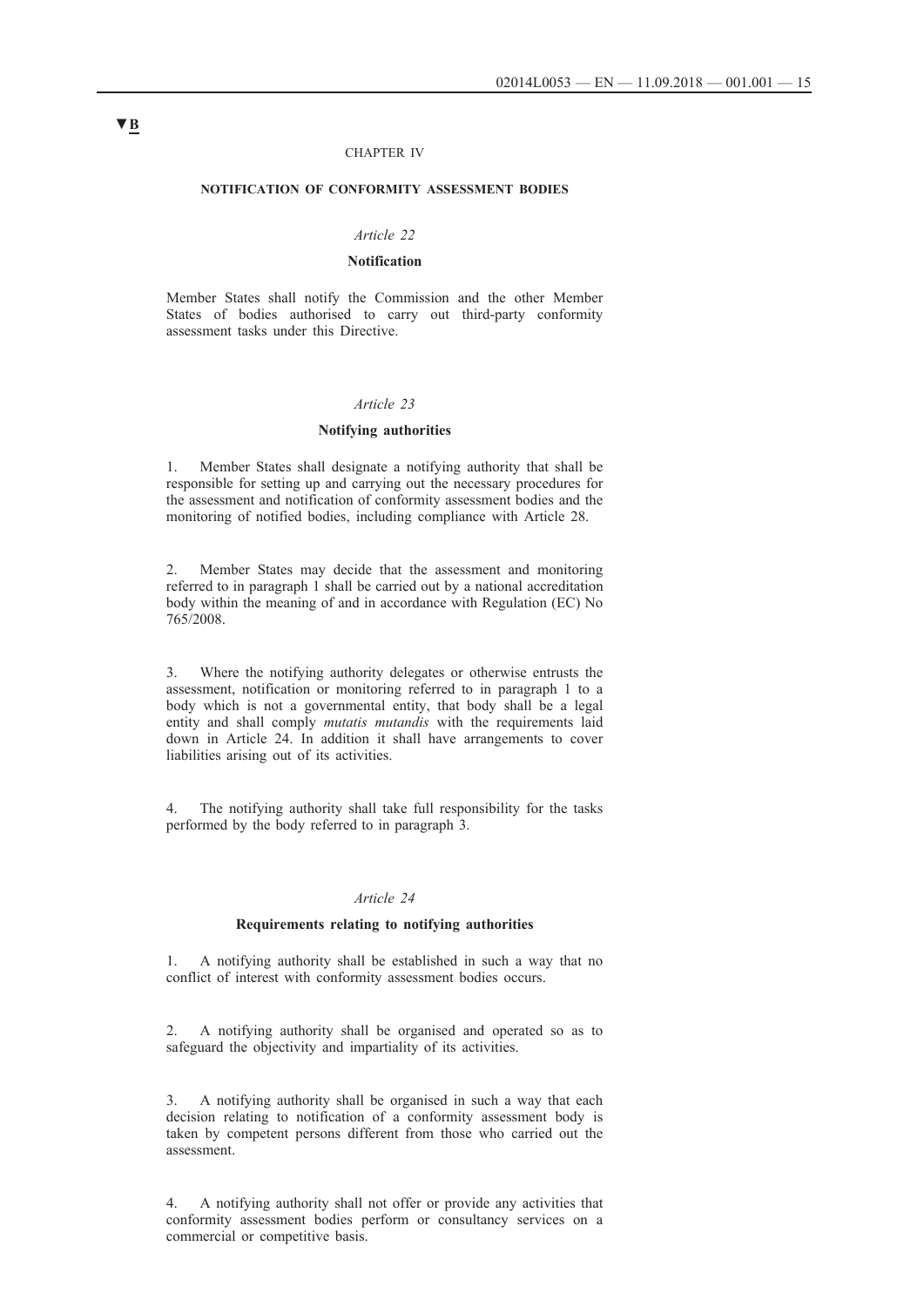5. A notifying authority shall safeguard the confidentiality of the information it obtains.

6. A notifying authority shall have a sufficient number of competent personnel at its disposal for the proper performance of its tasks.

#### *Article 25*

### **Information obligation on notifying authorities**

Member States shall inform the Commission of their procedures for the assessment and notification of conformity assessment bodies and the monitoring of notified bodies, and of any changes thereto.

The Commission shall make that information publicly available.

## *Article 26*

### **Requirements relating to notified bodies**

1. For the purposes of notification, a conformity assessment body shall meet the requirements laid down in paragraphs 2 to 11.

2. A conformity assessment body shall be established under national law of a Member State and have legal personality.

3. A conformity assessment body shall be a third-party body independent of the organisation or the radio equipment it assesses.

A body belonging to a business association or professional federation representing undertakings involved in the design, manufacturing, provision, assembly, use or maintenance of radio equipment which it assesses may, on condition that its independence and the absence of any conflict of interest are demonstrated, be considered such a body.

4. A conformity assessment body, its top level management and the personnel responsible for carrying out the conformity assessment tasks shall not be the designer, manufacturer, supplier, installer, purchaser, owner, user or maintainer of the radio equipment which they assess, nor the representative of any of those parties. This shall not preclude the use of assessed radio equipment that is necessary for the operations of the conformity assessment body or the use of such radio equipment for personal purposes.

A conformity assessment body, its top level management and the personnel responsible for carrying out the conformity assessment tasks shall not be directly involved in the design, manufacture or construction, the marketing, installation, use or maintenance of that radio equipment, or represent the parties engaged in those activities. They shall not engage in any activity that may conflict with their independence of judgement or integrity in relation to conformity assessment activities for which they are notified. This shall in particular apply to consultancy services.

Conformity assessment bodies shall ensure that the activities of their subsidiaries or subcontractors do not affect the confidentiality, objectivity or impartiality of their conformity assessment activities.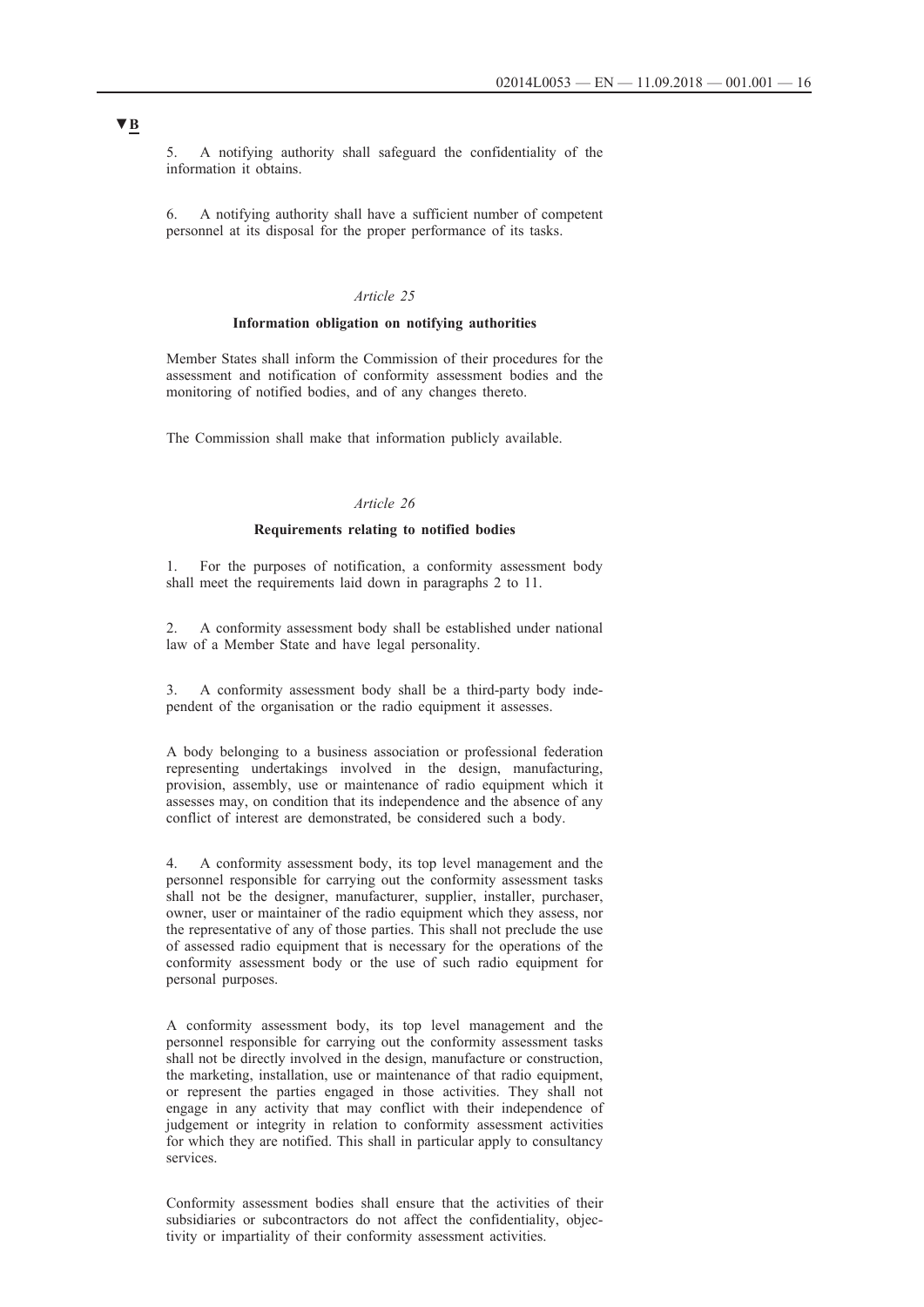5. Conformity assessment bodies and their personnel shall carry out the conformity assessment activities with the highest degree of professional integrity and the requisite technical competence in the specific field and shall be free from all pressures and inducements, particularly financial, which might influence their judgement or the results of their conformity assessment activities, especially as regards persons or groups of persons with an interest in the results of those activities.

6. A conformity assessment body shall be capable of carrying out all the conformity assessment tasks assigned to it by Annexes III and IV in relation to which it has been notified, whether those tasks are carried out by the conformity assessment body itself or on its behalf and under its responsibility.

At all times and for each conformity assessment procedure and each kind or category of radio equipment in relation to which it has been notified, a conformity assessment body shall have at its disposal the necessary:

- (a) personnel with technical knowledge and sufficient and appropriate experience to perform the conformity assessment tasks;
- (b) descriptions of procedures in accordance with which conformity assessment is carried out, ensuring the transparency and the ability of reproduction of those procedures. It shall have appropriate policies and procedures in place that distinguish between tasks it carries out as a notified body and other activities;
- (c) procedures for the performance of activities which take due account of the size of an undertaking, the sector in which it operates, its structure, the degree of complexity of radio equipment technology in question and the mass or serial nature of the production process.

A conformity assessment body shall have the means necessary to perform the technical and administrative tasks connected with the conformity assessment activities in an appropriate manner.

7. The personnel responsible for carrying out conformity assessment tasks shall have the following:

- (a) sound technical and vocational training covering all the conformity assessment activities in relation to which the conformity assessment body has been notified;
- (b) satisfactory knowledge of the requirements of the assessments they carry out and adequate authority to carry out those assessments;
- (c) appropriate knowledge and understanding of the essential requirements set out in Article 3, of the applicable harmonised standards and of the relevant provisions of Union harmonisation legislation and of national legislation;
- (d) the ability to draw up EU-type examination certificates or quality system approvals, records and reports demonstrating that assessments have been carried out.

8. The impartiality of the conformity assessment bodies, their top level management and of the personnel responsible for carrying out the conformity assessment tasks shall be guaranteed.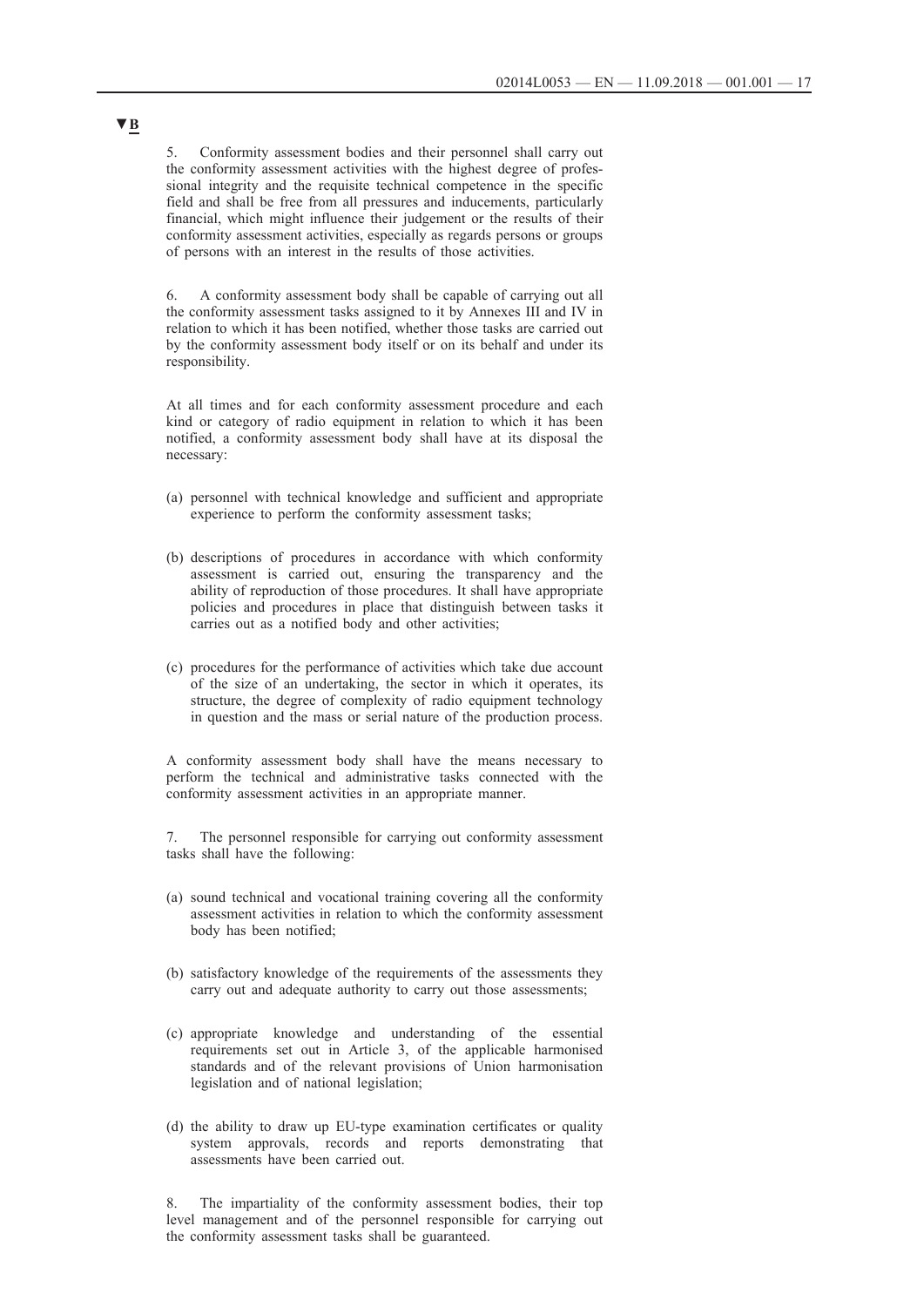The remuneration of the top level management and personnel responsible for carrying out the conformity assessment tasks of a conformity assessment body shall not depend on the number of assessments carried out or on the results of those assessments.

9. Conformity assessment bodies shall take out liability insurance unless liability is assumed by the State in accordance with national law, or the Member State itself is directly responsible for the conformity assessment.

10. The personnel of a conformity assessment body shall observe professional secrecy with regard to all information obtained in carrying out their tasks under Annexes III and IV or any provision of national law giving effect to them, except in relation to the competent authorities of the Member State in which its activities are carried out. Proprietary rights shall be protected.

11. Conformity assessment bodies shall participate in, or ensure that their personnel responsible for carrying out the conformity assessment tasks are informed of, the relevant standardisation activities, the regulatory activities in the area of radio equipment and frequency planning, and the activities of the notified body coordination group established under the relevant Union harmonisation legislation and shall apply as general guidance the administrative decisions and documents produced as a result of the work of that group.

## *Article 27*

#### **Presumption of conformity of notified bodies**

Where a conformity assessment body demonstrates its conformity with the criteria laid down in the relevant harmonised standards or parts thereof the references of which have been published in the *Official Journal of the European Union* it shall be presumed to comply with the requirements set out in Article 26 in so far as the applicable harmonised standards cover those requirements.

#### *Article 28*

#### **Subsidiaries of and subcontracting by notified bodies**

1. Where a notified body subcontracts specific tasks connected with conformity assessment or has recourse to a subsidiary, it shall ensure that the subcontractor or the subsidiary meets the requirements set out in Article 26 and shall inform the notifying authority accordingly.

2. Notified bodies shall take full responsibility for the tasks performed by subcontractors or subsidiaries wherever these are established.

3. Activities may be subcontracted or carried out by a subsidiary only with the agreement of the client.

4. Notified bodies shall keep at the disposal of the notifying authority the relevant documents concerning the assessment of the qualifications of the subcontractor or the subsidiary and the work carried out by them under Annexes III and IV.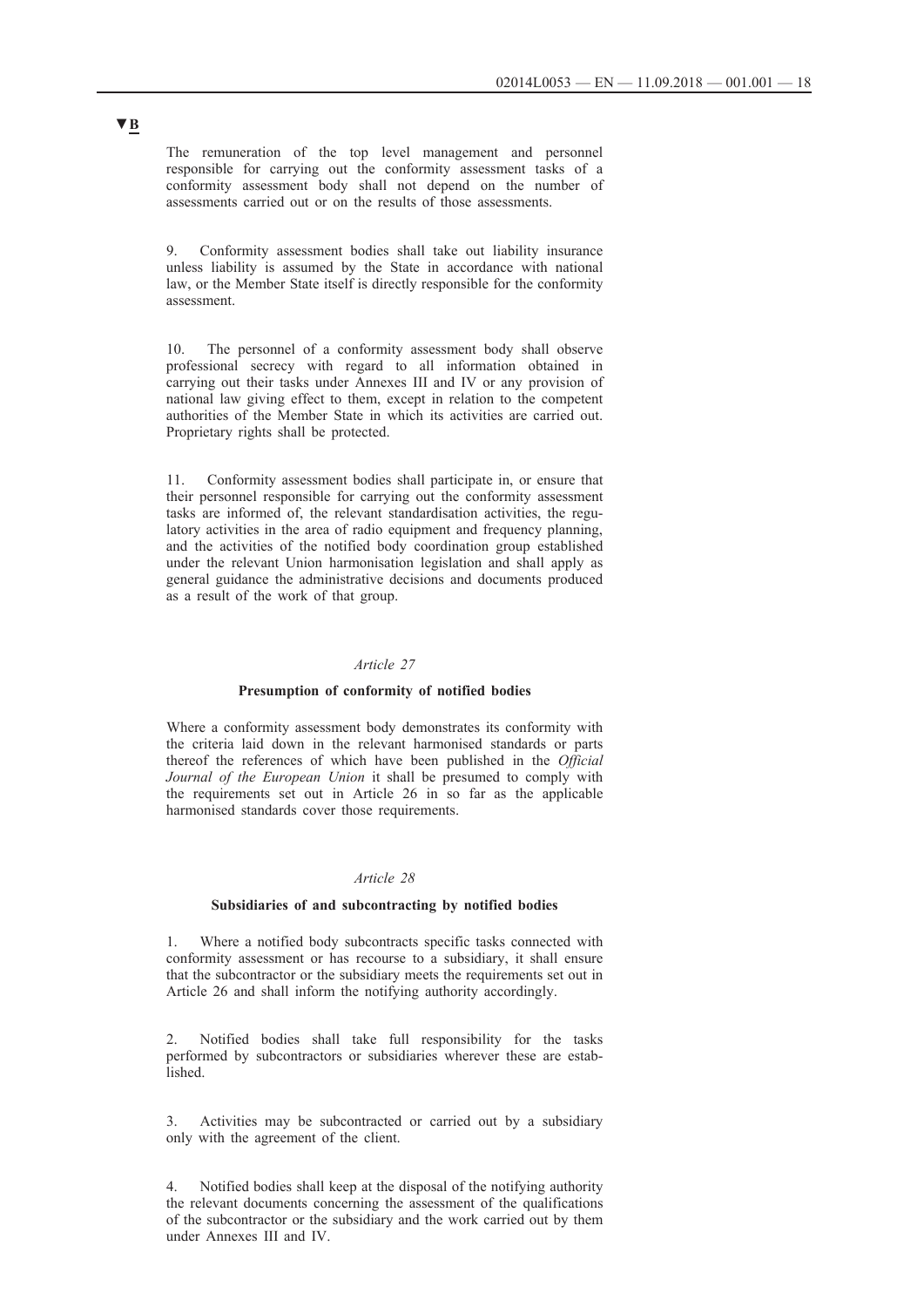## *Article 29*

## **Application for notification**

1. A conformity assessment body shall submit an application for notification to the notifying authority of the Member State in which it is established.

2. The application for notification shall be accompanied by a description of the conformity assessment activities, the conformity assessment module or modules and the radio equipment for which that body claims to be competent, as well as by an accreditation certificate, where one exists, issued by a national accreditation body attesting that the conformity assessment body fulfils the requirements laid down in Article 26.

3. Where the conformity assessment body concerned cannot provide an accreditation certificate, it shall provide the notifying authority with all the documentary evidence necessary for the verification, recognition and regular monitoring of its compliance with the requirements laid down in Article 26.

### *Article 30*

### **Notification procedure**

1. Notifying authorities may notify only conformity assessment bodies which have satisfied the requirements laid down in Article 26.

2. They shall notify the Commission and the other Member States using the electronic notification tool developed and managed by the Commission.

3. The notification shall include full details of the conformity assessment activities, the conformity assessment module or modules and the radio equipment concerned and the relevant attestation of competence.

4. Where a notification is not based on an accreditation certificate as referred to in Article 29(2), the notifying authority shall provide the Commission and the other Member States with documentary evidence which attests to the conformity assessment body's competence and the arrangements in place to ensure that that body will be monitored regularly and will continue to satisfy the requirements laid down in Article 26.

5. The body concerned may perform the activities of a notified body only where no objections are raised by the Commission or the other Member States within two weeks of a notification where an accreditation certificate is used or within two months of a notification where accreditation is not used.

Only such a body shall be considered a notified body for the purposes of this Directive.

6. The notifying authority shall notify the Commission and the other Member States of any subsequent relevant changes to the notification.

## *Article 31*

#### **Identification numbers and lists of notified bodies**

1. The Commission shall assign an identification number to a notified body.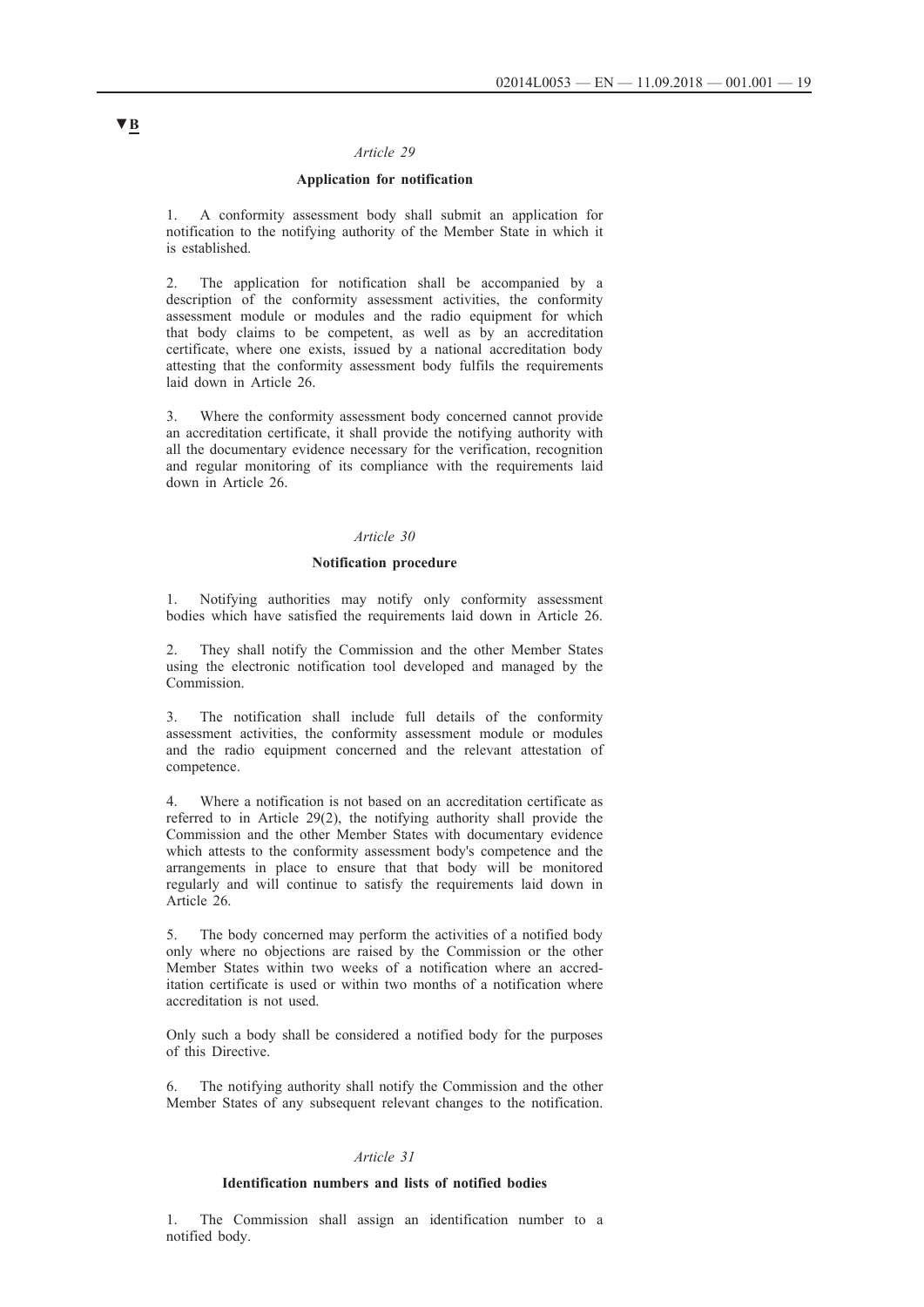It shall assign a single such number even where the body is notified under several Union acts.

The Commission shall make publicly available the list of the bodies notified under this Directive, including the identification numbers that have been assigned to them and the activities for which they have been notified.

The Commission shall ensure that the list is kept up to date.

## *Article 32*

### **Changes to notifications**

1. Where a notifying authority has ascertained or has been informed that a notified body no longer meets the requirements laid down in Article 26, or that it is failing to fulfil its obligations, the notifying authority shall restrict, suspend or withdraw notification as appropriate, depending on the seriousness of the failure to meet those requirements or fulfil those obligations. It shall immediately inform the Commission and the other Member States accordingly.

2. In the event of restriction, suspension or withdrawal of notification, or where the notified body has ceased its activity, the notifying Member State shall take appropriate steps to ensure that the files of that body are either processed by another notified body or kept available for the responsible notifying and market surveillance authorities at their request.

#### *Article 33*

#### **Challenge of the competence of notified bodies**

1. The Commission shall investigate all cases where it doubts, or doubt is brought to its attention regarding, the competence of a notified body or the continued fulfilment by a notified body of the requirements and responsibilities to which it is subject.

The notifying Member State shall provide the Commission, on request, with all information relating to the basis for the notification or the maintenance of the competence of the notified body concerned.

3. The Commission shall ensure that all sensitive information obtained in the course of its investigations is treated confidentially.

4. Where the Commission ascertains that a notified body does not meet or no longer meets the requirements for its notification, it shall adopt an implementing act requesting the notifying Member State to take the necessary corrective measures, including withdrawal of notification if necessary.

That implementing act shall be adopted in accordance with the advisory procedure referred to in Article 45(2).

## *Article 34*

### **Operational obligations of notified bodies**

Notified bodies shall carry out conformity assessments in accordance with the conformity assessment procedures provided for in Annexes III and IV.

2. Conformity assessments shall be carried out in a proportionate manner, avoiding unnecessary burdens for economic operators. Conformity assessment bodies shall perform their activities taking due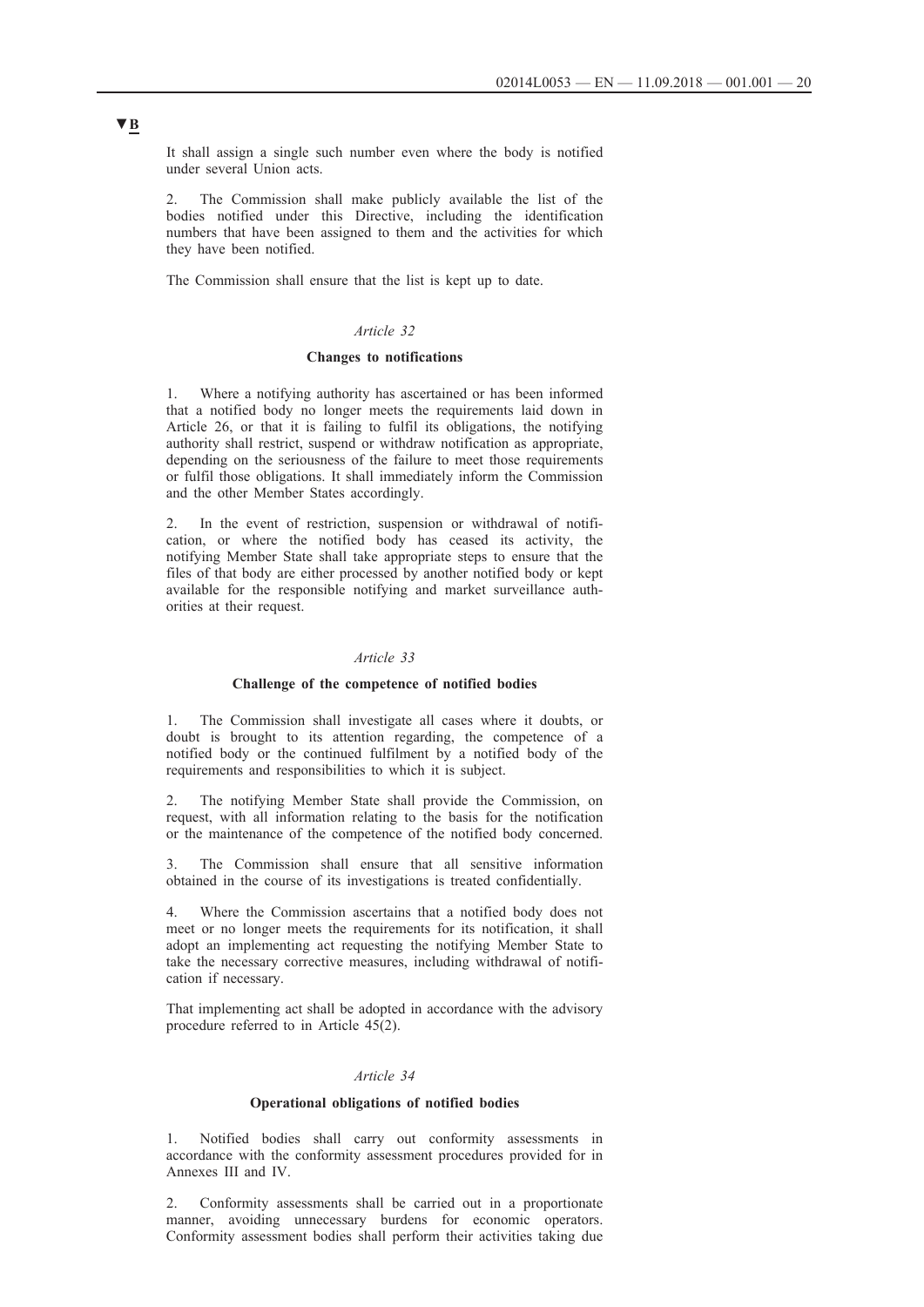account of the size of an undertaking, the sector in which it operates, its structure, the degree of complexity of the radio equipment technology in question and the mass or serial nature of the production process.

In so doing they shall nevertheless respect the degree of rigour and the level of protection required for the compliance of the radio equipment with this Directive

3. Where a notified body finds that the essential requirements set out in Article 3 or corresponding harmonised standards or other technical specifications have not been met by a manufacturer, it shall require that manufacturer to take appropriate corrective measures and shall not issue an EU-type examination certificate or a quality system approval.

4. Where, in the course of the monitoring of conformity following the issue of an EU-type examination certificate or a quality system approval, a notified body finds that radio equipment no longer complies, it shall require the manufacturer to take appropriate corrective measures and shall suspend or withdraw the EU-type examination certificate or the quality system approval if necessary.

Where corrective measures are not taken or do not have the required effect, the notified body shall restrict, suspend or withdraw any EU-type examination certificates or quality system approvals, as appropriate.

### *Article 35*

#### **Appeal against decisions of notified bodies**

Member States shall ensure that an appeal procedure against decisions of the notified bodies is available.

#### *Article 36*

#### **Information obligation on notified bodies**

1. Notified bodies shall inform the notifying authority of the following:

- (a) any refusal, restriction, suspension or withdrawal of an EU-type examination certificate or a quality system approval in accordance with the requirements of Annexes III and IV;
- (b) any circumstances affecting the scope of or conditions for notification;
- (c) any request for information which they have received from market surveillance authorities regarding conformity assessment activities;
- (d) on request, conformity assessment activities performed within the scope of their notification and any other activity performed, including cross-border activities and subcontracting.

2. Notified bodies shall, in accordance with the requirements of Annexes III and IV, provide the other bodies notified under this Directive carrying out similar conformity assessment activities covering the same categories of radio equipment with relevant information on issues relating to negative and, on request, positive conformity assessment results.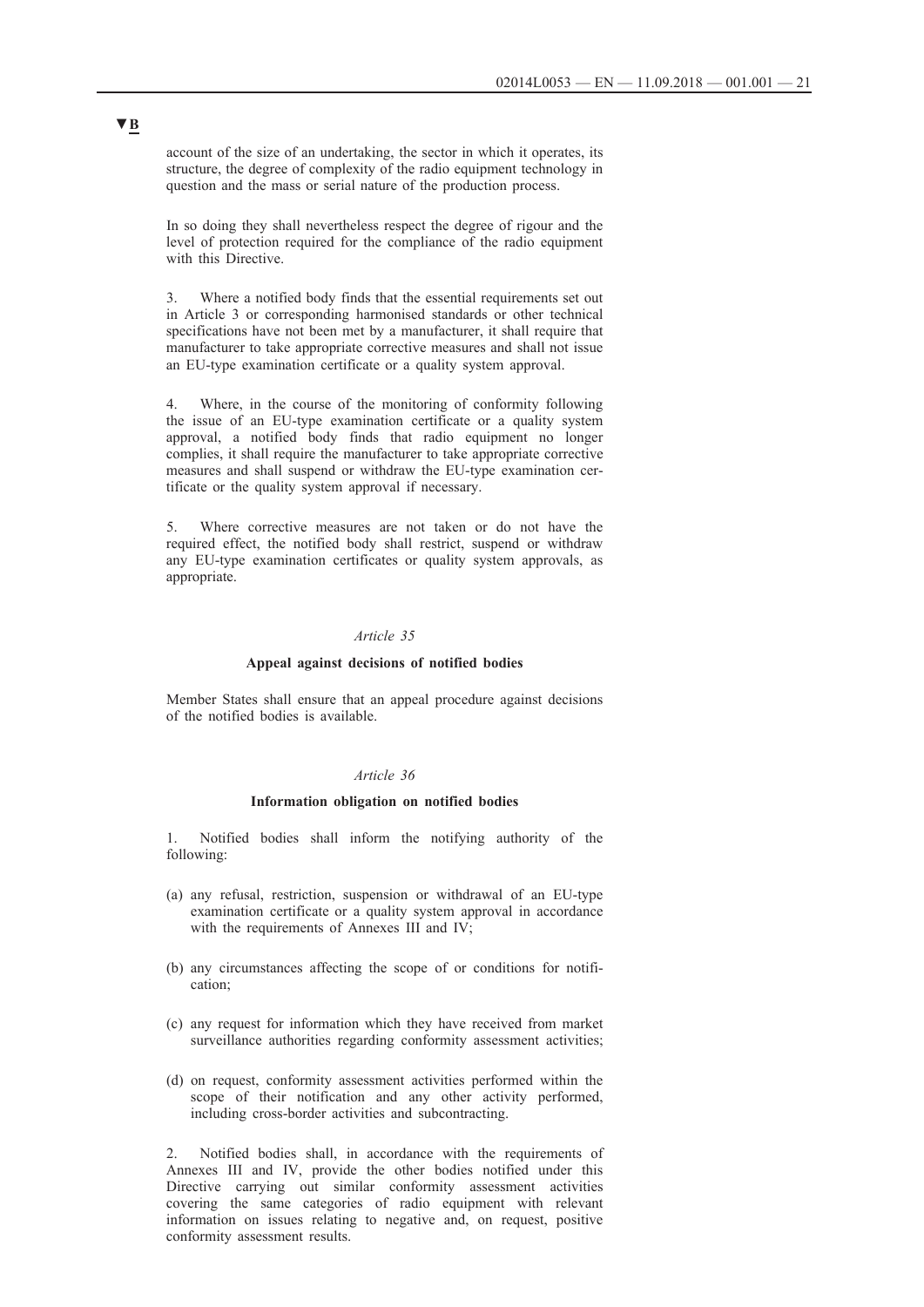3. Notified bodies shall fulfil information obligations under Annexes III and IV.

#### *Article 37*

### **Exchange of experience**

The Commission shall provide for the organisation of exchange of experience between the Member States' national authorities responsible for notification policy.

### *Article 38*

#### **Coordination of notified bodies**

The Commission shall ensure that appropriate coordination and cooperation between bodies notified under this Directive are put in place and properly operated in the form of a sectoral group of notified bodies.

Member States shall ensure that the bodies notified by them participate in the work of that group, directly or by means of designated representatives.

### CHAPTER V

#### **UNION MARKET SURVEILLANCE, CONTROL OF RADIO EQUIPMENT ENTERING THE UNION MARKET AND UNION SAFEGUARD PROCEDURE**

### *Article 39*

### **Union market surveillance and control of radio equipment entering the Union market**

Article 15(3) and Articles 16 to 29 of Regulation (EC) No 765/2008 shall apply to radio equipment.

#### *Article 40*

#### **Procedure for dealing with radio equipment presenting a risk at national level**

1. Where the market surveillance authorities of one Member State have sufficient reason to believe that radio equipment covered by this Directive presents a risk to the health or safety of persons or to other aspects of public interest protection covered by this Directive, they shall carry out an evaluation in relation to the radio equipment concerned covering all relevant requirements laid down in this Directive. The relevant economic operators shall cooperate as necessary with the market surveillance authorities for that purpose.

Where, in the course of the evaluation referred to in the first subparagraph, the market surveillance authorities find that the radio equipment does not comply with the requirements laid down in this Directive, they shall without delay require the relevant economic operator to take all appropriate corrective actions to bring the radio equipment into compliance with those requirements, to withdraw the radio equipment from the market, or to recall it within a reasonable period, commensurate with the nature of the risk, as they may prescribe.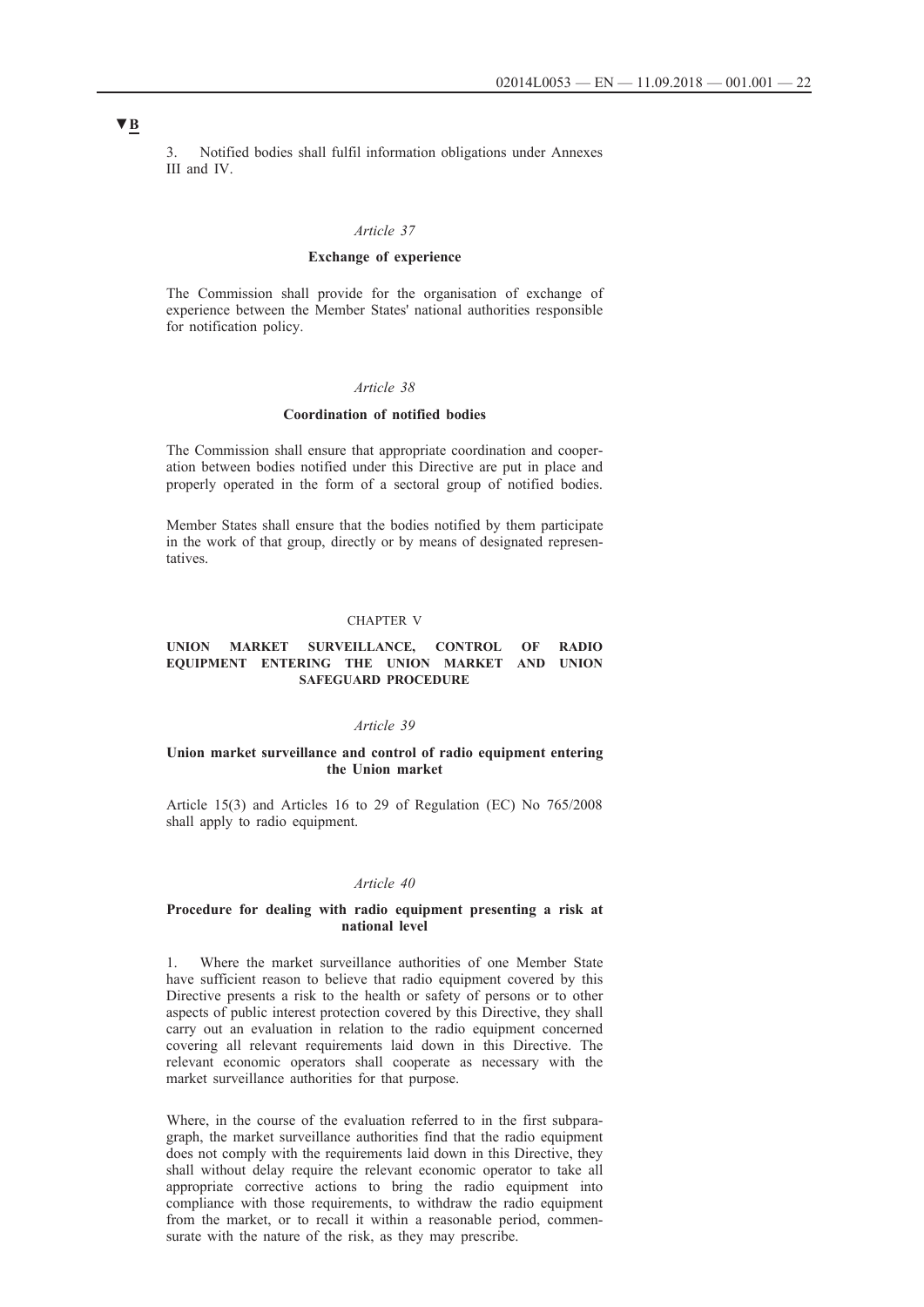The market surveillance authorities shall inform the relevant notified body accordingly.

Article 21 of Regulation (EC) No 765/2008 shall apply to the measures referred to in the second subparagraph of this paragraph.

2. Where the market surveillance authorities consider that noncompliance is not restricted to their national territory, they shall inform the Commission and the other Member States of the results of the evaluation and of the actions which they have required the economic operator to take.

3. The economic operator shall ensure that all appropriate corrective action is taken in respect of all radio equipment concerned that it has made available on the market throughout the Union.

4. Where the relevant economic operator does not take adequate corrective action within the period referred to in the second subparagraph of paragraph 1, the market surveillance authorities shall take all appropriate provisional measures to prohibit or restrict the radio equipment being made available on their national market, to withdraw the radio equipment from that market or to recall it.

The market surveillance authorities shall inform the Commission and the other Member States, without delay, of those measures.

5. The information referred to in the second subparagraph of paragraph 4 shall include all available details, in particular the data necessary for the identification of the non-compliant radio equipment, the origin of the radio equipment, the nature of the non-compliance alleged and the risk involved, the nature and duration of the national measures taken and the arguments put forward by the relevant economic operator. In particular, the market surveillance authorities shall indicate whether the non-compliance is due to either of the following:

- (a) failure of the radio equipment to meet the relevant essential requirements set out in Article 3; or
- (b) shortcomings in the harmonised standards referred to in Article 16 conferring a presumption of conformity.

6. Member States other than the Member State initiating the procedure under this Article shall without delay inform the Commission and the other Member States of any measures adopted and of any additional information at their disposal relating to the non-compliance of the radio equipment concerned, and, in the event of disagreement with the adopted national measure, of their objections.

7. Where, within three months of receipt of the information referred to in the second subparagraph of paragraph 4, no objection has been raised by either a Member State or the Commission in respect of a provisional measure taken by a Member State, that measure shall be deemed justified.

8. Member States shall ensure that appropriate restrictive measures, such as withdrawal of the radio equipment from the market, are taken in respect of the radio equipment concerned without delay.

#### *Article 41*

### **Union safeguard procedure**

1. Where, on completion of the procedure set out in Article 40(3) and (4), objections are raised against a measure taken by a Member State, or where the Commission considers a national measure to be contrary to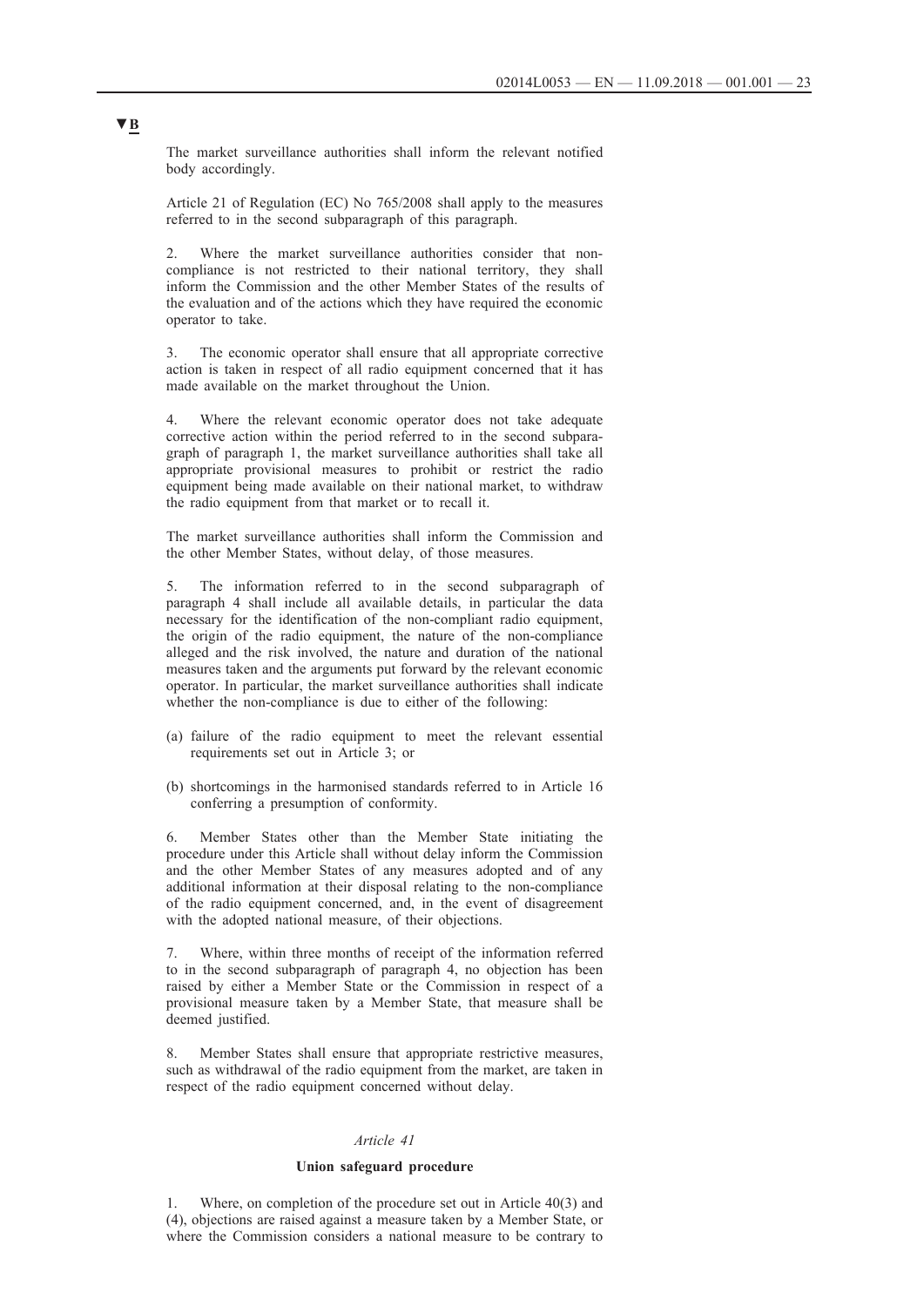Union legislation, the Commission shall without delay enter into consultation with the Member States and the relevant economic operator or operators and shall evaluate the national measure. On the basis of the results of that evaluation, the Commission shall adopt an implementing act determining whether the national measure is justified or not.

The Commission shall address its decision to all Member States and shall immediately communicate it to them and the relevant economic operator or operators.

2. If the national measure is considered justified, all Member States shall take the necessary measures to ensure that the non-compliant radio equipment is withdrawn or recalled from their market, and shall inform the Commission accordingly. If the national measure is considered unjustified, the Member State concerned shall withdraw that measure.

3. Where the national measure is considered justified and the noncompliance of the radio equipment is attributed to shortcomings in the harmonised standards referred to in point (b) of Article 40(5) of this Directive, the Commission shall apply the procedure provided for in Article 11 of Regulation (EU) No 1025/2012.

### *Article 42*

### **Compliant radio equipment which presents a risk**

Where, having carried out an evaluation under Article  $40(1)$ , a Member State finds that although radio equipment is in compliance with this Directive, it presents a risk to the health or safety of persons or to other aspects of public interest protection covered by this Directive, it shall require the relevant economic operator to take all appropriate measures to ensure that the radio equipment concerned, when placed on the market, no longer presents that risk, to withdraw the radio equipment from the market or to recall it within a reasonable period, commensurate with the nature of the risk, as it may prescribe.

The economic operator shall ensure that corrective action is taken in respect of all the radio equipment concerned that he has made available on the market throughout the Union.

3. The Member State shall immediately inform the Commission and the other Member States. That information shall include all available details, in particular the data necessary for the identification of the radio equipment concerned, the origin and the supply chain of radio equipment, the nature of the risk involved and the nature and duration of the national measures taken.

4. The Commission shall without delay enter into consultation with the Member States and the relevant economic operator or operators and shall evaluate the national measures taken. On the basis of the results of that evaluation, the Commission shall decide by means of implementing acts whether the national measure is justified or not and, where necessary, propose appropriate measures.

The implementing acts referred to in the first subparagraph of this paragraph shall be adopted in accordance with the examination procedure referred to in Article 45(3).

On duly justified imperative grounds of urgency relating to the protection of health and safety of persons, the Commission shall adopt immediately applicable implementing acts in accordance with the procedure referred to in Article 45(4).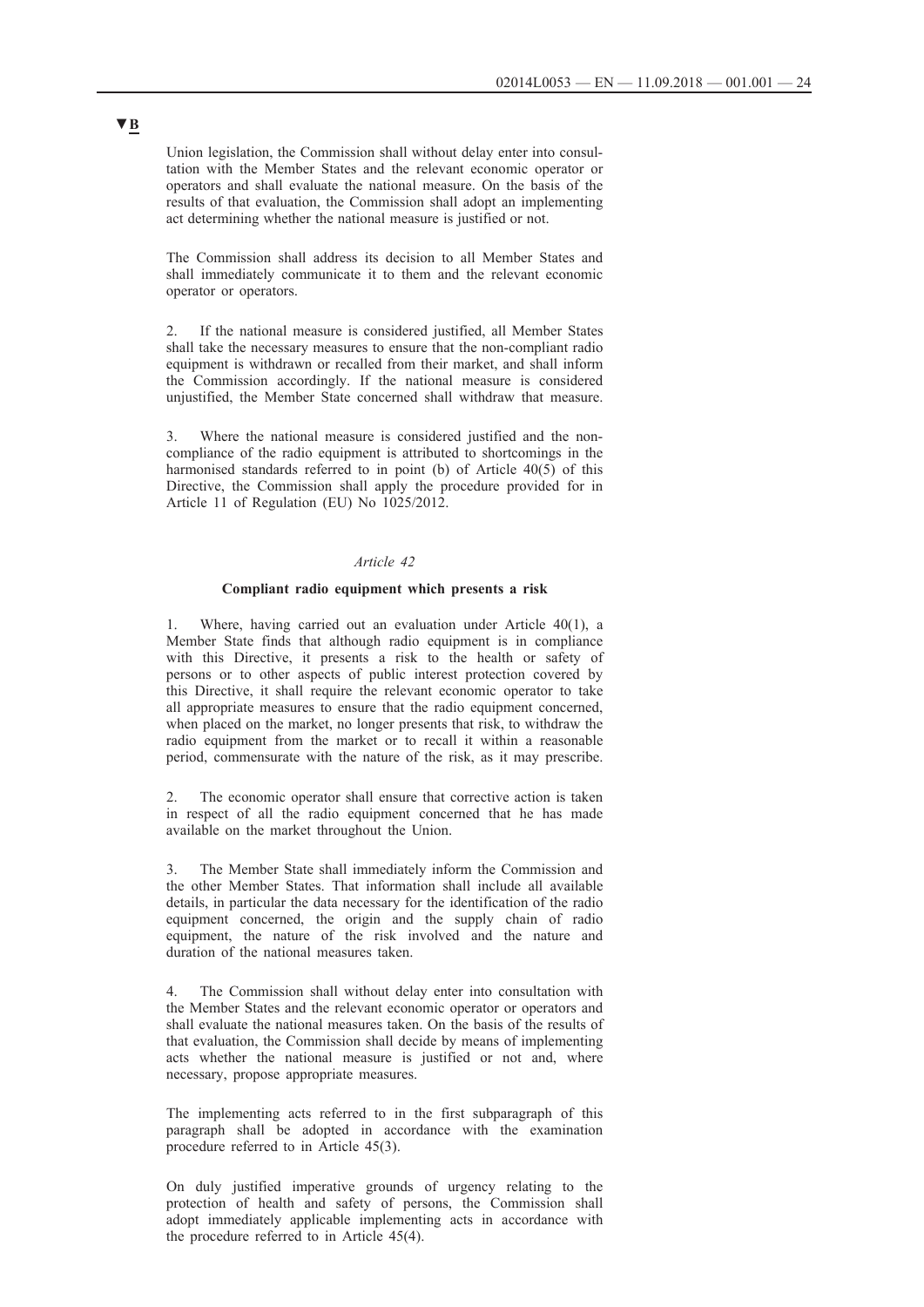5. The Commission shall address its decision to all Member States and shall immediately communicate it to them and the relevant economic operator or operators.

#### *Article 43*

## **Formal non-compliance**

1. Without prejudice to Article 40, where a Member State makes one of the following findings, it shall require the relevant economic operator to put an end to the non-compliance concerned:

- (a) the CE marking has been affixed in violation of Article 30 of Regulation (EC) No 765/2008 or of Article 20 of this Directive;
- (b) the CE marking has not been affixed;
- (c) the identification number of the notified body, where the conformity assessment procedure set out in Annex IV is applied, has been affixed in violation of Article 20 or has not been affixed;
- (d) the EU declaration of conformity has not been drawn up;
- (e) the EU declaration of conformity has not been drawn up correctly;
- (f) technical documentation is either not available or not complete;
- (g) the information referred to in Article 10(6) or  $(7)$  or Article 12(3) is absent, false or incomplete;
- (h) information on the intended use of radio equipment, the EU declaration of conformity or usage restrictions as set out in Article 10(8), (9) and (10) does not accompany the radio equipment;
- (i) requirements on identification of economic operators set out in Article 15 are not fulfilled;
- (j) Article 5 is not complied with.

2. Where the non-compliance referred to in paragraph 1 persists, the Member State concerned shall take all appropriate measures to restrict or prohibit corresponding radio equipment being made available on the market or ensure that it is withdrawn or recalled from the market.

#### CHAPTER VI

### **DELEGATED ACTS AND IMPLEMENTING ACTS AND THE COMMITTEE**

#### *Article 44*

#### **Exercise of the delegation**

1. The power to adopt delegated acts is conferred on the Commission subject to the conditions laid down in this Article.

2. The power to adopt delegated acts referred to in the second subparagraph of Articles  $3(3)$ ,  $4(2)$  and  $5(2)$  shall be conferred on the Commission for a period of five years from 11 June 2014. The Commission shall draw up a report in respect of the delegation of power not later than nine months before the end of the five-year period. The delegation of power shall be tacitly extended for periods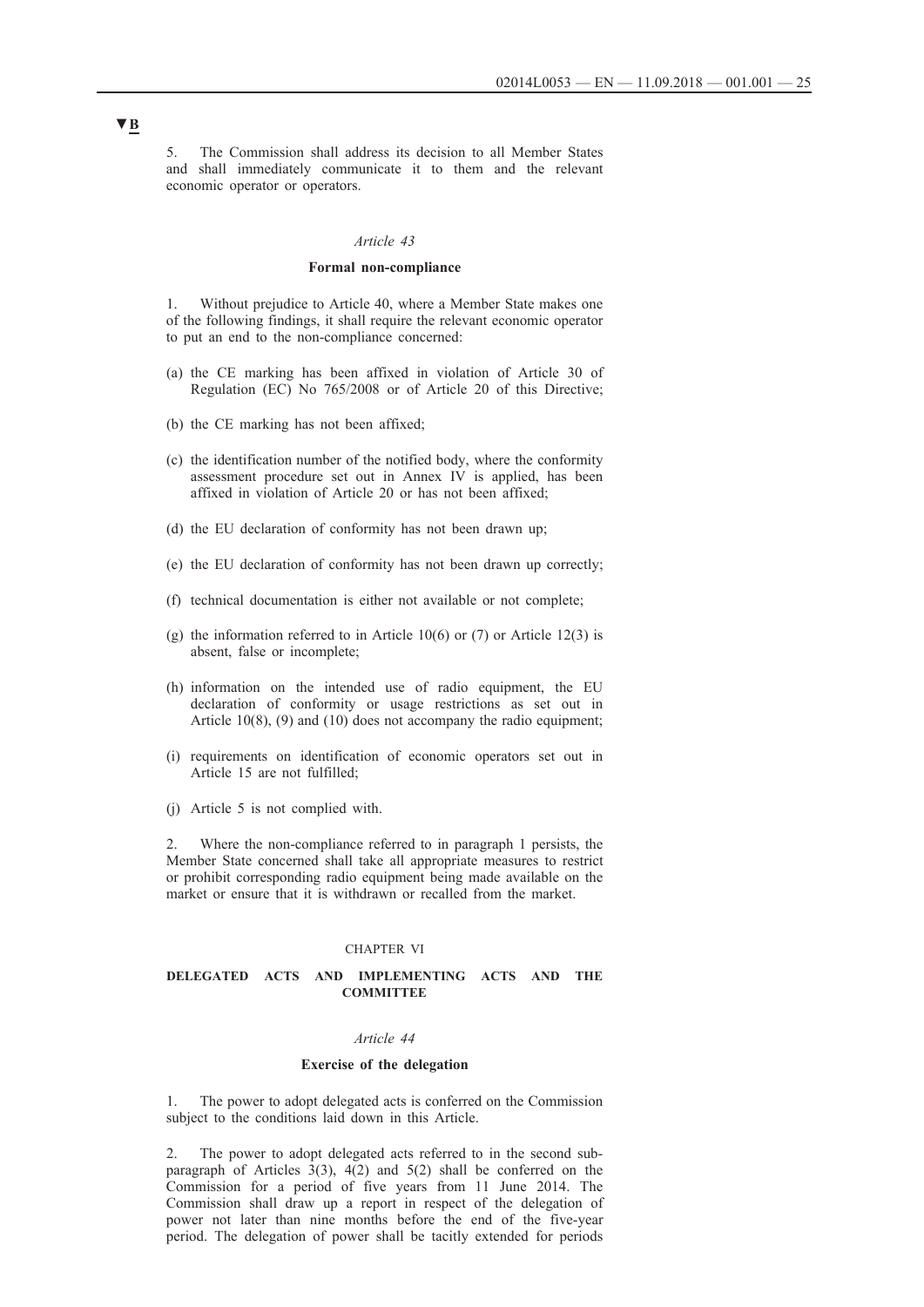of an identical duration, unless the European Parliament or the Council opposes such extension not later than three months before the end of each period.

3. The delegation of power referred to in the second subparagraph of Articles 3(3), 4(2) and 5(2) may be revoked at any time by the European Parliament or by the Council. A decision to revoke shall put an end to the delegation of the power specified in that decision. It shall take effect the day following the publication of the decision in the *Official Journal of the European Union* or at a later date specified therein. It shall not affect the validity of any delegated acts already in force.

4. As soon as it adopts a delegated act, the Commission shall notify it simultaneously to the European Parliament and to the Council.

5. A delegated act adopted pursuant to the second subparagraph of Articles 3(3), 4(2) and 5(2) shall enter into force only if no objection has been expressed either by the European Parliament or the Council within a period of two months of notification of that act to the European Parliament and the Council or if, before the expiry of that period, the European Parliament and the Council have both informed the Commission that they will not object. That period shall be extended by two months at the initiative of the European Parliament or of the Council.

#### *Article 45*

#### **Committee procedure**

1. The Commission shall be assisted by the Telecommunication Conformity Assessment and Market Surveillance Committee. That committee shall be a committee within the meaning of Regulation (EU) No 182/2011.

2. Where reference is made to this paragraph, Article 4 of Regulation (EU) No 182/2011 shall apply.

Where reference is made to this paragraph, Article 5 of Regulation (EU) No 182/2011 shall apply.

Where reference is made to this paragraph, Article 8 of Regulation (EU) No 182/2011, in conjunction with Article 5 thereof, shall apply.

5. The committee shall be consulted by the Commission on any matter for which consultation of sectoral experts is required by Regulation (EU) No 1025/2012 or by any other Union legislation.

The committee may furthermore examine any other matter concerning the application of this Directive raised either by its chair or by a representative of a Member State in accordance with its rules of procedure.

### CHAPTER VII

## **FINAL AND TRANSITIONAL PROVISIONS**

#### *Article 46*

#### **Penalties**

Member States shall lay down rules on penalties applicable to infringements by economic operators of the provisions of national law adopted pursuant to this Directive and shall take all measures necessary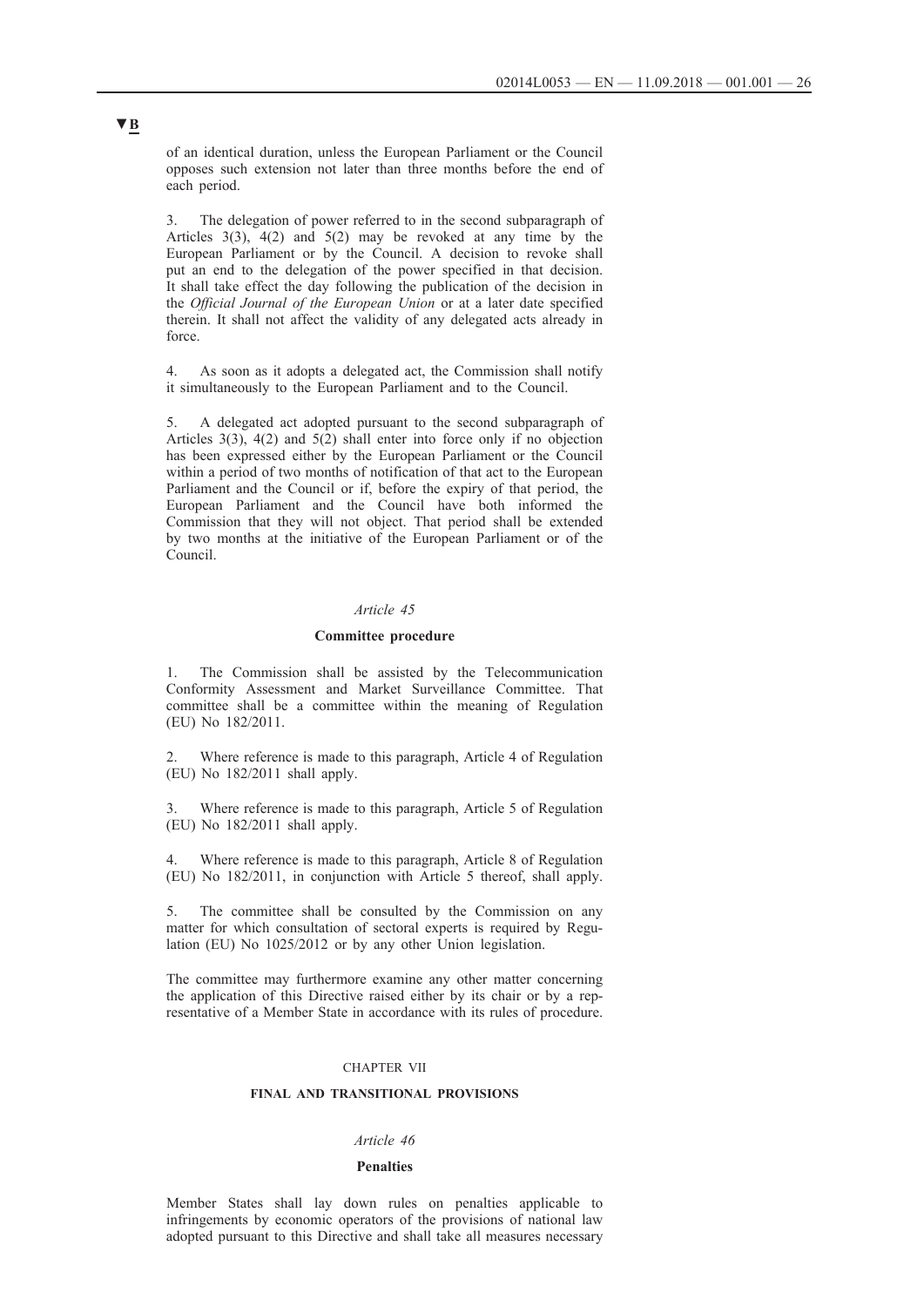to ensure that they are enforced. Such rules may include criminal penalties for serious infringements.

The penalties provided for shall be effective, proportionate and dissuasive.

#### *Article 47*

### **Review and reporting**

1. Member States shall submit to the Commission regular reports on the application of this Directive by 12 June 2017 and at least every two years thereafter. The reports shall contain a presentation of the market surveillance activities performed by the Member States and provide information on whether and to what extent compliance with the requirements of this Directive has been attained, including in particular requirements on identification of economic operators.

2. The Commission shall review the operation of this Directive and report thereon to the European Parliament and to the Council, by 12 June 2018 and every five years thereafter. The report shall cover progress on drawing up the relevant standards, as well as any problems that have arisen in the course of implementation. The report shall also outline the activities of the Telecommunication Conformity Assessment and Market Surveillance Committee, assess progress in achieving an open competitive market for radio equipment at Union level and examine how the regulatory framework for the making available on the market and putting into service of radio equipment should be developed in order to achieve the following:

- (a) ensure that a coherent system is achieved at Union level for all radio equipment;
- (b) allow for convergence of the telecommunications, audiovisual and information technology sectors;
- (c) enable regulatory measures to be harmonised at international level;
- (d) reach a high level of consumer protection;
- (e) ensure that portable radio equipment interworks with accessories, in particular with common chargers;
- (f) where radio equipment is fitted with an integral screen, allow the display of the required information on the integral screen.

#### *Article 48*

### **Transitional provisions**

Member States shall not impede, for the aspects covered by this Directive, the making available on the market or putting into service of radio equipment covered by this Directive which is in conformity with the relevant Union harmonisation legislation applicable before 13 June 2016 and which was placed on the market before 13 June 2017.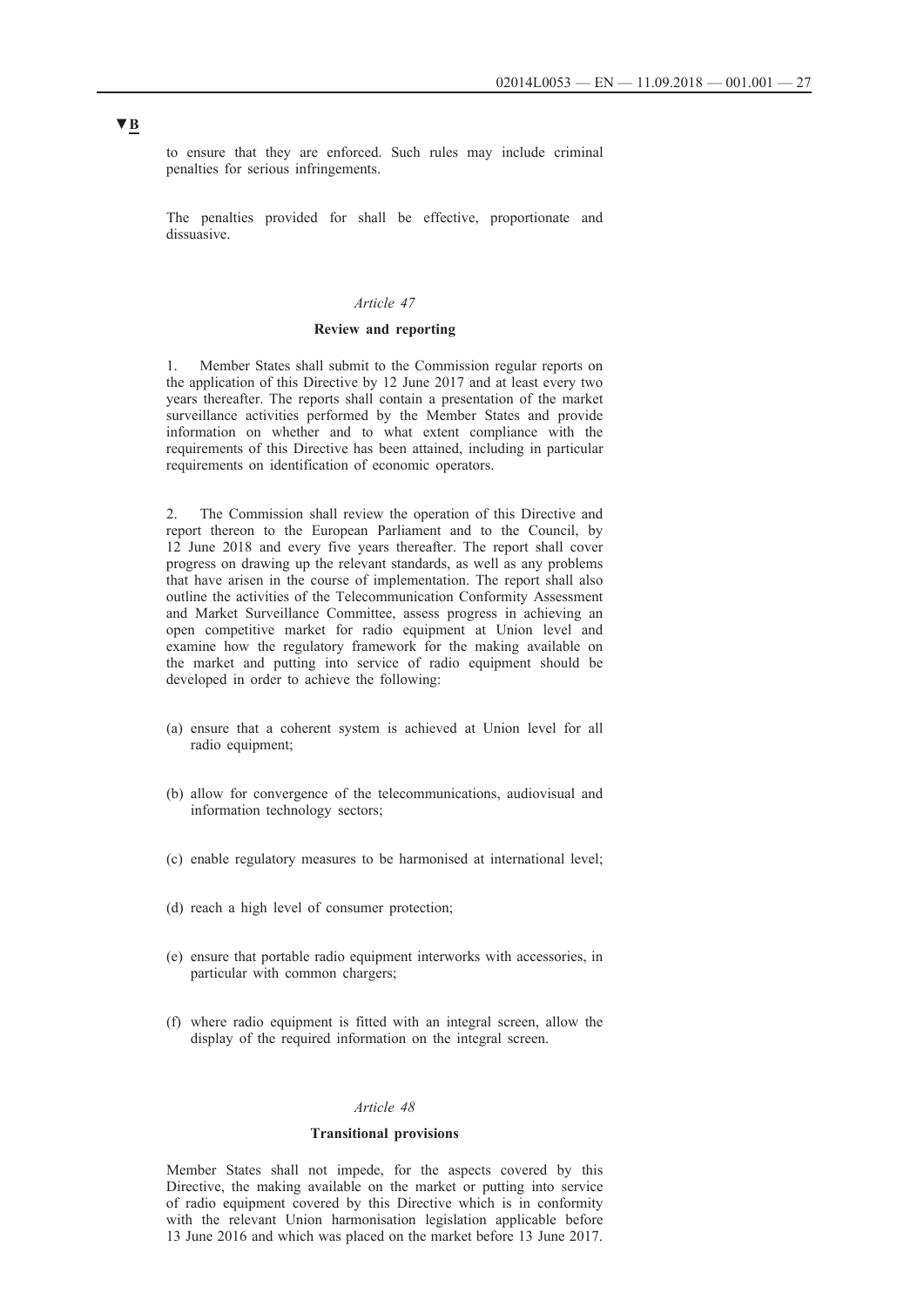### *Article 49*

## **Transposition**

1. Member States shall adopt and publish, by 12 June 2016, the laws, regulations and administrative provisions necessary to comply with this Directive. They shall forthwith communicate the text of those measures to the Commission.

They shall apply those measures from 13 June 2016.

When Member States adopt those measures, they shall contain a reference to this Directive or be accompanied by such a reference on the occasion of their official publication. They shall also include a statement that references in existing laws, regulations and administrative provisions to the Directive repealed by this Directive shall be construed as references to this Directive. Member States shall determine how such reference is to be made and how that statement is to be formulated.

2. Member States shall communicate to the Commission the texts of the main provisions of national law which they adopt in the field covered by this Directive.

### *Article 50*

## **Repeal**

Directive 1999/5/EC is repealed with effect from 13 June 2016.

References to the repealed Directive shall be construed as references to this Directive and shall be read in accordance with the correlation table in Annex VIII.

## *Article 51*

#### **Entry into force**

This Directive shall enter into force on the twentieth day following that of its publication in the *Official Journal of the European Union*.

#### *Article 52*

## **Addressees**

This Directive is addressed to the Member States.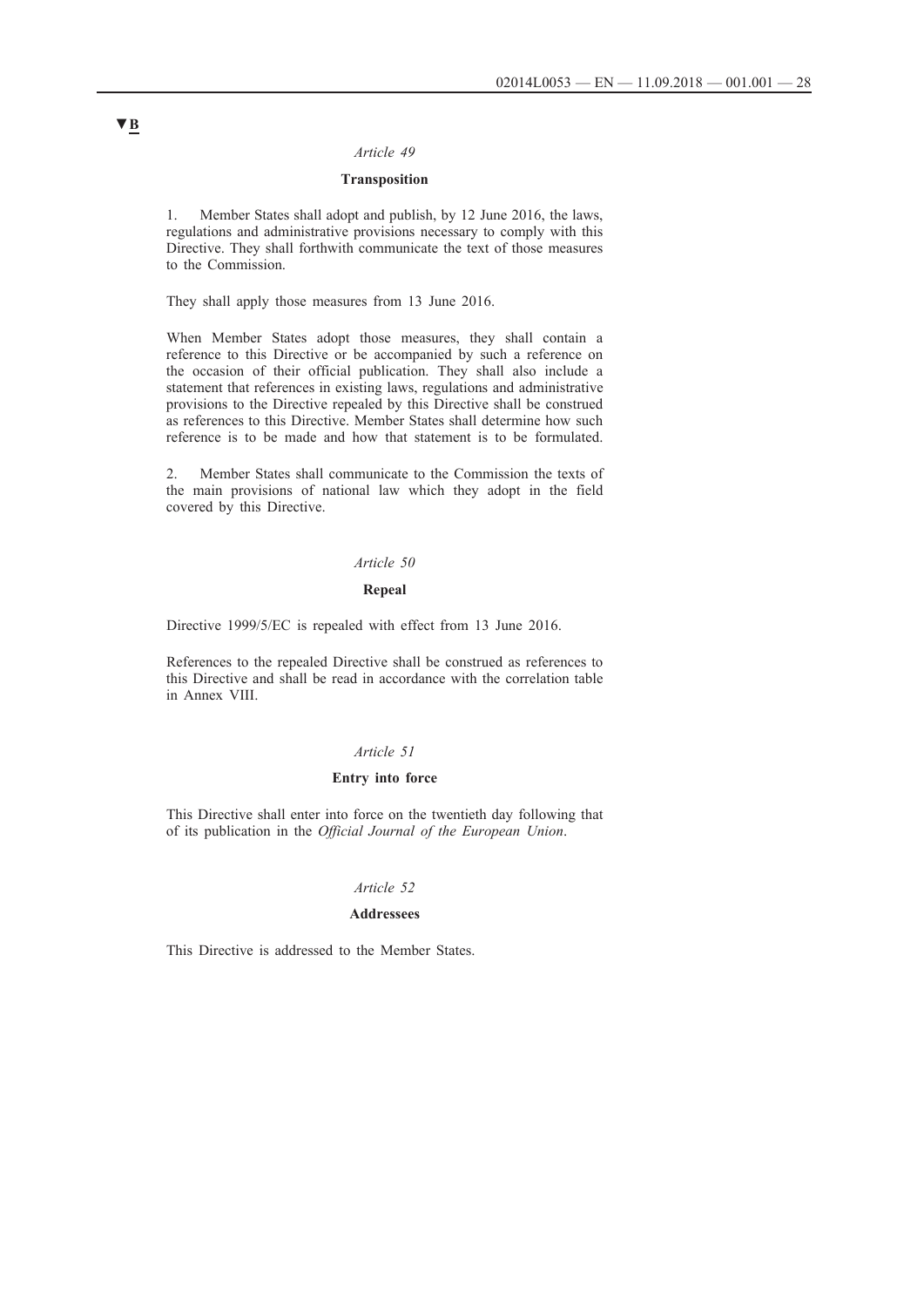#### *ANNEX I*

#### **EQUIPMENT NOT COVERED BY THIS DIRECTIVE**

1. Radio equipment used by radio amateurs within the meaning of Article 1, definition 56, of the International Telecommunications Union (ITU) Radio Regulations, unless the equipment is made available on the market.

The following shall be regarded as not being made available on the market:

- (a) radio kits for assembly and use by radio amateurs;
- (b) radio equipment modified by and for the use of radio amateurs;
- (c) equipment constructed by individual radio amateurs for experimental and scientific purposes related to amateur radio.
- 2. Marine equipment falling within the scope of Council Directive 96/98/EC (1).

## **▼M1**

- 3. The following aviation equipment, where that equipment falls within the scope of Regulation (EU) 2018/1139 of the European Parliament and of the Council (2) and is intended exclusively for airborne use:
	- (a) aircraft, other than unmanned aircraft, as well as associated engines, propellers, parts and non-installed equipment;
	- (b) unmanned aircraft, as well as associated engines, propellers, parts and non-installed equipment, the design of which is certified in accordance with Article 56(1) of that Regulation and which are intended to operate only on frequencies allocated by the Radio Regulations of the International Telecommunications Union for protected aeronautical use.

## **▼B**

4. Custom-built evaluation kits destined for professionals to be used solely at research and development facilities for such purposes.

<sup>(1)</sup> Council Directive 96/98/EC of 20 December 1996 on marine equipment (OJ L 46, 17.2.1997, p. 25).

<sup>(2)</sup> Regulation (EU) 2018/1139 of the European Parliament and of the Council of 4 July 2018 on common rules in the field of civil aviation and establishing a European Union Aviation Safety Agency, and amending Regulations (EC) No 2111/2005, (EC) No 1008/2008, (EU) No 996/2010, (EU) No 376/2014 and Directives 2014/30/EU and 2014/53/EU of the European Parliament and of the Council, and repealing Regulations (EC) No 552/2004 and (EC) No 216/2008 of the European Parliament and of the Council and Council Regulation (EEC) No 3922/91 (OJ L 212, 22.8.2018, p. 1).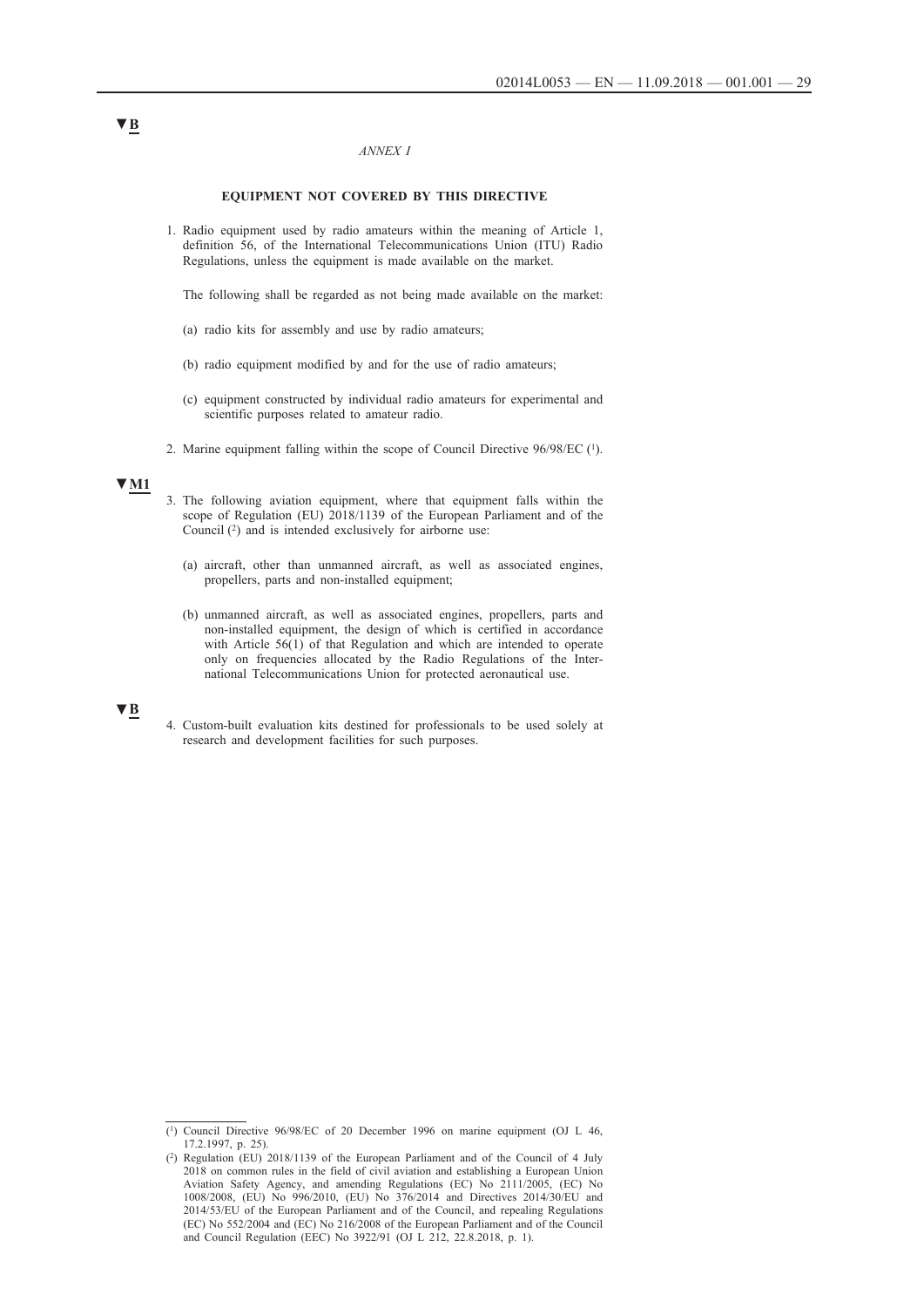#### *ANNEX II*

### **CONFORMITY ASSESSMENT MODULE A**

#### INTERNAL PRODUCTION CONTROL

1. Internal production control is the conformity assessment procedure whereby the manufacturer fulfils the obligations laid down in points 2, 3 and 4 of this Annex, and ensures and declares on his sole responsibility that the radio equipment concerned satisfies the essential requirements set out in Article 3.

### 2. **Technical documentation**

The manufacturer shall establish the technical documentation in accordance with Article 21.

#### 3. **Manufacturing**

The manufacturer shall take all measures necessary so that the manufacturing process and its monitoring ensure compliance of the manufactured radio equipment with the technical documentation referred to in point 2 of this Annex and with the relevant essential requirements set out in Article 3.

#### 4. **CE marking and EU declaration of conformity**

- 4.1. The manufacturer shall affix the CE marking in accordance with Articles 19 and 20 to each item of radio equipment that satisfies the applicable requirements of this Directive.
- 4.2. The manufacturer shall draw up a written EU declaration of conformity for each radio equipment type and keep it together with the technical documentation at the disposal of the national authorities for 10 years after the radio equipment has been placed on the market. The EU declaration of conformity shall identify the radio equipment for which it has been drawn up.

A copy of the EU declaration of conformity shall be made available to the relevant authorities upon request.

#### 5. **Authorised representative**

The manufacturer's obligations set out in point 4 may be fulfilled by his authorised representative, on his behalf and under his responsibility, provided that they are specified in the mandate.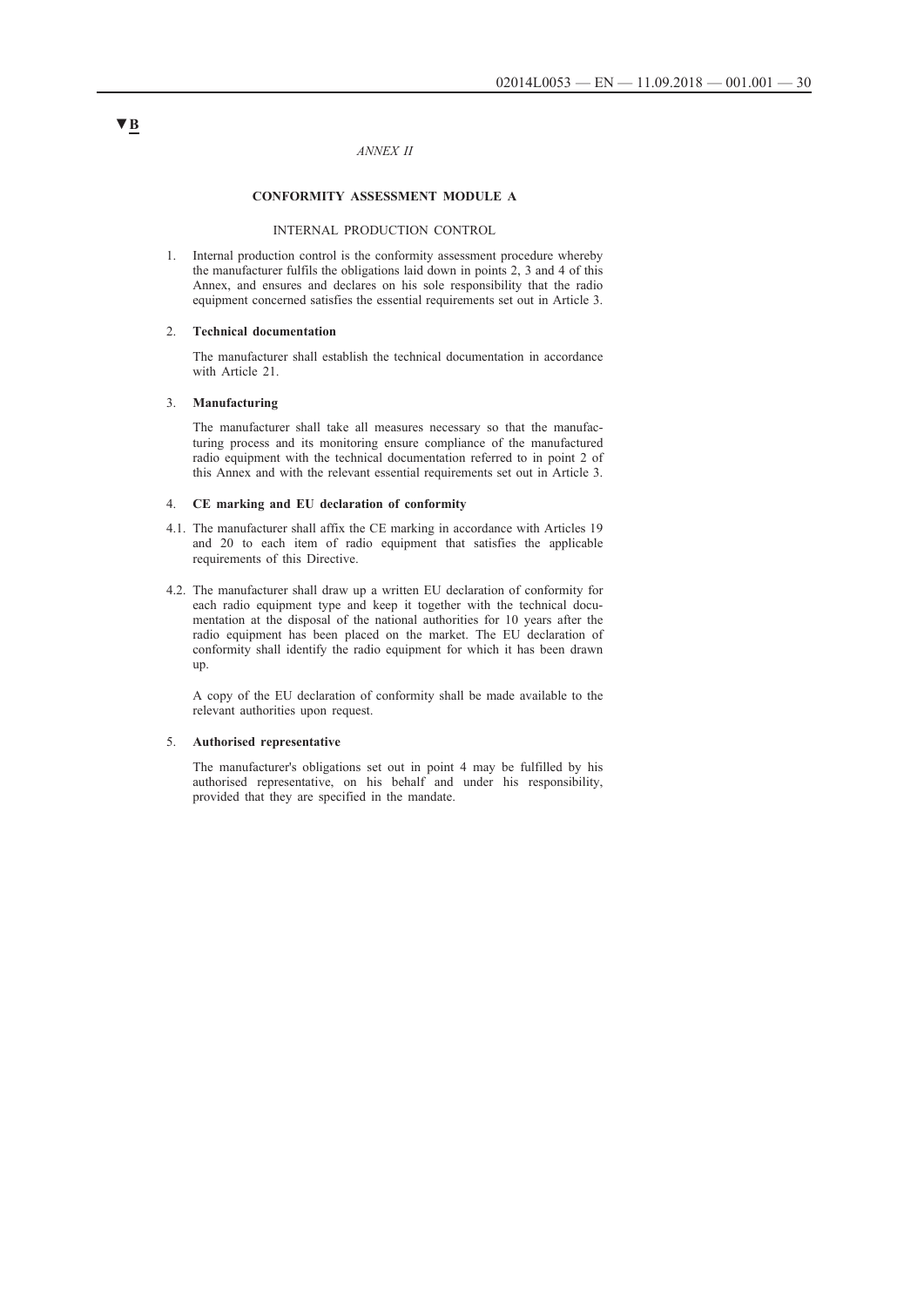#### *ANNEX III*

#### **CONFORMITY ASSESSMENT MODULES B AND C**

#### EU-TYPE EXAMINATION AND CONFORMITY TO TYPE BASED ON INTERNAL PRODUCTION CONTROL

When reference is made to this Annex, the conformity assessment procedure shall follow Modules B (EU-type examination) and C (Conformity to type based on internal production control) of this Annex.

#### **Module B**

#### **EU-type examination**

- 1. EU-type examination is the part of a conformity assessment procedure in which a notified body examines the technical design of the radio equipment and verifies and attests that the technical design of the radio equipment meets the essential requirements set out in Article 3.
- 2. EU-type examination shall be carried out by assessment of the adequacy of the technical design of the radio equipment through examination of the technical documentation and supporting evidence referred to in point 3, without examination of a specimen (design type).
- 3. The manufacturer shall lodge an application for EU-type examination with a single notified body of his choice.

The application shall include:

- (a) the name and address of the manufacturer and, if the application is lodged by the authorised representative, his name and address as well;
- (b) a written declaration that the same application has not been lodged with any other notified body;
- (c) the technical documentation. The technical documentation shall make it possible to assess the radio equipment's conformity with the applicable requirements of this Directive and shall include an adequate analysis and assessment of the risk(s). The technical documentation shall specify the applicable requirements and cover, as far as relevant for the assessment, the design, manufacture and operation of the radio equipment. The technical documentation shall contain, wherever applicable, the elements set out in Annex V;
- (d) the supporting evidence for the adequacy of the technical design solution. That supporting evidence shall mention any documents that have been used, in particular where the relevant harmonised standards have not been applied or have not been fully applied. The supporting evidence shall include, where necessary, the results of tests carried out in accordance with other relevant technical specifications by the appropriate laboratory of the manufacturer, or by another testing laboratory on his behalf and under his responsibility.
- 4. The notified body shall examine the technical documentation and supporting evidence to assess the adequacy of the technical design of the radio equipment.
- 5. The notified body shall draw up an evaluation report that records the activities undertaken in accordance with point 4 and their outcomes. Without prejudice to its obligations as provided in point 8, the notified body shall release the content of that report, in full or in part, only with the agreement of the manufacturer.
- 6. Where the type meets the requirements of this Directive that apply to the radio equipment concerned, the notified body shall issue an EU-type examination certificate to the manufacturer. That certificate shall contain the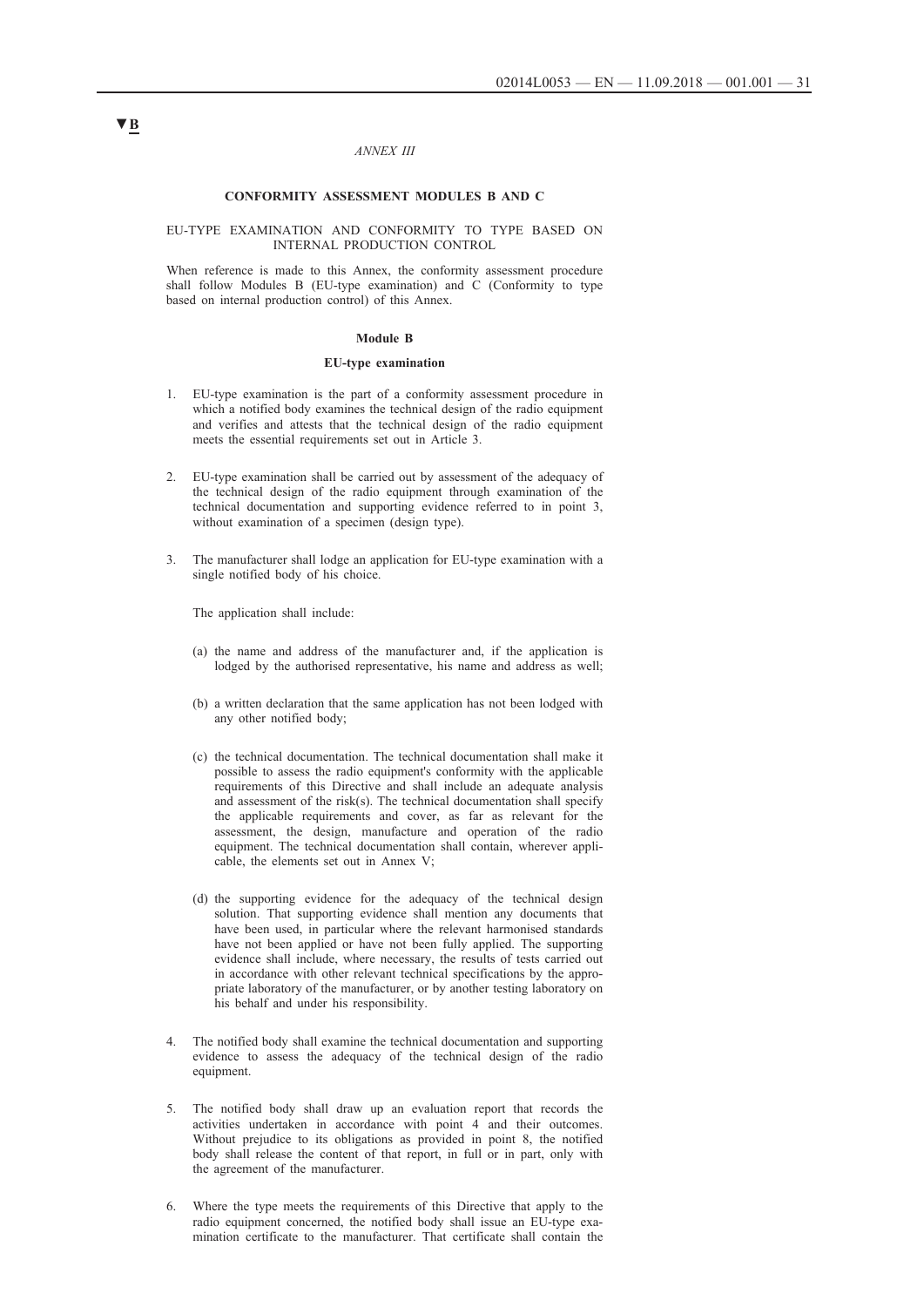name and address of the manufacturer, the conclusions of the examination, the aspects of the essential requirements covered by the examination, the conditions (if any) for its validity and the necessary data for identification of the assessed type. The EU-type examination certificate may have one or more annexes attached.

The EU-type examination certificate and its annexes shall contain all relevant information to allow the conformity of manufactured radio equipment with the examined type to be evaluated and to allow for inservice control.

Where the type does not satisfy the applicable requirements of this Directive, the notified body shall refuse to issue an EU-type examination certificate and shall inform the applicant accordingly, giving detailed reasons for its refusal.

7. The notified body shall keep itself apprised of any changes in the generally acknowledged state of the art which indicate that the approved type may no longer comply with the applicable requirements of this Directive, and shall determine whether such changes require further investigation. If so, the notified body shall inform the manufacturer accordingly.

The manufacturer shall inform the notified body that holds the technical documentation relating to the EU-type examination certificate of all modifications to the approved type that may affect the conformity of the radio equipment with the essential requirements of this Directive or the conditions for validity of that certificate. Such modifications shall require additional approval in the form of an addition to the original EU-type examination certificate.

8. Each notified body shall inform its notifying authority concerning the EUtype examination certificates and/or any additions thereto which it has issued or withdrawn, and shall, periodically or upon request, make available to its notifying authority the list of such certificates and/or any additions thereto refused, suspended or otherwise restricted.

Each notified body shall inform the other notified bodies concerning the EU-type examination certificates and/or any additions thereto which it has refused, withdrawn, suspended or otherwise restricted, and, upon request, concerning such certificates and/or additions thereto which it has issued.

Each notified body shall inform the Member States of EU-type examination certificates it has issued and/or additions thereto in those cases where harmonised standards the references of which have been published in the *Official Journal of the European Union* have not been applied or not been fully applied. The Member States, the Commission and the other notified bodies may, on request, obtain a copy of the EU-type examination certificates and/or additions thereto. On request, the Member States and the Commission may obtain a copy of the technical documentation and the results of the examinations carried out by the notified body. The notified body shall keep a copy of the EU-type examination certificate, its annexes and additions, as well as the technical file including the documentation submitted by the manufacturer for 10 years after the radio equipment has been assessed or until the expiry of the validity of that certificate.

- 9. The manufacturer shall keep a copy of the EU-type examination certificate, its annexes and additions together with the technical documentation at the disposal of the national authorities for 10 years after the radio equipment has been placed on the market.
- 10. The manufacturer's authorised representative may lodge the application referred to in point 3 and fulfil the obligations set out in points 7 and 9, provided that they are specified in the mandate.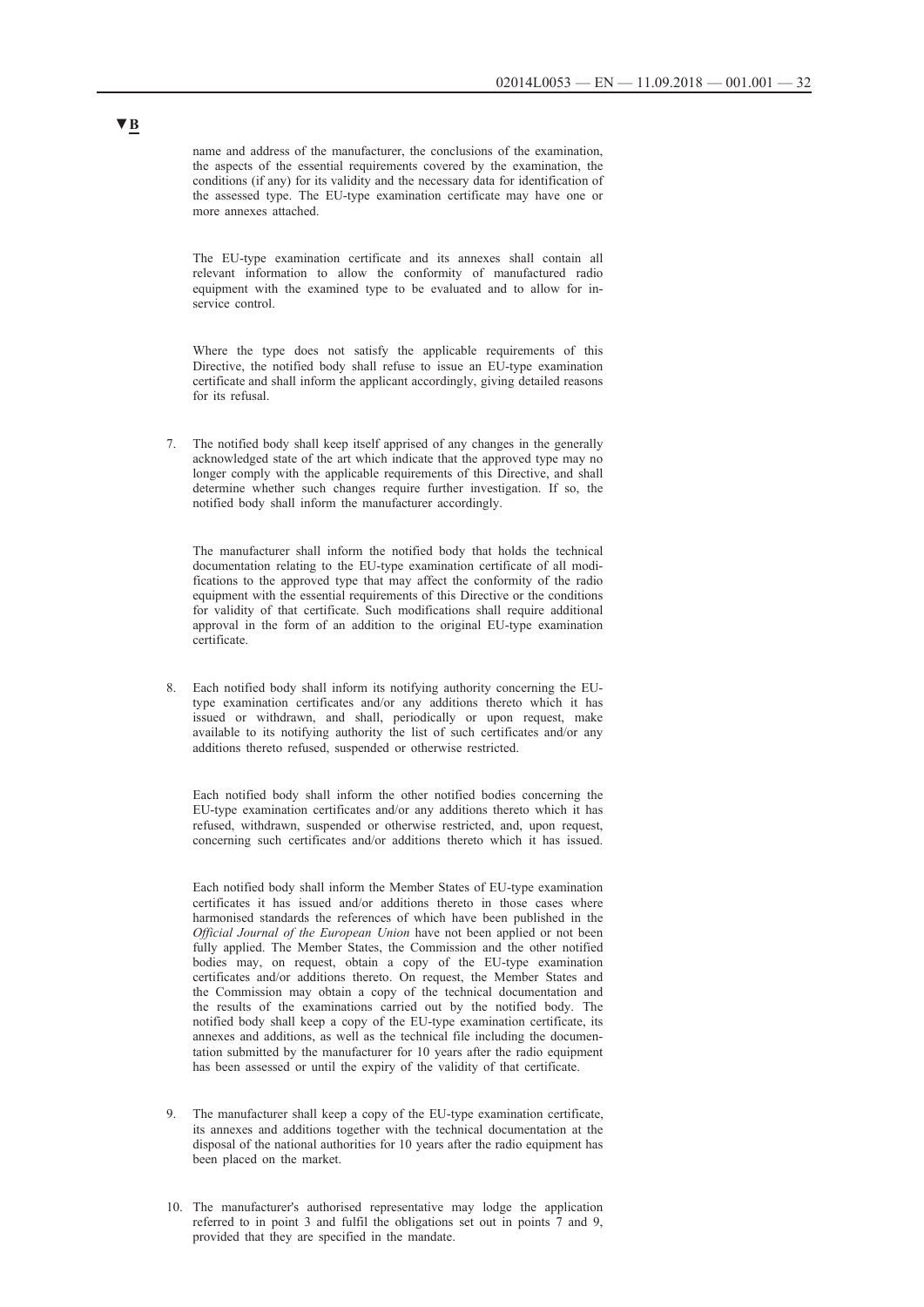### **Module C**

### **Conformity to type based on internal production control**

1. Conformity to type based on internal production control is the part of a conformity assessment procedure whereby the manufacturer fulfils the obligations laid down in points 2 and 3, and ensures and declares that the radio equipment concerned is in conformity with the type described in the EUtype examination certificate and satisfies the requirements of this Directive that apply to it.

### 2. **Manufacturing**

The manufacturer shall take all measures necessary so that the manufacturing process and its monitoring ensure conformity of the manufactured radio equipment with the approved type described in the EU-type examination certificate and with the requirements of this Directive that apply to it.

### 3. **CE marking and EU declaration of conformity**

- 3.1. The manufacturer shall affix the CE marking in accordance with Articles 19 and 20 to each item of radio equipment that is in conformity with the type described in the EU-type examination certificate and satisfies the applicable requirements of this Directive.
- 3.2. The manufacturer shall draw up a written EU declaration of conformity for each radio equipment type and keep it at the disposal of the national authorities for 10 years after the radio equipment has been placed on the market. The EU declaration of conformity shall identify the radio equipment type for which it has been drawn up.

A copy of the EU declaration of conformity shall be made available to the relevant authorities upon request.

#### 4. **Authorised representative**

The manufacturer's obligations set out in point 3 may be fulfilled by his authorised representative, on his behalf and under his responsibility, provided that they are specified in the mandate.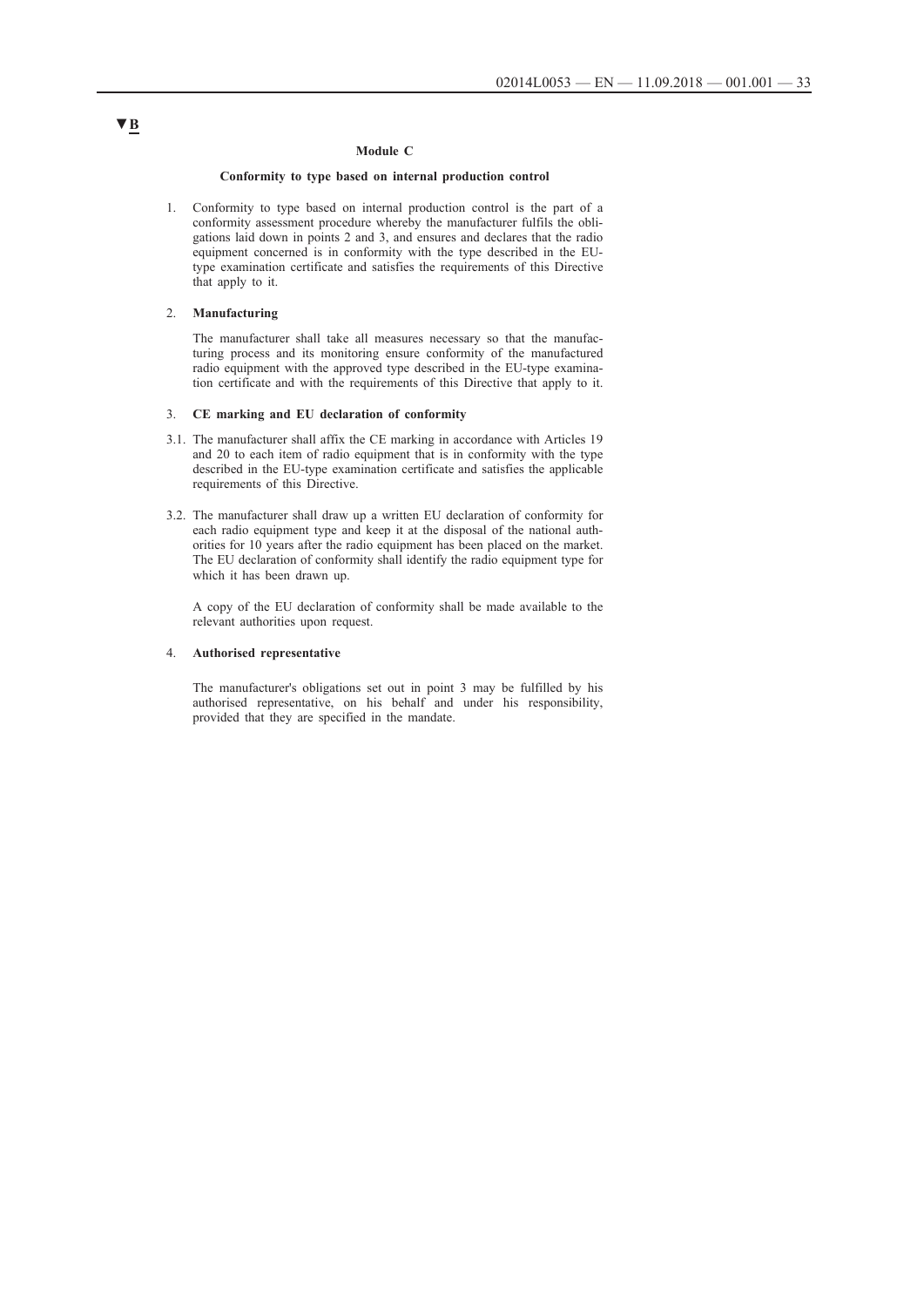#### *ANNEX IV*

#### **CONFORMITY ASSESSMENT MODULE H**

#### CONFORMITY BASED ON FULL QUALITY ASSURANCE

1. Conformity based on full quality assurance is the conformity assessment procedure whereby the manufacturer fulfils the obligations laid down in points 2 and 5, and ensures and declares on his sole responsibility that the radio equipment concerned satisfies the requirements of this Directive that apply to it.

#### 2. **Manufacturing**

The manufacturer shall operate an approved quality system for design, manufacture, final radio equipment inspection and testing of the radio equipment concerned as specified in point 3 and shall be subject to surveillance as specified in point 4.

#### 3. **Quality system**

3.1. The manufacturer shall lodge an application for assessment of his quality system with the notified body of his choice, for the radio equipment concerned.

The application shall include:

- (a) the name and address of the manufacturer and, if the application is lodged by the authorised representative, his name and address as well;
- (b) the technical documentation for each radio equipment type intended to be manufactured. The technical documentation shall contain, wherever applicable, the elements set out in Annex V;
- (c) the documentation concerning the quality system; and
- (d) a written declaration that the same application has not been lodged with any other notified body.
- 3.2. The quality system shall ensure compliance of the radio equipment with the requirements of this Directive that apply to it.

All the elements, requirements and provisions adopted by the manufacturer shall be documented in a systematic and orderly manner in the form of written policies, procedures and instructions. That quality system documentation shall permit a consistent interpretation of the quality programmes, plans, manuals and records.

It shall, in particular, contain an adequate description of:

- (a) the quality objectives and the organisational structure, responsibilities and powers of the management with regard to design and product quality;
- (b) the technical design specifications, including standards, that will be applied and, where the relevant harmonised standards will not be applied in full, the means that will be used to ensure that the essential requirements of this Directive that apply to the radio equipment will be met;
- (c) the design control and design verification techniques, processes and systematic actions that will be used when designing radio equipment pertaining to the radio equipment type covered;
- (d) the corresponding manufacturing, quality control and quality assurance techniques, processes and systematic actions that will be used;
- (e) the examinations and tests that will be carried out before, during and after manufacture, and the frequency with which they will be carried out;
- (f) the quality records, such as inspection reports and test data, calibration data, reports concerning the qualifications of the personnel, etc.;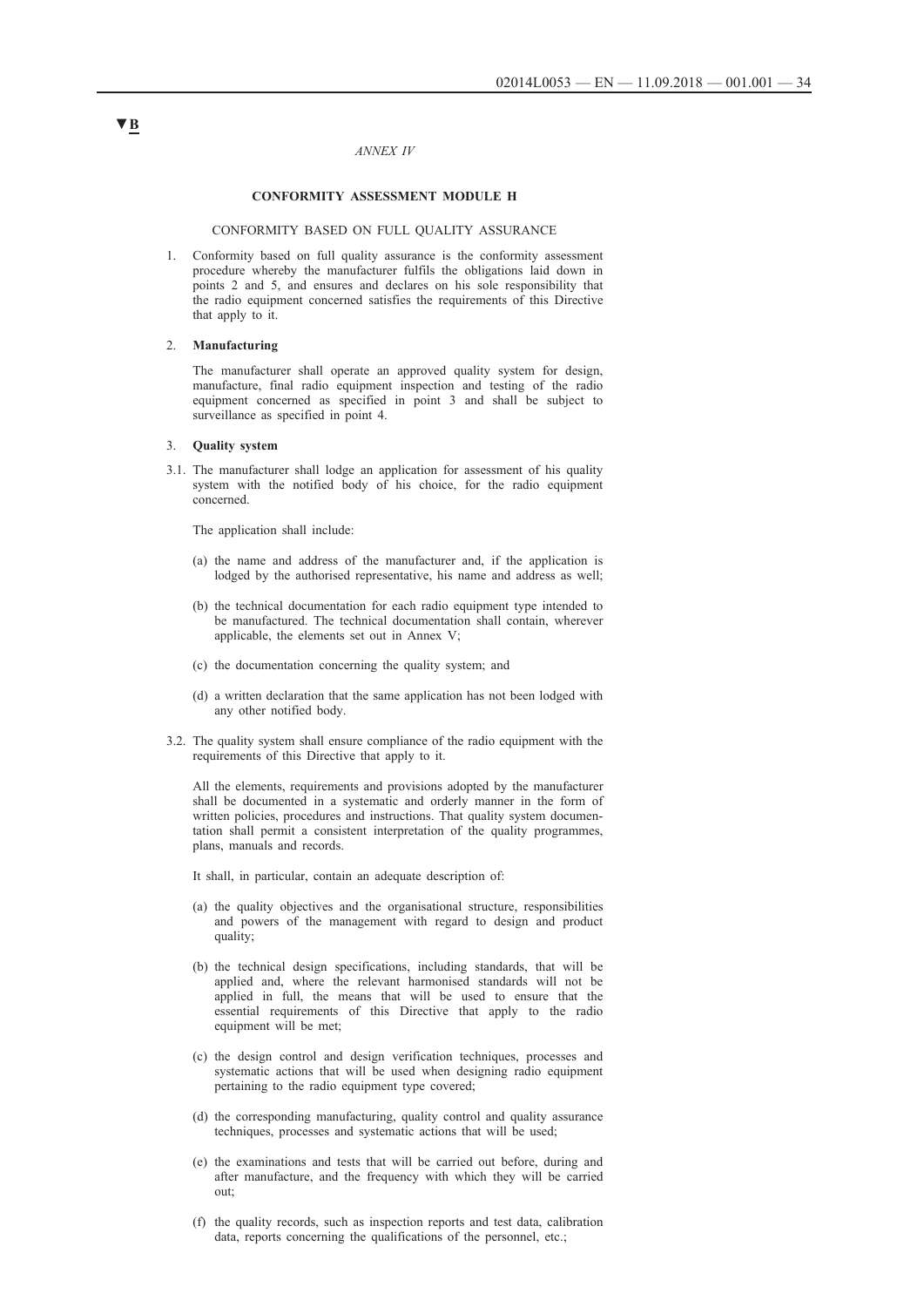- (g) the means of monitoring the achievement of the required design and product quality and the effective operation of the quality system.
- 3.3. The notified body shall assess the quality system to determine whether it satisfies the requirements referred to in point 3.2.

It shall presume conformity with those requirements in respect of the elements of the quality system that comply with the corresponding specifications of the relevant harmonised standard.

In addition to experience in quality management systems, the auditing team shall have at least one member experienced as an assessor in the relevant radio equipment field and radio equipment technology concerned, and knowledge of the applicable requirements of this Directive. The audit shall include an assessment visit to the manufacturer's premises. The auditing team shall review the technical documentation referred to in point 3.1(b) to verify the manufacturer's ability to identify the applicable requirements of this Directive and to carry out the necessary examinations with a view to ensuring compliance of the radio equipment with those requirements.

The manufacturer or his authorised representative shall be notified of the decision.

The notification shall contain the conclusions of the audit and the reasoned assessment decision.

- 3.4. The manufacturer shall undertake to fulfil the obligations arising out of the quality system as approved and to maintain it so that it remains adequate and efficient.
- 3.5. The manufacturer shall keep the notified body that has approved the quality system informed of any intended change to the quality system.

The notified body shall evaluate any proposed changes and decide whether the modified quality system will continue to satisfy the requirements referred to in point 3.2 or whether a reassessment is necessary.

It shall notify the manufacturer of its decision. The notification shall contain the conclusions of the examination and the reasoned assessment decision.

#### 4. **Surveillance under the responsibility of the notified body**

- 4.1. The purpose of surveillance is to make sure that the manufacturer duly fulfils the obligations arising out of the approved quality system.
- 4.2. The manufacturer shall, for assessment purposes, allow the notified body access to the design, manufacture, inspection, testing and storage sites, and shall provide it with all necessary information, in particular:
	- (a) the quality system documentation;
	- (b) the quality records as provided for by the design part of the quality system, such as results of analyses, calculations, tests, etc.;
	- (c) the quality records as provided for by the manufacturing part of the quality system, such as inspection reports and test data, calibration data, reports concerning the qualifications of the personnel, etc.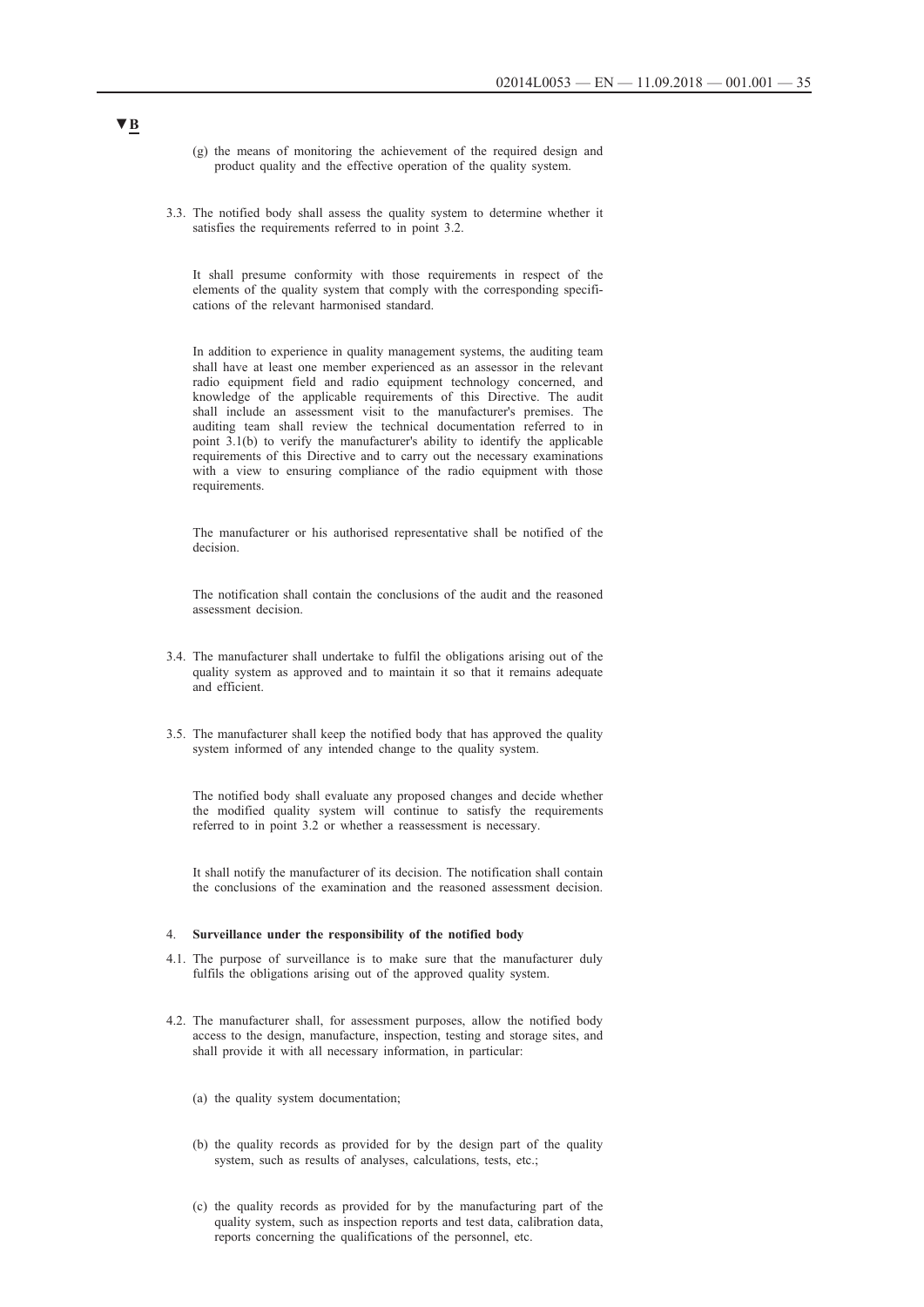- 4.3. The notified body shall carry out periodic audits to make sure that the manufacturer maintains and applies the quality system and shall provide the manufacturer with an audit report.
- 4.4. In addition, the notified body may pay unexpected visits to the manufacturer. During such visits, the notified body may, if necessary, carry out radio equipment tests, or have them carried out, in order to check the proper functioning of the quality system. It shall provide the manufacturer with a visit report and, if tests have been carried out, with a test report.

#### 5. **CE marking and EU declaration of conformity**

- 5.1. The manufacturer shall affix the CE marking in accordance with Articles 19 and 20 and, under the responsibility of the notified body referred to in point 3.1, the latter's identification number to each item of radio equipment that satisfies the applicable requirements set out in Article 3.
- 5.2. The manufacturer shall draw up a written EU declaration of conformity for each radio equipment type and keep it at the disposal of the national authorities for 10 years after the radio equipment has been placed on the market. The EU declaration of conformity shall identify the radio equipment type for which it has been drawn up.

A copy of the EU declaration of conformity shall be made available to the relevant authorities upon request.

- 6. The manufacturer shall, for a period ending 10 years after the radio equipment has been placed on the market, keep at the disposal of the national authorities:
	- (a) the technical documentation referred to in point 3.1;
	- (b) the documentation concerning the quality system referred to in point 3.1;
	- (c) the change referred to in point 3.5, as approved;
	- (d) the decisions and reports of the notified body referred to in points 3.5, 4.3 and 4.4.
- 7. Each notified body shall inform its notifying authority of quality system approvals issued or withdrawn, and shall, periodically or upon request, make available to its notifying authority the list of quality system approvals refused, suspended or otherwise restricted.

Each notified body shall inform the other notified bodies of quality system approvals which it has refused, suspended or withdrawn, and, upon request, of quality system approvals which it has issued.

#### 8. **Authorised representative**

The manufacturer's obligations set out in points 3.1, 3.5, 5 and 6 may be fulfilled by his authorised representative, on his behalf and under his responsibility, provided that they are specified in the mandate.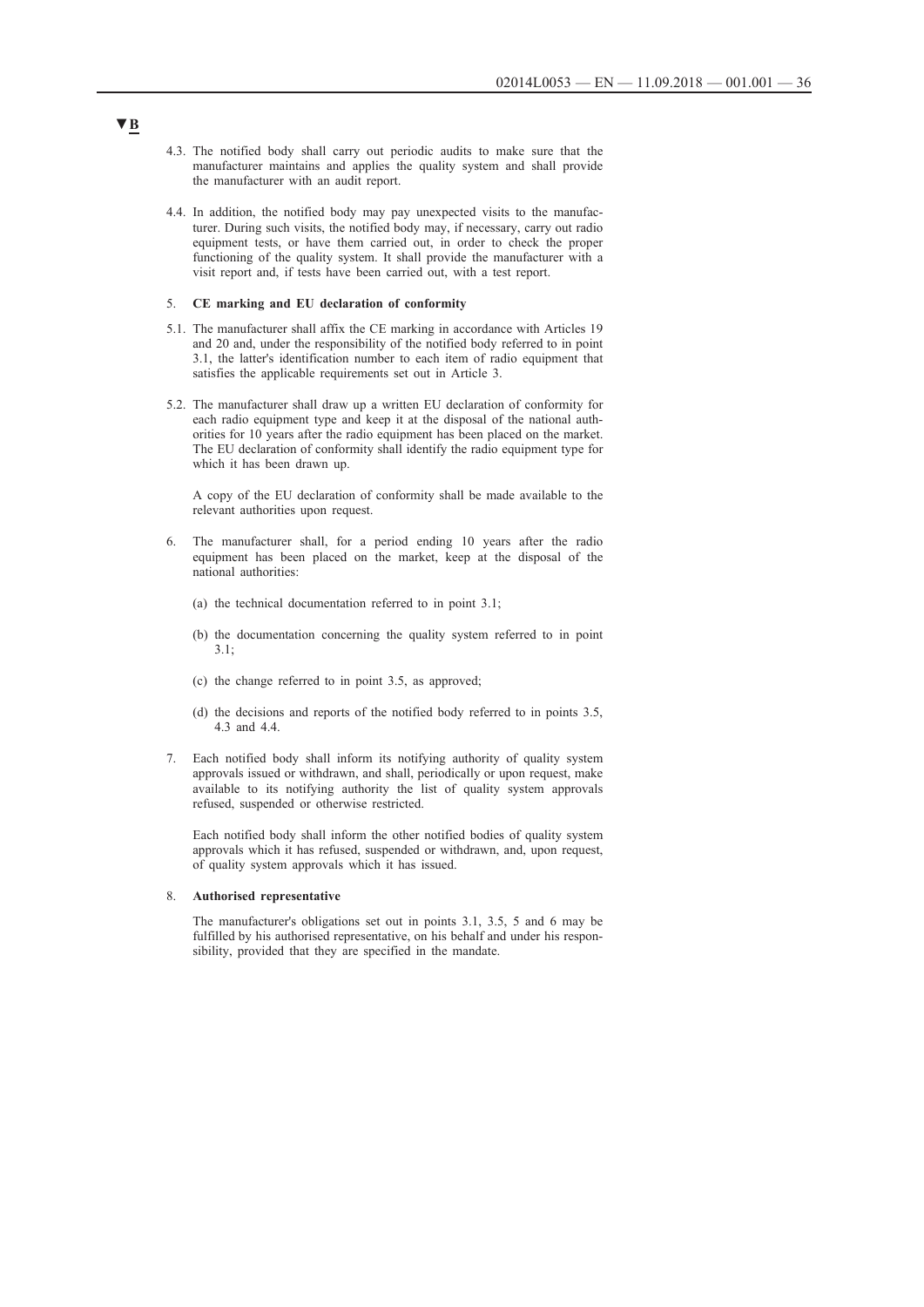#### *ANNEX V*

#### **CONTENTS OF TECHNICAL DOCUMENTATION**

The technical documentation shall, wherever applicable, contain at least the following elements:

- (a) a general description of the radio equipment including:
	- (i) photographs or illustrations showing external features, marking and internal layout;
	- (ii) versions of software or firmware affecting compliance with essential requirements;
	- (iii) user information and installation instructions;
- (b) conceptual design and manufacturing drawings and schemes of components, sub-assemblies, circuits and other relevant similar elements;
- (c) descriptions and explanations necessary for the understanding of those drawings and schemes and the operation of the radio equipment;
- (d) a list of the harmonised standards applied in full or in part the references of which have been published in the *Official Journal of the European Union*, and, where those harmonised standards have not been applied, descriptions of the solutions adopted to meet the essential requirements set out in Article 3, including a list of other relevant technical specifications applied. In the event of partly applied harmonised standards, the technical documentation shall specify the parts which have been applied;
- (e) copy of the EU declaration of conformity;
- (f) where the conformity assessment module in Annex III has been applied, copy of the EU-type examination certificate and its annexes as delivered by the notified body involved;
- (g) results of design calculations made, examinations carried out, and other relevant similar elements;
- (h) test reports;
- (i) an explanation of the compliance with the requirement of Article 10(2) and of the inclusion or not of information on the packaging in accordance with Article 10(10).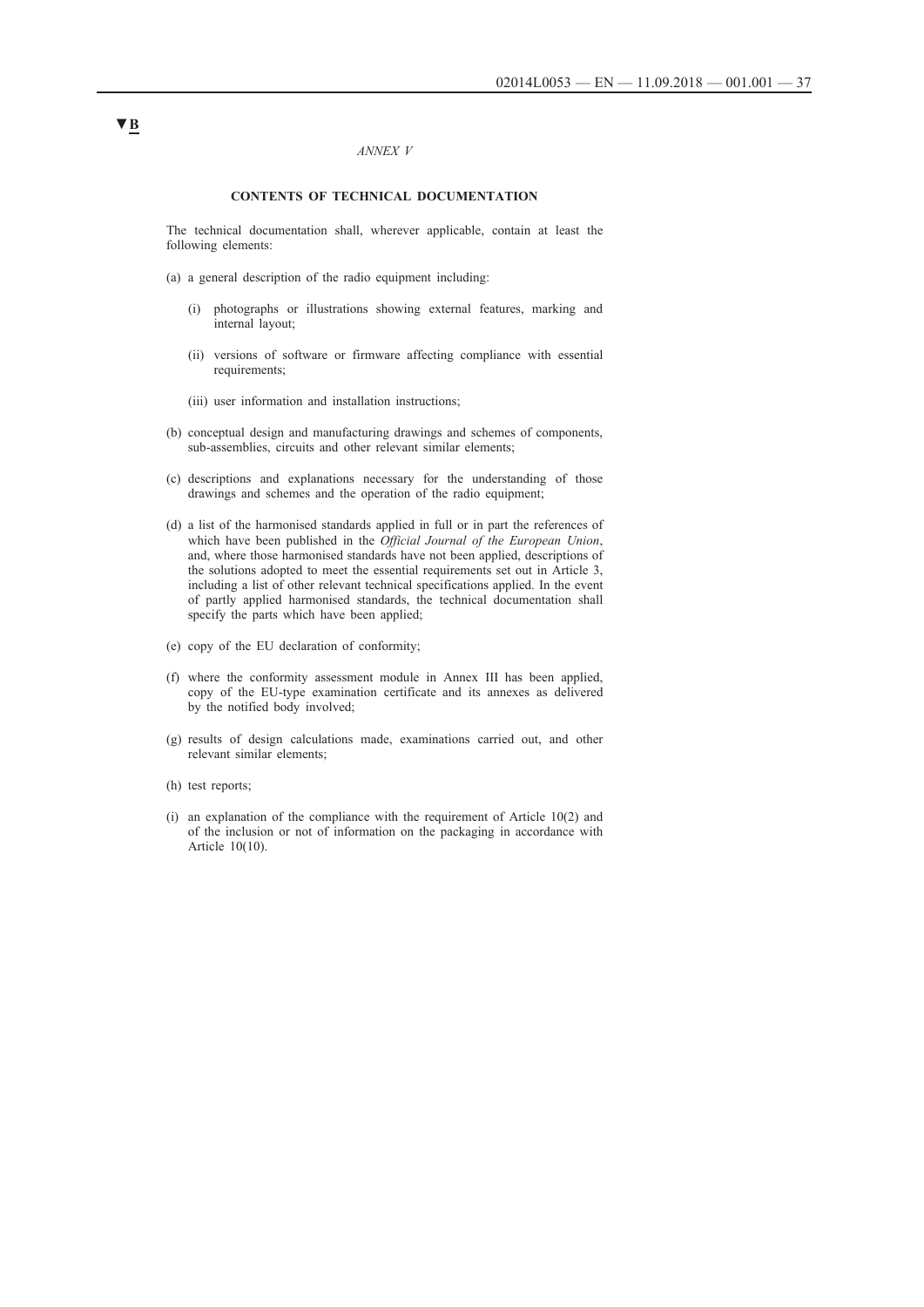#### *ANNEX VI*

### EU DECLARATION OF CONFORMITY (No XXX) <sup>(1</sup>)

- 1. Radio equipment (product, type, batch or serial number):
- 2. Name and address of the manufacturer or his authorised representative:
- 3. This declaration of conformity is issued under the sole responsibility of the manufacturer.
- 4. Object of the declaration (identification of the radio equipment allowing traceability; it may include a colour image of sufficient clarity where necessary for the identification of the radio equipment):
- 5. The object of the declaration described above is in conformity with the relevant Union harmonisation legislation:

Directive 2014/53/EU

Other Union harmonisation legislation where applicable

- 6. References to the relevant harmonised standards used or references to the other technical specifications in relation to which conformity is declared. References must be listed with their identification number and version and, where applicable, date of issue:
- 7. Where applicable, the notified body … (name, number) … performed … (description of intervention) … and issued the EU-type examination certificate: …
- 8. Where applicable, description of accessories and components, including software, which allow the radio equipment to operate as intended and covered by the EU declaration of conformity:
- 9. Additional information:

Signed for and on behalf of: …

(place and date of issue):

(name, function) (signature):

<sup>(1)</sup> It is optional for the manufacturer to assign a number to the EU declaration of conformity.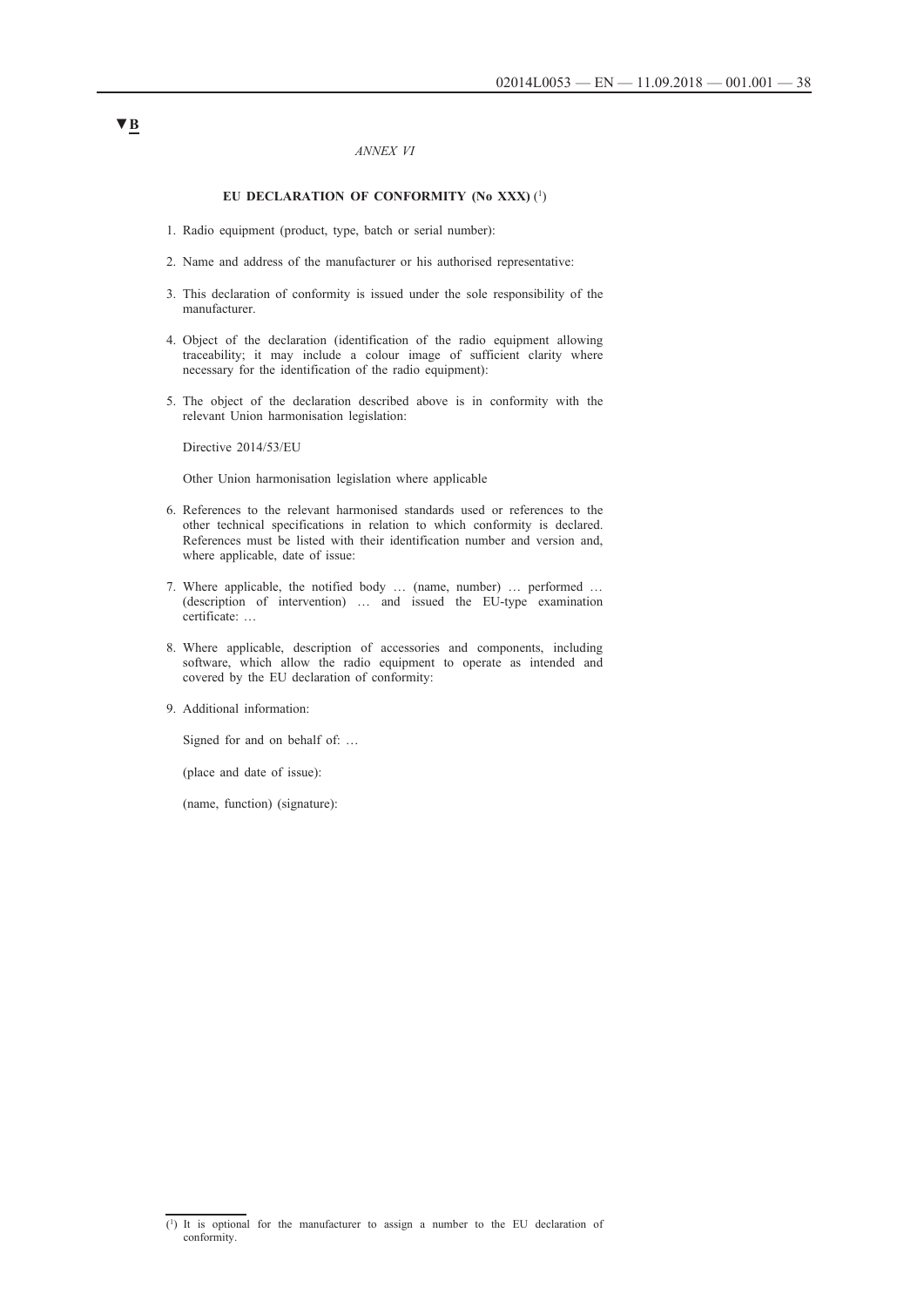### *ANNEX VII*

### **SIMPLIFIED EU DECLARATION OF CONFORMITY**

The simplified EU declaration of conformity referred to in Article 10(9) shall be provided as follows:

Hereby, [Name of manufacturer] declares that the radio equipment type [designation of type of radio equipment] is in compliance with Directive 2014/53/EU.

The full text of the EU declaration of conformity is available at the following internet address: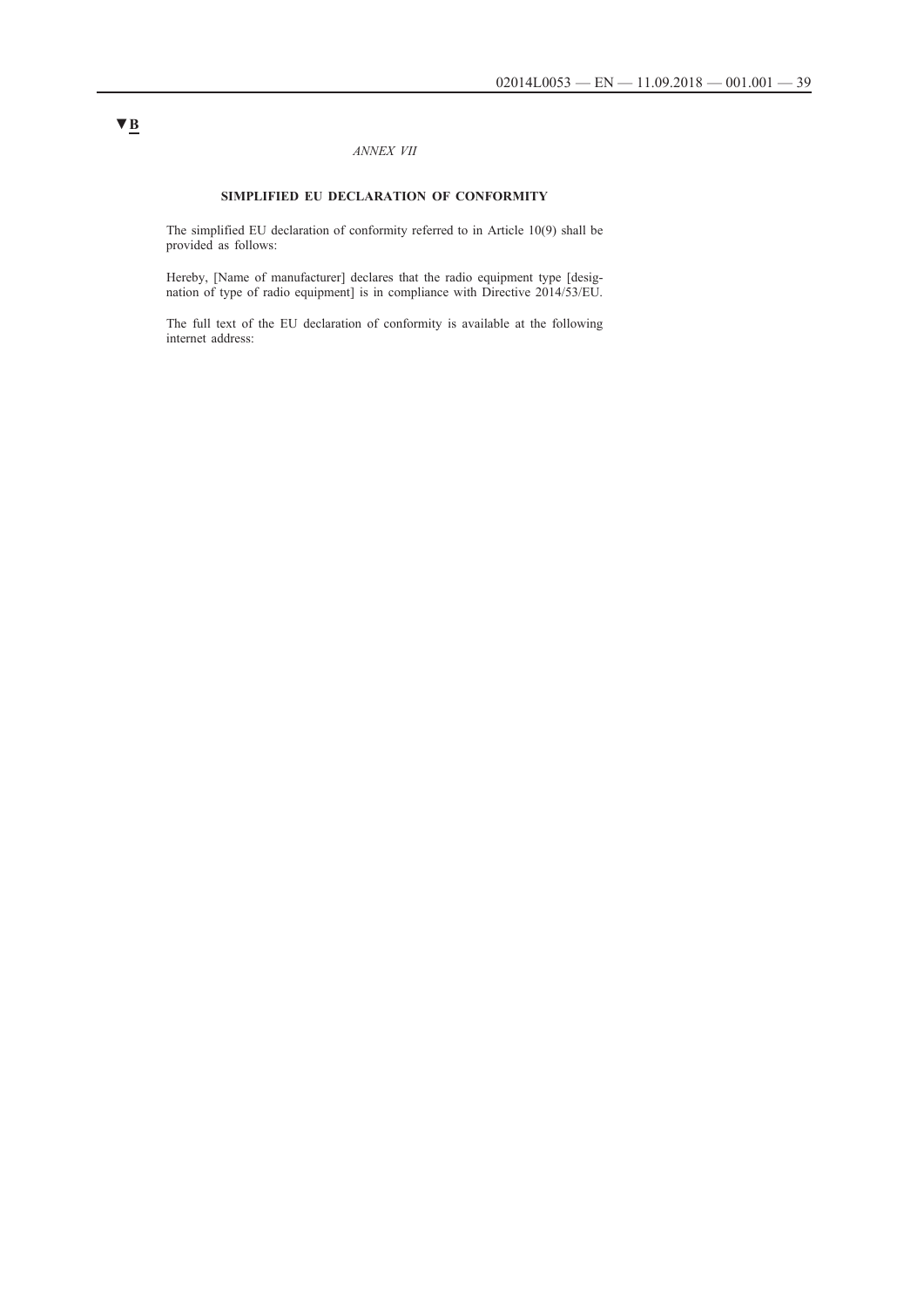## *ANNEX VIII*

## **CORRELATION TABLE**

| Directive 1999/5/EC                  | This Directive                                                            |
|--------------------------------------|---------------------------------------------------------------------------|
| Article 1                            | Article 1                                                                 |
| Article 2                            | Article 2                                                                 |
| Article $3(1)$ and $(2)$             | Article $3(1)$ and $(2)$                                                  |
| Article 3(3) and Article 15a         | Article $3(3)$ , with the exception of<br>Article 3(3)(i), and Article 44 |
| Article $4(1)$ and Articles 13 to 15 | Articles 8 and 45                                                         |
| Article $4(2)$                       |                                                                           |
| Article $5(1)$                       | Article 16                                                                |
| Article $5(2)$ and $(3)$             |                                                                           |
| Article $6(1)$                       | Article 6                                                                 |
| Article $6(2)$                       |                                                                           |
| Article $6(3)$                       | Article $10(8)$ , (9) and (10)                                            |
| Article $6(4)$                       |                                                                           |
| Article $7(1)$ and $(2)$             | Article 7                                                                 |
| Article 7(3), (4) and $(5)$          |                                                                           |
| Article $8(1)$ and $(2)$             | Article 9                                                                 |
| Article $8(3)$                       |                                                                           |
| Article 9                            | Articles 39 to 43                                                         |
| Article 10                           | Article 17                                                                |
| Article 11                           | Articles 22 to 38                                                         |
| Article 12                           | Articles 19 and 20 and Article $10(6)$<br>and $(7)$                       |
| Article 16                           |                                                                           |
| Article 17                           | Article 47                                                                |
| Article 18                           | Article 48                                                                |
| Article 19                           | Article 49                                                                |
| Article 20                           | Article 50                                                                |
| Article 21                           | Article 51                                                                |
| Article 22                           | Article 52                                                                |
| Annex I                              | Annex I                                                                   |
| Annex II                             | Annex II                                                                  |
| Annex III                            |                                                                           |
| Annex IV                             | Annex III                                                                 |
| Annex V                              | Annex IV                                                                  |
| Annex VI                             | Article 26                                                                |
| Annex $VII(1)$ to (4)                | Articles 19 and 20                                                        |
| Annex $VII(5)$                       | Article $10(10)$                                                          |